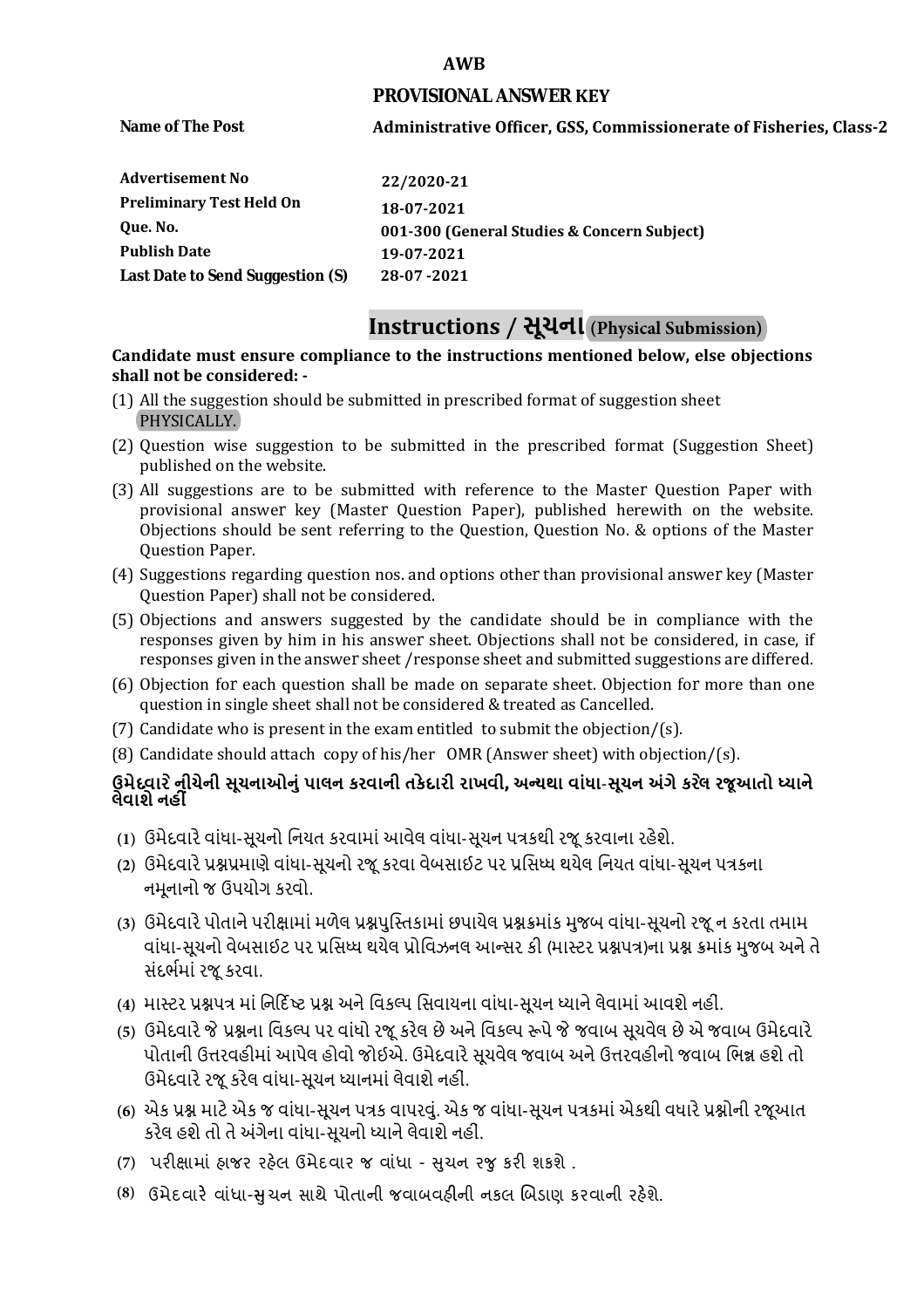| 001. | નીઑરાવેલી નેશનલ પાર્ક (Neora Valley National Park) કયા રાજ્યમાં આવેલ છે ?               |                                                                                                            |  |  |  |
|------|-----------------------------------------------------------------------------------------|------------------------------------------------------------------------------------------------------------|--|--|--|
|      | (A) પશ્ચિમ બંગાળ                                                                        | (B) આસામ                                                                                                   |  |  |  |
|      | $(C)$ કેરળા                                                                             | (D) મેઘાલય                                                                                                 |  |  |  |
| 002. | સુંદરબન (Sundar bans) અંગે નીચેના વાક્યો ચકાસો.                                         |                                                                                                            |  |  |  |
|      | સુધી પ્રસરેલ છે.                                                                        | 1. આ લો-લાઈગ આયલેન્ડ (નીચાણ વાળા ટાપુઓનો સમુહ છે અને તે ભારત બાંગલાદેશ અને મ્યાનમાર (બર્મા)ની હદ           |  |  |  |
|      |                                                                                         | 2. આ વિસ્તાર મેન્ગ્રુવ (Mangrove) પેંથેરા ટાઈગર, રૉયલ બેંગાલ ટાઈગર, ડૉલફીન જેવી પ્રજાતીઓ માટે પ્રખ્યાત છે. |  |  |  |
|      | (A) માત્ર 1 વાક્ય યોગ્ય છે.                                                             | (B) માત્ર 2 વાક્ય યોગ્ય છે.                                                                                |  |  |  |
|      | (C) 1 અને 2 બંને વાક્યો યોગ્ય છે.                                                       | (D) 1 અને 2 બંને વાક્યો યોગ્ય નથી.                                                                         |  |  |  |
| 003. | કસ્તુરી હરણ (The Musk Deer) ભારતમાં કુદરતી વાતાવરણમાં ઉછેર થતો હોય, તેવી કઈ જગ્યાઓ છે ? |                                                                                                            |  |  |  |
|      | 1. એસ્કોટ વાઈલ્ડ લાઈફ સેન્ચુરી (Askot wildlife sanctuary)                               |                                                                                                            |  |  |  |
|      | 2. ગંગોત્રી નેશનલ પાર્ક                                                                 |                                                                                                            |  |  |  |
|      | 3. કિશનપુર વાઈલ્ડ લાઈફ સેન્ચુરી                                                         |                                                                                                            |  |  |  |
|      | 4. માનસ નેશનલ પાર્ક                                                                     |                                                                                                            |  |  |  |
|      | $(A)$ ી અને $2$                                                                         | (B) 2 અને 3                                                                                                |  |  |  |
|      | (C) 3 અને 4                                                                             | (D) 4 અને 1                                                                                                |  |  |  |
| 004. | ગલ્ફ ઑફ મન્નાર બાયોસ્ફીયર રીઝર્વ (GOMBR) બાબતે નીચે પૈકી કયા વાક્યો યોગ્ય છે ?          |                                                                                                            |  |  |  |
|      | (A) GOMBR એ ભારતનું પ્રથમ દરિયાઈ બાયોસ્ફીયર અનામત છે.                                   |                                                                                                            |  |  |  |
|      | (B) રામેશ્વરથી તુતીકોરીન સુધી આ ''બાયોસ્ફિયર અનામત'' વિસ્તારેલ છે.                      |                                                                                                            |  |  |  |
|      | (C) આને યુનેસ્કોના - MAB પ્રોગ્રામ (UNESCO - MAB programme) હેઠળ માન્યતા મળેલ છે.       |                                                                                                            |  |  |  |
|      | (D) 1, 2 અને 3 વાક્યો યોગ્ય છે.                                                         |                                                                                                            |  |  |  |
| 005. | 'ઈન્જીન્યુટી હેલીકૉપ્ટર' (Ingenuity Helicopter) શું છે ?                                |                                                                                                            |  |  |  |
|      | (A) પ્રાણીઓને બચાવવા માટે હેલિકૉપ્ટર                                                    |                                                                                                            |  |  |  |
|      | (B) કોવીડ-19 નાં ગંભીર દરદીને હૉસ્પીટલમાં લઈ જવા માટેનું હેલિકૉપ્ટર                     |                                                                                                            |  |  |  |
|      | (C) આગ બુજાવવા માટે ઉપયોગી હેલિકૉપ્ટર                                                   |                                                                                                            |  |  |  |
|      | (D) ઉપરોક્ત પૈકી એક પણ નહિં                                                             |                                                                                                            |  |  |  |
| 006. | ઉમંગોટ નદી (Umangot River) બાબતે કયું વિધાન યોગ્ય નથી ?                                 |                                                                                                            |  |  |  |
|      | 1. આ નદી આસામમાં આવેલ છે.                                                               |                                                                                                            |  |  |  |
|      | 2. જૈનતીયા (Jaintia) અને ખાસી પર્વતોને કુદરતી રીતે અલગ પાડે છે.                         |                                                                                                            |  |  |  |
|      | 3. આ ભારતની સૌથી ચોખ્ખી નદી છે.                                                         |                                                                                                            |  |  |  |
|      | $(A)$ <sup>1</sup>                                                                      | $(B)$ 2                                                                                                    |  |  |  |
|      | $(C)$ 3                                                                                 | (D) 1, 2 અને 3                                                                                             |  |  |  |
| 007. | રાજ્યના જીલ્લાઓ અને જીલ્લા મથકોની જોડીઓ પૈકી કઈ જોડી યોગ્ય નથી ?                        |                                                                                                            |  |  |  |
|      | 1. અરવલ્લી – આણંદ        2. બનાસકાંઠા – પાલનપુર                                         | 4. મહીસાગર – મોડાસા<br><u>3. ડાંગ – આહવા</u>                                                               |  |  |  |
|      | (A) 2 અને 3                                                                             | (B) 1 અને 4                                                                                                |  |  |  |
|      | (C) 3 અને 4                                                                             | (D) 3 અને 2                                                                                                |  |  |  |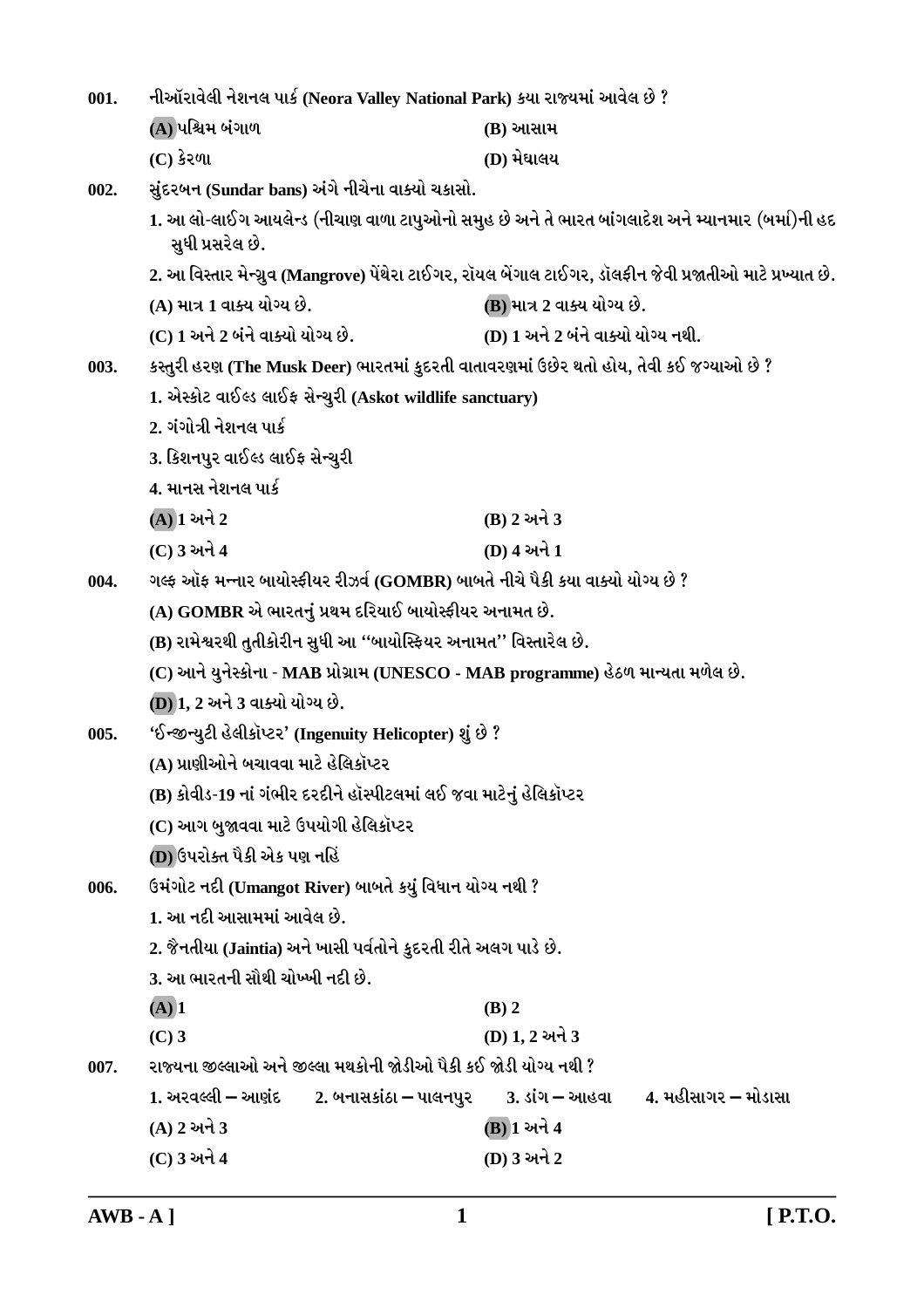ગુજરાત રાજ્યમાં આવેલ વિજ મથકો અને તેના જીલ્લાઓ યોગ્ય રીતે ગોઠવો. 008.

|      |                                          | 1. અકરી મોટા થર્મલ પાવર સ્ટેશન   |                                                               | a. આણંદ                                   |                                                                                                           |  |
|------|------------------------------------------|----------------------------------|---------------------------------------------------------------|-------------------------------------------|-----------------------------------------------------------------------------------------------------------|--|
|      | 2. ધુવારણ                                |                                  |                                                               | b. વડોદરા                                 |                                                                                                           |  |
|      | 3. વણાકબોરી<br>4. જી.આઈ.પી.સી.એલ (GIPCL) |                                  |                                                               | c. ખેડા                                   |                                                                                                           |  |
|      |                                          |                                  |                                                               | d. કચ્છ                                   |                                                                                                           |  |
|      |                                          | $(A)$ 1 - b, 2 - d, 3 - a, 4 - c |                                                               | $(B)$ 1 - c, 2 - b, 3 - d, 4 - a          |                                                                                                           |  |
|      |                                          | $(C)$ 1 - d, 2 - a, 3 - c, 4 - b |                                                               | (D) $1 - a$ , $2 - c$ , $3 - b$ , $4 - d$ |                                                                                                           |  |
| 009. |                                          |                                  | સેન્સસ 2011 મુજબ નીચેના પૈકી કયા જોડકા યોગ્ય છે.              |                                           |                                                                                                           |  |
|      | રાજ્ય                                    |                                  | વસ્તી ઘનતા                                                    | સેક્સ રેશીયો                              | સાક્ષરતા                                                                                                  |  |
|      | (State)                                  |                                  | (Density)                                                     | (Sex ratio)                               | (Literacy)                                                                                                |  |
|      |                                          | 1. ઉત્તર પ્રદેશ                  | 829                                                           | 940                                       | 74.04                                                                                                     |  |
|      | 2. બિહાર                                 |                                  | 1106                                                          | 918                                       | 61.80                                                                                                     |  |
|      | 3. રાજસ્થાન                              |                                  | 200                                                           | 928                                       | 66.11                                                                                                     |  |
|      | 4. ગુજરાત                                |                                  | 308                                                           | 919                                       | 78.03                                                                                                     |  |
|      |                                          | (A) 1 અને 2 યોગ્ય છે.            |                                                               | (B) 2, 3 અને 4 યોગ્ય છે.                  |                                                                                                           |  |
|      |                                          | (C) 1, 2, 3 અને 4 યોગ્ય છે.      |                                                               | (D) 1, 2, 3 અને 4 બધાજ અયોગ્ય છે.         |                                                                                                           |  |
| 010. |                                          | જોડકુ યોગ્ય નથી ?                |                                                               |                                           | જીલ્લાની વસ્તી ઘનતા (Density), સેક્સ રેશીયો (Sex ratio) અને સાક્ષરતા દર (Literacy) બાબતે નીચેના પૈકી કયું |  |
|      |                                          | જીલ્લો                           | વસ્તી ઘનતા                                                    | સેક્સ રેશીયો                              | સાક્ષરતા દર                                                                                               |  |
|      |                                          | (District)                       | (Density)                                                     | (Sex ratio)                               | (Literacy)                                                                                                |  |
|      |                                          | $(A)$ અમદાવાદ                    | 890                                                           | 904                                       | 85.31                                                                                                     |  |
|      |                                          | (B) બનાસકાંઠા                    | 290                                                           | 938                                       | 65.32                                                                                                     |  |
|      | $(C)$ આણંદ                               |                                  | 653                                                           | 925                                       | 84.37                                                                                                     |  |
|      | (D) તાપી                                 |                                  | 486                                                           | 1017                                      | 62.82                                                                                                     |  |
| 011. |                                          |                                  |                                                               |                                           | ગુજરાતના જાહેર સાહસો (PSU) અને તેના વડા મથકો (Head quarter) અંગેની જોડીઓ પૈકી કઈ જોડી યોગ્ય નથી ?         |  |
|      |                                          |                                  | (A) ગુજરાત સ્ટેટ ફર્ટીલાઈઝર એન્ડ કેમીકલ કંપની (GSFC) – વડોદરા |                                           |                                                                                                           |  |
|      |                                          |                                  | (B) ગુજરાત નર્મદા વેલી ફર્ટીલાઈઝર કંપની (GNFC) – ભરૂચ         |                                           |                                                                                                           |  |
|      |                                          |                                  | (C) ગુજરાત ગૅસ લી. (Gujarat Gas Ltd.) – ગાંધીનગર              |                                           |                                                                                                           |  |
|      |                                          |                                  | (D) ગુજરાત મીનરલ ડેવલપમેન્ટ કોર્પો. લી. (GMDC) – ભુજ-કચ્છ     |                                           |                                                                                                           |  |
| 012. |                                          |                                  | ભારતના તળાવો (Lake) અને સબંધીત રાજ્યોની જોડીઓ ગોઠવો.          |                                           |                                                                                                           |  |
|      |                                          | 1. પુલકેટ લેક (Pulicat Lake)     |                                                               | a. ગુજરાત                                 |                                                                                                           |  |
|      |                                          | 2. ચંદુબી લેક (Chandubi Lake)    |                                                               | b. આંધ્ર પ્રદેશ                           |                                                                                                           |  |
|      |                                          | 3. કનવર લેક (Kanwar Lake)        |                                                               | c. આસામ                                   |                                                                                                           |  |
|      |                                          | 4. થોળ લેક (Thol Lake)           |                                                               | d. બિહાર                                  |                                                                                                           |  |
|      |                                          | $(A)$ 1 - a, 2 - b, 3 - c, 4 - d |                                                               | $(B)$ 1 - b, 2 - c, 3 - d, 4 - a          |                                                                                                           |  |
|      |                                          | $(C)$ 1 - c, 2 - d, 3 - b, 4 - a |                                                               | (D) $1 - d$ , $2 - a$ , $3 - b$ , $4 - c$ |                                                                                                           |  |
|      |                                          |                                  |                                                               |                                           |                                                                                                           |  |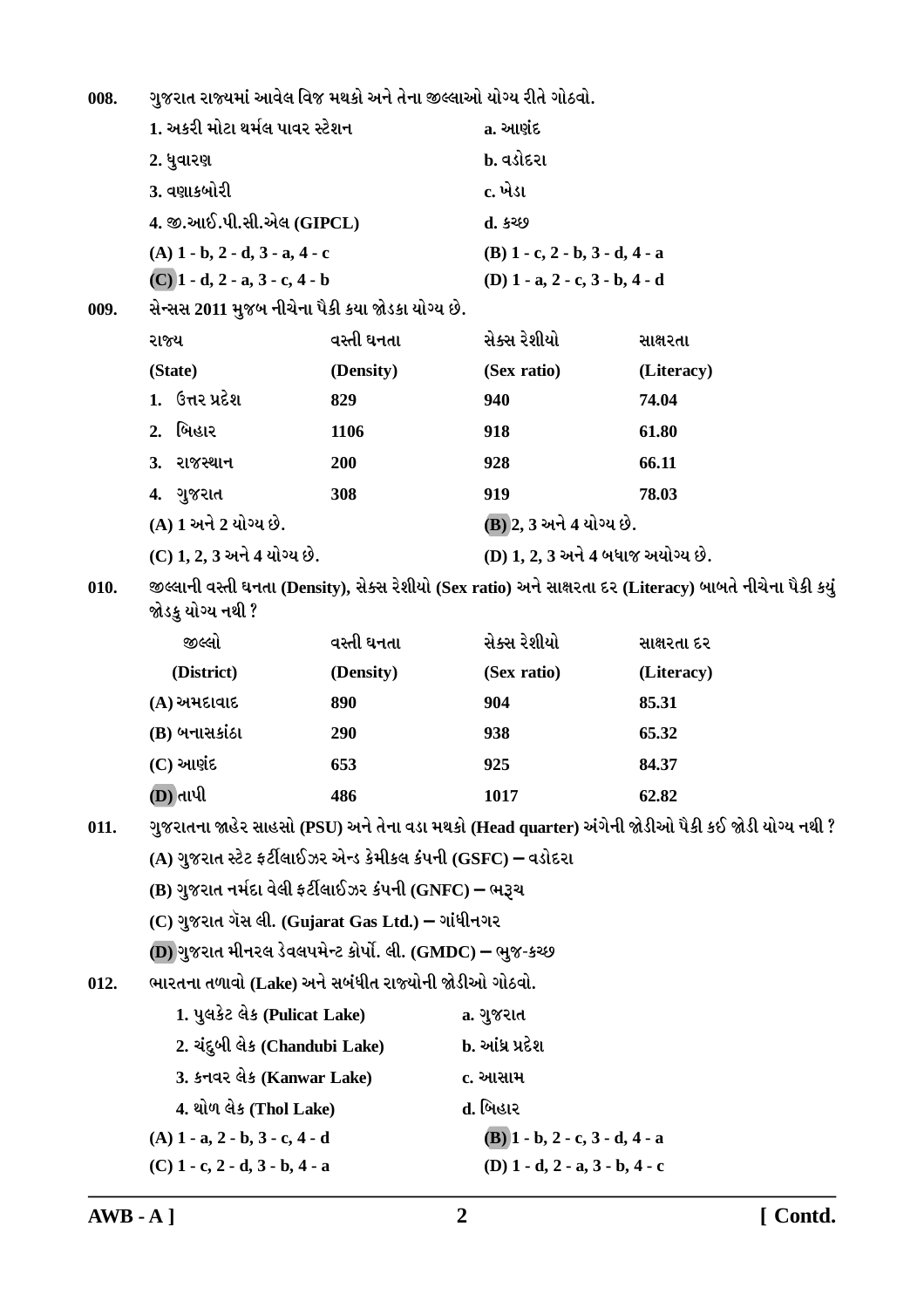ભારતનાં બંધ (Dams) અને રાજ્યોની જોડીઓ પૈકી કઈ જોડી/જોડીઓ યોગ્ય નથી ?  $013.$ 1. નીઝામ સાગર ડૅમ (Nizam Sagar Dam) – તેલંગણા 2. શ્રી સઈલમ ડૅમ (Sri Sailam Dam) – આંધ્ર પ્રદેશ 3. ઉકાઈ ડૅમ (Ukai Dam) – રાજસ્થાન 4. માયથોન ડેમ (Maithon Dam) – ઝારખંડ  $(A)$  4  $(B)$  3  $(C)$  2  $(D)$  1 દાદા સાહેબ કાળકે એવોર્ડ - સબંધી નીચેના વાક્યો પૈકી કયા વાક્યો યોગ્ય છે ?  $014.$ 1. ભારતના કિલ્મ જગતનો આ સર્વોચ્ચ એવોર્ડ છે. 2. નેશનલ કીલ્મ એવોર્ડ સેરેમનીની સાથે આ એવોર્ડ આપવામાં આવે છે. 3. સૌથી પ્રથમ એવોર્ડ - દેવીકા રાની ને મળેલ હતો.  $(A)$  1 અને 2 (B) 2 અને 3  $(C)$  3 અને 1  $(D)$ 1. 2 અને 3  $015.$ ચીનાબ પુલ (Chenab Bridge) બાબતે નીચેના પૈકી કયું વાક્ય/વાક્યો યોગ્ય છે ? 1. આ પુલ દિનિયાનો સૌથી ઉંચો રેલ્વે પુલ છે. 2. ખુબજ ટુંકા ગાળામાં ભારતીય સેના દ્વારા આ પુલનું બાંધકામ પૂર્ણ કરેલ છે. (A) માત્ર 1 યોગ્ય છે. (B) માત્ર 2 યોગ્ય છે. (C) 1 અને 2 યોગ્ય છે. (D) 1 અને 2 યોગ્ય નથી. ભારતની નદીઓ અને તેના ઉપરના શહેરો / યાત્રાધામની જોડીઓ પૈકી કઈ જોડી યોગ્ય નથી ?  $016.$ (A) ગંગા નદી – ઋષિકેશ. પ્રયાગ. કાશી (B) યમના – દિલ્લી, મથુરા, આગરા (C) ગન્ડક – વાલ્મીકીનગર, બગાહ, બીટાહ, હરીનગર, હાજીપુર (D) બ્રહ્મપુત્રા – રાયપુર, બસ્તર, વિલાસપુર ભારતના તળાવો (Lake) અને સ્થળ અંગે જોડીઓ ગોઠવો.  $017.$ લેક ວຍທ 1. ડાલ લેક (Dal Lake) a. ભોપાલ 2. લોકટક લેક (Loktak Lake) b. આંધ્ર પ્રદેશ 3. ભોજતલ લેક (Bhojtal Lake) c. મણીપર 4. કોલ્લુરૂ લેક (Kolleru Lake) d. શ્રીનગર  $(A)$  1 - b, 2 - d, 3 - c, 4 - a (B)  $1 - a$ ,  $2 - b$ ,  $3 - d$ ,  $4 - c$  $(D)$  1 - d, 2 - c, 3 - a, 4 - b  $(C)$  1 - c, 2 - a, 3 - b, 4 - d ભારતના આદિવાસી નૃત્યો અને સબંધીત રાજ્યોની જોડીઓ પૈકી કઈ જોડી યોગ્ય નથી ? 018. (A) બાગુરૂમ્બા (Bagurumba) – આસામ (Assam) (B) બારડો ચામ (Bardo Chham) – અરૂણાચલ પ્રદેશ  $(C)$  ફૂગડી (Fugdi) – મહારાષ્ટ્ર, ગોવા

 $(D)$  નાતી (Nati) – આંધ્ર પ્રદેશ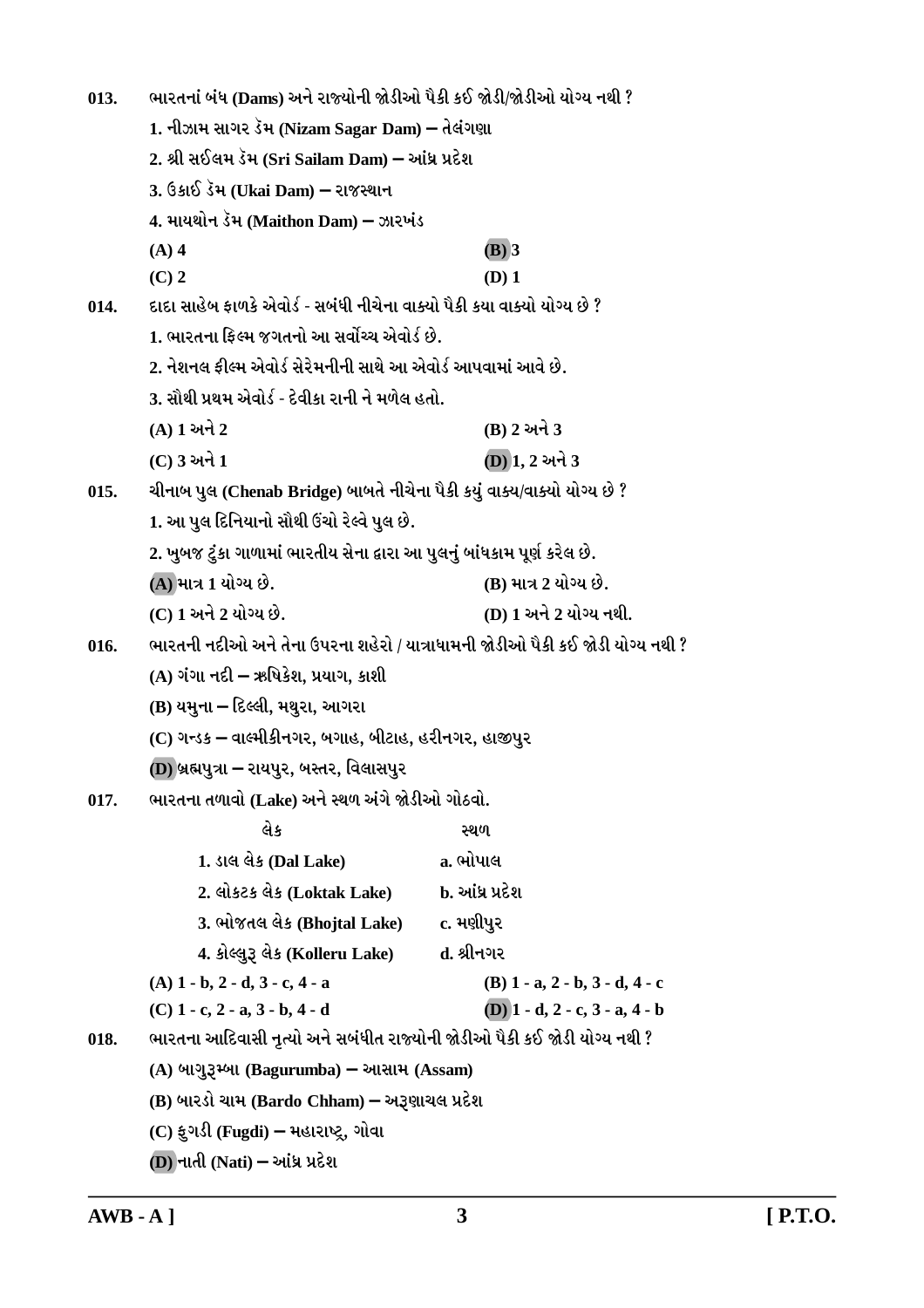ભારતીય કવિઓ અને તેની કવિતાની જોડીઓ પૈકી કઈ જોડી યોગ્ય નથી ?  $019.$ 1. Saroiini Naidu - In the Bazaars of Hydrabad 2. Aron Kolatkar - Jejuri 3. Nambisan Vijay - Madras Central 4. Gopi Krishnan Kottoor - A Writer's Prayer  $(A)$  4  $(B)$  3  $(C)$  2  $(D)$  1 હિન્દી ભાષાના લેખકો અને તેઓની કૃતિની જોડીઓ પૈકી કઈ જોડીઓ યોગ્ય છે ?  $020.$ 1. प्रेमयंद्र – गबन 2 भढ़ादेवी वर्मा – पथ्र के माथी 3. જયશંકર પ્રસાદ – कंकाळ 4. हरिवंशराय બચ્ચન – मिलन यामिनी (A) 1 અને 2 (B) 2 અને 3 (C) 3 અને 4 (D) 1, 2, 3 અને 4 ભારતની અલગ-અલગ સાડી (Sarees) અને તેના રાજ્યોની જોડી પૈકી કઈ જોડી યોગ્ય નથી ?  $021.$ (A) તન્ત (Taant) – બંગાળ અને કસાવુ (Kasavu) – કેરળ (B) કાંજીવરમ (Kanjeevaram) – તામીલનાડુ અને બોમકાઈ (Bomkai) – ઓડીસા (C) પૈઠણી – મહારાષ્ટ્ર અને બાંધણી – ગુજરાત (D) મુગા (Muga) – આંધ્ર પ્રદેશ અને પોચમપલ્લી (Pochampally) – ગોવા ભારતમાં આવેલ ચર્ચો (Churches) અને તેમના સ્થળો પૈકીની કઈ જોડી યોગ્ય નથી ?  $022.$ (A) સી કેથેડ્લ ચર્ચ (Se Cathedral Chruch) – વેલ્હા, ગોવા (Velha, Goa) (B) વેલનકન્ની ચર્ચ (Velenkanni Church) – નાગાપટ્ટમ, તામીલનાડુ (C) ક્રાઈસ્ટ ચર્ચ (Christ Church) – સીમલા, હિમાચલ પ્રદેશ (D) સેન્થોમી ચર્ચ (Santhome Church) – કલકત્તા ગુજરાતના બીચ (Beach) અને સબંધીત જીલ્લાઓને જોડો.  $023.$ 1. તીથલ બીચ a. સુરત 2. માંડવી બીચ b. નવસારી <u>3. દાંડી બીચ</u> C. 5269 4. ડુમસ બીચ ત. વલસાડ  $(A)$  1 - d, 2 - c, 3 - b, 4 - a  $(B)$  1 - c, 2 - b, 3 - a, 4 - d  $(C)$  1 - b, 2 - a, 3 - d, 4 - c (D)  $1 - a$ ,  $2 - d$ ,  $3 - c$ ,  $4 - b$ ''અમ એ જ જીવિત, એ જ મૃત્યુ, એ જ અશ્રુ ને અમી જે પોષતુ તે મારતુ, શુ એ નથી ક્રમ કુદરતી?''– આ મહાન કાવ્ય 024. પંક્તિના લેખક કોણ છે ? (B) કવિ સુરસિંહજી તખ્તસિંહજી ગોહિલ (A) નરસિંહ મહેતા (D) સ્નેહરશ્મિ – ઝીણાભાઈ રતનજી દેસાઈ  $(C)$  ન્હાનાલાલ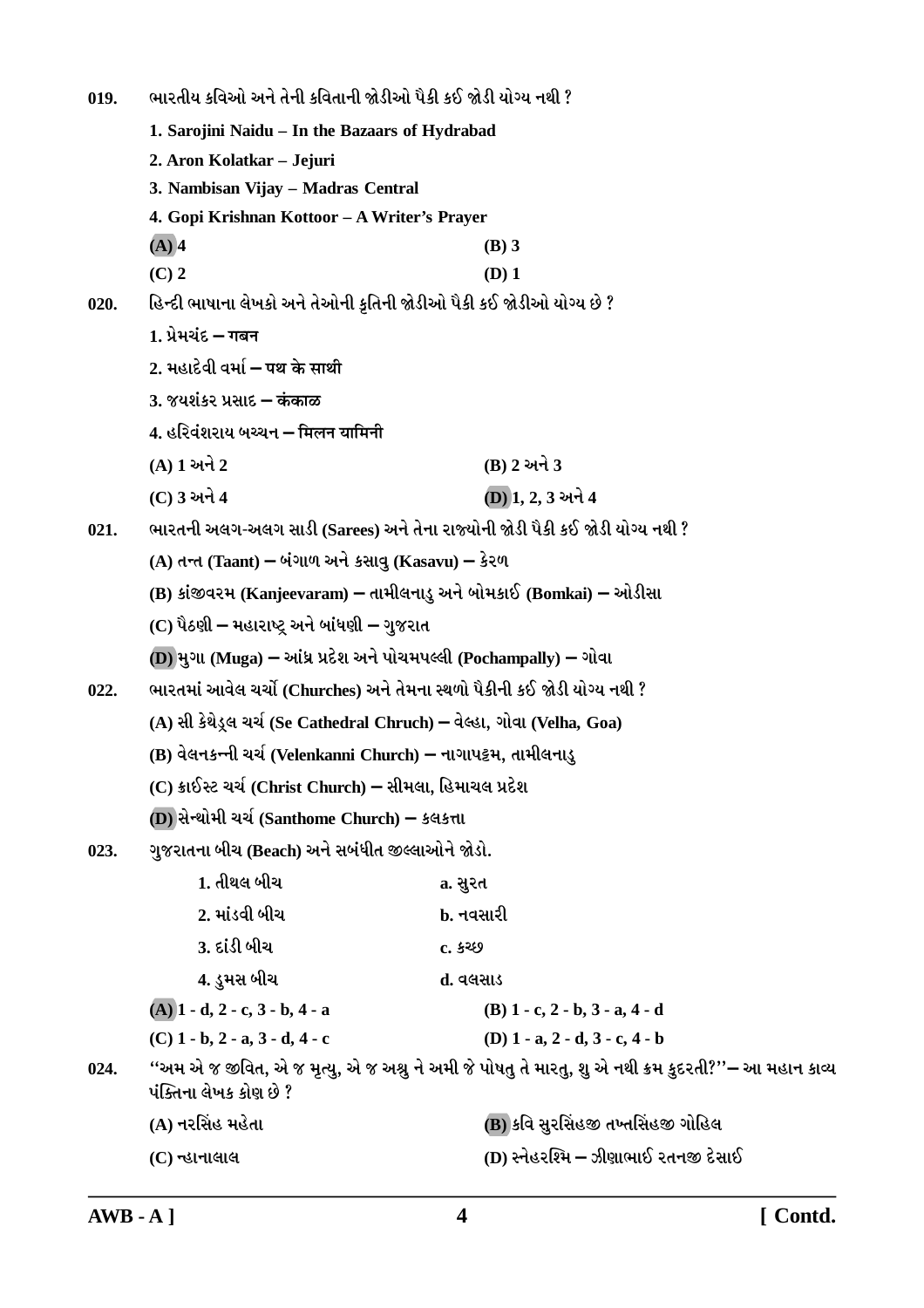લેખકો અને તેઓના ઉપનામ અંગેની જોડીઓ પૈકી કઈ જોડી યોગ્ય છે ?  $025.$ 1. શ્રી ક.મા. મનશી – ઘનશ્યામ 2. શ્રી લાભશંકર ઠાકર – પુર્નવસુ 3. શ્રી પુનરાજ પૂનમભાઈ જોષી – સારસ્વત 4. શ્રી જ્યોતીન્દ્ર દવે – અવળવણિયા (A) 1. 2 અને 3 યોગ્ય છે. (B) 2, 3 અને 4 યોગ્ય છે. (D) 1. 2 અને 4 યોગ્ય છે. (C) 1, 2, 3 અને 4 યોગ્ય છે. ગુજરાતી લેખક અને તેઓનું યોગદાન અંગેની જોડીઓ પૈકી કઈ જોડી યોગ્ય નથી ?  $026.$ 1. દલપતરામ – લક્ષ્મી, મિથ્યાભિમાન 2. ધુમકેતુ, ગૌરીશંકર જોષી – ત્રિભેટો તણખા મંડળ, મંગલદીપ 3. ઝીણાભાઈ રતનજી દેસાઈ – કેવળવીજ. આસોપાલવ 4. ધીરૂબહેન પટેલ – શરણાઈના સુર, રંગદા  $(A)$  3  $(B)$  4  $(C)$  1  $(D)$  2 સંગમ સમય દરમ્યાન (The sangam age) વેલ્લાલર (Vellalar) તરીકે કોણ ઓળખાતા હતા ?  $027.$ (A) સામાન્ય હળપતી (ordinary phooghman) (B) भ%र (landless labourer) (D) મોટા જમીનદાર (C) ગુલામ (slaves) બ્લેક હોલ ટ્રેજેડી (Black Hole Tragedy) કયા યુદ્ધ સાથે સંકળાયેલ છે ?  $028$ (A) બકસરનું યુદ્ધ (The battle of Buxar) (B) એંગ્લો મરાઠાઓના યુદ્ધો (The Anglo Maratha wars) (C) प्લासीनं यद्ध (The battle of Plassey) (D) કર્ણાટકના યુદ્ધો (The Karnataka wars) નીચેની બાબતો કયા મહાનુભાવને લાગુ પડે છે.  $029.$ 1. તેઓ "ઈન્ડિયન હોમ રૂલ લીગ ઑફ અમેરીકા''ના સ્થાપક હતા. 2. ''અ-સહકાર આંદોલન''ની જાહેરાત થઈ ત્યારે ઈન્ડીયન નેશનલ કોંગ્રેસના પ્રમુખ હતા. 3. તેઓએ લાહોરમાં ''દયાનંદ ઍગ્લો - વેદીક શાળા''ની સ્થાપના કરેલ હતી. (A) ગોપાલકૃષ્ણ ગોખલે (B) બાગંગાધર ટીળક (C) ચંદ્રશેખર આઝાદ **D)** લાલા લજપતરાય 1857ના વિપ્લવ બાદ, નીચેના પૈકી કયા પરિણામો આવ્યા ?  $030.$ 1. બ્રિટીશ રાજગાદીએ, ભારતમાં સીધી જવાબદારી હસ્તગત કરી. 2. દેશમાં બેવડી સરકારની શરૂઆત થઈ. (A) 1 અને 2 બંને વાક્યો યોગ્ય છે. (B) 1 અને 2 બંને વાક્યો યોગ્ય નથી. (C) માત્ર વાક્ય 1 યોગ્ય છે. (D) માત્ર વાક્ય 2 યોગ્ય છે. કવિ જગન્નાથને ''પંડિતરાજ''નુ બિરૂદ કોણે આપેલ હતુ ? 031. (B) શાહજહાં (A) અકબર  $(C)$  જહાંગીર (D) ઔરંગઝેબ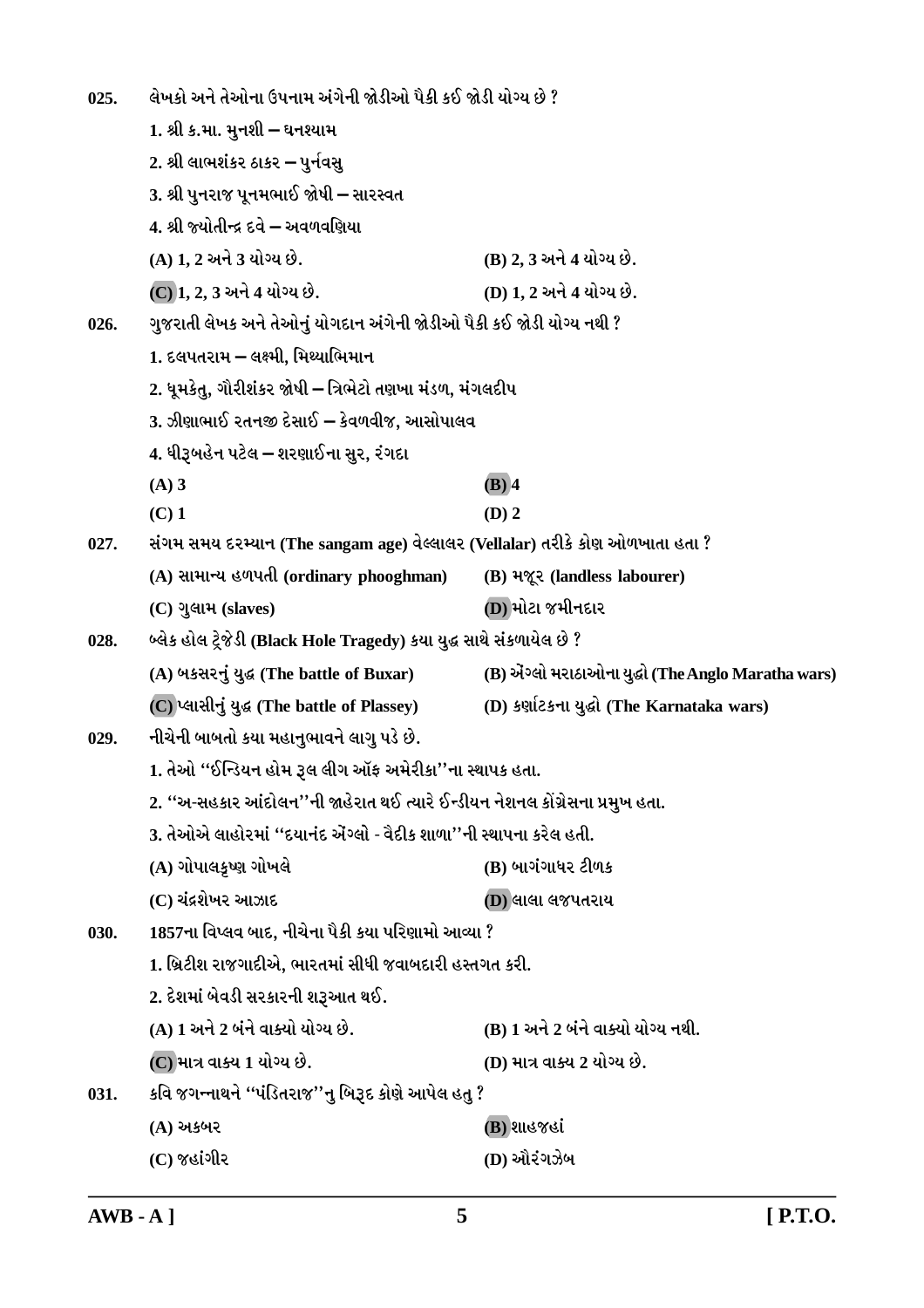ભારતના ક્રાન્તિવીરો અને તેઓના જન્મસ્થાનના રાજ્યોને યોગ્ય રીતે ગોઠવો. 032.

|      | 1. ચંદ્રશેખર આઝાદ                                                                          | a. મહારાષ્ટ્ર                                                                                                 |
|------|--------------------------------------------------------------------------------------------|---------------------------------------------------------------------------------------------------------------|
|      | 2. રામપ્રસાદ બિસ્મિલ                                                                       | <b>b.</b> બંગાળ                                                                                               |
|      | 3. ખુદીરામ બોઝ                                                                             | c. ઉત્તર પ્રદેશ                                                                                               |
|      | 4. વિનાયક સાવરકર                                                                           | d. મધ્ય પ્રદેશ                                                                                                |
|      | $(A)$ 1 - d, 2 - c, 3 - b, 4 - a                                                           | $(B)$ 1 - c, 2 - b, 3 - a, 4 - d                                                                              |
|      | $(C)$ 1 - b, 2 - a, 3 - d, 4 - c                                                           | (D) $1 - a$ , $2 - d$ , $3 - c$ , $4 - b$                                                                     |
| 033. | દેશના બનાવો અને સમયગાળાની જોડીઓ પૈકી કઈ જોડીઓ યોગ્ય છે ?                                   |                                                                                                               |
|      | 1. ચૌરા ચોરીનો બનાવ - 1920                                                                 |                                                                                                               |
|      | 2. જલિયાવાલા બાગનો હત્યાકાંડ - 1919                                                        |                                                                                                               |
|      | 3. ખેડા સત્યાગ્રહ - 1917-1918                                                              |                                                                                                               |
|      | 4. ચંપારણ સત્યાગ્રહ - 1917                                                                 |                                                                                                               |
|      | (A) 1, 2, 3 અને 4 યોગ્ય છે.                                                                | (B) 2, 3 અને 4 યોગ્ય છે.                                                                                      |
|      | (C) 1, 3 અને 4 યોગ્ય છે.                                                                   | (D) 1, 2 અને 4 યોગ્ય છે.                                                                                      |
| 034. | ભારતમાં થયેલ યુદ્ધો અંગે કયુ વાક્ય યોગ્ય નથી ?                                             |                                                                                                               |
|      | (A) વંડીવાશનું યુદ્ધ (Wandiwash battle) ફ્રેન્ચ અને બ્રીટીશ વચ્ચે 1760માં થયેલ.            |                                                                                                               |
|      | (B) મૈસુર યુદ્ધોમાં કુલ 4 યુદ્ધો થયેલ હતા બ્રીટીશરો અને મૈસુરના રાજ્યકર્તા વચ્ચે થયેલ હતા. |                                                                                                               |
|      | (C) પ્રથમ પાણીપતનું યુદ્ધ 1526માં મોગલ રાજાઓ અને દિલ્હી રાજ્ય વચ્ચે થયેલ હતું.             |                                                                                                               |
|      |                                                                                            | (D) વિઝાગ પટ્ટમ (Vizaga patam battle) નું યુદ્ધ 1824માં બ્રિટિશ કંપની અને મરાઠાઓ વચ્ચે થયેલ.                  |
| 035. | રચેલ છે ?                                                                                  | ગુજરાતના પ્રાચિન ઈતિહાસ માટેનો મહત્વનો આધારભૂત ગ્રંથ પ્રબંધ ચીન્તામણી (Prabandha chintamani) કોણે             |
|      | (A) હેમચંદ્રાચાર્ય                                                                         | (B) મહેન્દ્ર પ્રભસૂરિ                                                                                         |
|      | (C) મેરૂ તુંગસૂરિ                                                                          | (D) જિન પદ્મ                                                                                                  |
| 036. | ''કવ્વાલી'' ગાયન પદ્ધતીનો વિકાસમાં કોનો અગત્યનો ફાળો રહેલ છે ?                             |                                                                                                               |
|      | (A) શર્કી સુલતાના                                                                          | $(B)$ જહાંગીર                                                                                                 |
|      | (C) અમીર ખુસરો                                                                             | (D) સુલતાન બહાદુર                                                                                             |
| 037. | સરદાર વલ્લભભાઈ પટેલ માટેના કયા વિધાનો યોગ્ય છે ?                                           |                                                                                                               |
|      | 1. તેઓએ વકીલાત ગોધરામાં શરૂ કરેલ હતી.                                                      |                                                                                                               |
|      | 2. તેઓએ અમદાવાદના મેયર તરીકે સેવાઓ આપેલ હતી.                                               |                                                                                                               |
|      | 3. નાગપુર ખાતે ઝુંડા સત્યાગ્રહમાં તેઓનું મહત્વનુ યોગદાન હતું.                              |                                                                                                               |
|      | (A) 1, 2 અને 3 વાક્યો યોગ્ય છે.                                                            | (B) 1, 2 અને 3 બધાજ વાક્યો યોગ્ય નથી.                                                                         |
|      | (C) માત્ર 1 અને 2 વાક્યો યોગ્ય છે.                                                         | (D) માત્ર 2 અને 3 વાક્યો યોગ્ય છે.                                                                            |
| 038. |                                                                                            | સ્વતંત્રતા બાદ દેશમાં રાજ્યોના ગઠન માટે ''રાજ્ય પુનર્ગઠન આયોગ'' રચવામાં આવેલ હતું. તેનો અધ્યક્ષશ્રી કોણ હતા ? |
|      | (A) ન્યાયમૂર્તિ ફઝલઅલી                                                                     | (B) સરદાર પટેલ                                                                                                |
|      | (C) બાબસાહેબ આંબેડકર                                                                       | (D) કનૈયાલાલ મુનશી                                                                                            |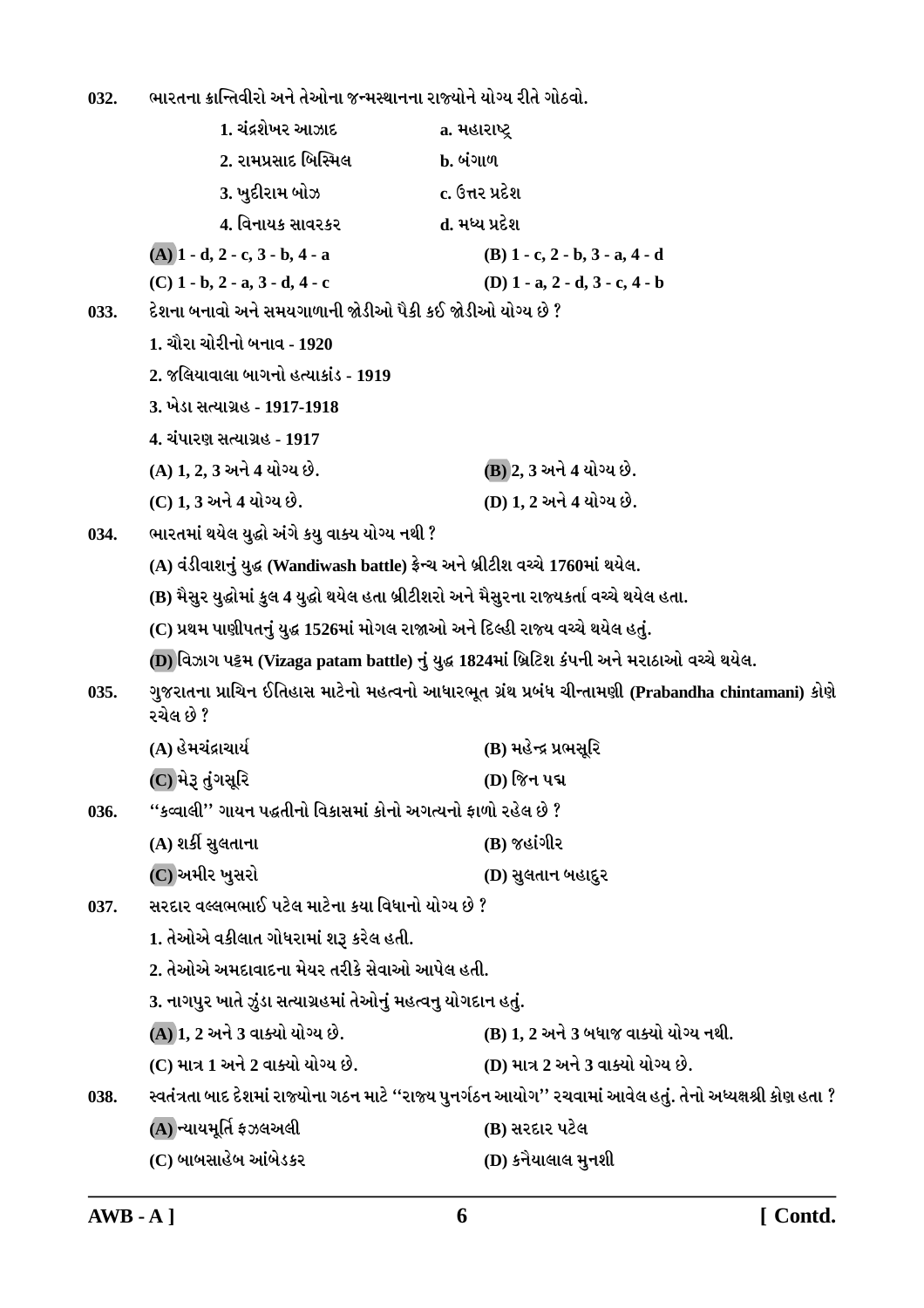| 039. | વાક્યો પૈકી કયું વાક્ય યોગ્ય નથી ?                                                            | નેશનલ ક્રેડીટ ગેરેંટી ટ્રસ્ટી કંપની (National Credit Guarantee Trustee Company - NCGTC) સબંધે નીચેના             |  |  |
|------|-----------------------------------------------------------------------------------------------|------------------------------------------------------------------------------------------------------------------|--|--|
|      | કરેલ છે.                                                                                      | (A) ડીપાર્ટમેન્ટ ઑફ ફાઈનાન્સીયલ સર્વીસીસ (Dept. of Financial Services) નાણા મંત્રાલય દ્વારા આની સ્થાપના          |  |  |
|      | (B) આ કંપનીની સ્થાપના 2014ના વર્ષમાં કરવામાં આવેલી છે.                                        |                                                                                                                  |  |  |
|      | (C) મલ્ટીપલ ક્રેડીટ ગેરેંટી ફંડ (multiple credit guarantee fund) ના ટ્રસ્ટી તરીકે કામ કરે છે. |                                                                                                                  |  |  |
|      | (D) આ કંપની ઈનક્લુઝીવ ગ્રોથ કાર્યક્રમ (Inclusive Growth Programme) માં નાણાકીય મદદ આપે છે.    |                                                                                                                  |  |  |
| 040. | નીચેના પૈકી ક્યા વાક્ય / વાક્યો યોગ્ય છે ?                                                    |                                                                                                                  |  |  |
|      | કરે છે.                                                                                       | 1. ભારત સરકાર સાથે સલાહ મશવરો કરીને રીઝર્વ બેંક ફુગાવાના લક્ષ્ય (inflation target) દર પાંચ વર્ષે 1 વખત નક્કી     |  |  |
|      | બંધાયેલ છે.                                                                                   | 2. રીઝર્વ બેંક, મોનેટરી પોલીસી કમીટી (monetory policy committee-mpc) વર્ષમાં 6 (Six) બેઠકો બોલવવા                |  |  |
|      | $(A)$ માત્ર $1$                                                                               | $(B)$ માત્ર 2                                                                                                    |  |  |
|      | (C) 1 અને 2                                                                                   | (D) 1 અને 2 બંને વાક્યો યોગ્ય નથી.                                                                               |  |  |
| 041. | યોગ્ય નથી ?                                                                                   | સુમેળભર્યુ કોમોડિટી વર્ણન (Hormonised Commodity Description) અંગે નીચેના વાક્યો પૈકી કયું વાક્ય / વાક્યો         |  |  |
|      | 1. આ પધ્ધતી WTO (World Trade Organisation) દ્વારા વીકસાવેલ છે                                 |                                                                                                                  |  |  |
|      | 2. આ પધ્ધતીના કડક અમલીકરણ માટે WTO ખુબજ આગ્રહી છે.                                            |                                                                                                                  |  |  |
|      | 3. સીમાશુલ્ક (custom) નક્કી કરવા આ બાબત ખુબજ ઉપયોગી છે.                                       |                                                                                                                  |  |  |
|      | (A) માત્ર 1 અને 2                                                                             | (B) માત્ર 1 અને 3                                                                                                |  |  |
|      | (C) માત્ર 2 અને 3                                                                             | (D) 1, 2, 3 બધાજ વાક્યો યોગ્ય નથી.                                                                               |  |  |
| 042. | '' ગ્લોબલ જેન્ડર ગેપ રીપોર્ટ'' કઈ સંસ્થા દ્વારા બહાર પાડવામાં આવે છે.                         |                                                                                                                  |  |  |
|      | (A) વર્લ્ડ ઇકોનોમીક ફોરમ (World Economic Forum)                                               |                                                                                                                  |  |  |
|      | (B) યુનો વુમન (U. N. Woman)                                                                   |                                                                                                                  |  |  |
|      | (C) યુનાઇટેડ નેશન ડેવલપમેન્ટ પ્રોગ્રામ (UNDP)                                                 |                                                                                                                  |  |  |
|      | (D) वर्લ्ड બેंन्ક (World bank)                                                                |                                                                                                                  |  |  |
| 043. | છે ?                                                                                          | ''સંકલ્પ થી સિદ્ધ'' યોજના કે જેમા ગામડાને ડિજિટલ કનેક્ટિવિટીથી જોડવાનું છે, તે કઇ સંસ્થા દ્વારા શરૂ કરવામાં આવેલ |  |  |
|      | (A) નાબાર્ડ નેશનલ બેંક ફોર એગ્રીકલચર અને રૂરલ ડેવલપમેન્ટ                                      |                                                                                                                  |  |  |
|      | (B) રીજીયોનલ રૂરલ બેંક (RRB)                                                                  |                                                                                                                  |  |  |
|      | (C) નેશનલ ઇન્સ્ટિટ્યુટ ઓફ રૂરલ ડેવલપમેન્ટ અને પંચાયતી રાજ                                     |                                                                                                                  |  |  |
|      | (D) ટ્રાયબલ કો-ઓપરેટીવ માર્કેટીંગ ફેડરેશન ઓફ ઇન્ડીયા. (TRIFED)                                |                                                                                                                  |  |  |
| 044. | નીચેના પૈકી કયા વાક્યો યોગ્ય છે ?                                                             |                                                                                                                  |  |  |
|      | 1. ભારતીય રીઝર્વ બેન્ક દ્વારા કેન્દ્ર સરકારની સિક્યુરીટીનું ખરીદ વેચાણ, સંચાલન કરે છે         |                                                                                                                  |  |  |
|      | 2. RBI રાજ્ય સરકારની સિક્યુરીટીનું ખરીદ વેચાણ પણ કરે છે.                                      |                                                                                                                  |  |  |
|      | 3. ટ્રેઝરી બીલ્સ (Treasury Bills) માત્ર કેન્દ્ર સરકાર દ્વારા બહાર પાડવામાં આવે છે.            |                                                                                                                  |  |  |
|      | 4. ટ્રેઝરી બીલ્સ વટાવથી વેચવામાં આવે છે. ઉપરોક્ત પૈકી ક્યા વાક્યો યોગ્ય છે.                   |                                                                                                                  |  |  |
|      | $(A) 1, 2 $ અને 3                                                                             | (B) 1, 3 અને 4                                                                                                   |  |  |
|      | (C) 3 અને 4                                                                                   | (D) 1, 2, 3 અને 4                                                                                                |  |  |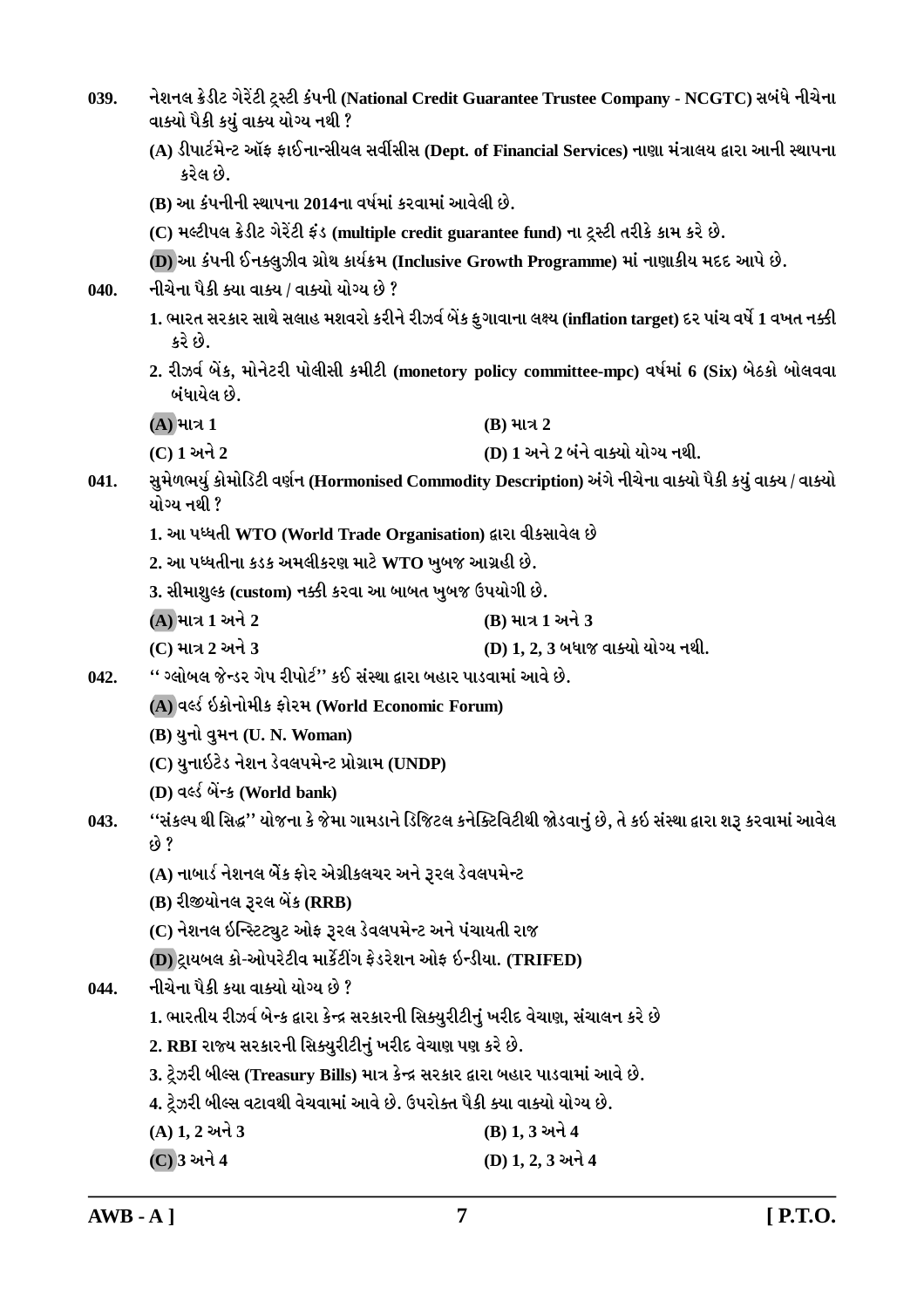| 045. | "બેરોજગારીની જાળ" "Unemployment Trap" એટલે                                     |                                                                                                              |  |  |
|------|--------------------------------------------------------------------------------|--------------------------------------------------------------------------------------------------------------|--|--|
|      | (A) મજબુત આર્થિક વૃદ્ધિ છતા રોજગારીમાં વધારો થતો નથી                           |                                                                                                              |  |  |
|      | (B) એવી પરિસ્થિતી જ્યાં બેરોજગાર લોકો શ્રમ કરવા તૈયાર નથી                      |                                                                                                              |  |  |
|      | (C) મોટા ભાગના કામદારો ઓછુ વેતન આપતા અસંગઠિત ક્ષેત્રમાં કાર્યવત હોય            |                                                                                                              |  |  |
|      | (D) નોકરીની સંખ્યા, નોકરી બજારમાં પ્રવેશતા લોકો કરતા ઓછી હોય.                  |                                                                                                              |  |  |
| 046. |                                                                                | નીચેના પૈકી કઇ પંચવર્ષીય યોજનામાં સમવર્તી વૃધ્ધિ ''Inclusive Growth'' ને પ્રાધાન્ય આપવામાં આવેલ હતું ?       |  |  |
|      | (A) 11મી પંચવર્ષીય યોજના                                                       | (B) 10મી પંચવર્ષીય યોજના                                                                                     |  |  |
|      | (C) 9મી પંચવર્ષીય યોજના                                                        | (D) 8મી પંચવર્ષીય યોજના                                                                                      |  |  |
| 047. | સરકારી અંદાજપત્ર મહેસુલી ખાદ્ય ભરપાઇ કરવા માટે નીચેના પૈકી કોની મદદ લેવાય છે ? |                                                                                                              |  |  |
|      | 1. ઉધાર- ઋણ મેળવવું (Borrowings)                                               |                                                                                                              |  |  |
|      | 2. विनिवेश (Disnvestment)                                                      |                                                                                                              |  |  |
|      | 3. પરોક્ષ કરવેરા (Indirect Taxes)                                              |                                                                                                              |  |  |
|      | 4. કર આવક (Tax Revenue)                                                        |                                                                                                              |  |  |
|      | $(A)$ ી અને 2                                                                  | (B) 2 અને 3                                                                                                  |  |  |
|      | (C) 3 અને 4                                                                    | (D) 1, 2, 3 અને 4                                                                                            |  |  |
| 048. | ચલણનું અવમુલ્યન (Currency Devaluation) એટલે                                    |                                                                                                              |  |  |
|      | (A) વિદેશી વિનિમય બજારમાં ચલણના મુલ્યમાં ધટાડો                                 |                                                                                                              |  |  |
|      | (B) ઊંચો ફૂગાવો                                                                |                                                                                                              |  |  |
|      | (C) નિકાસની સ્પર્ધાત્મકતા વધારો અને આયાતની કિંમતમાં વધારો                      |                                                                                                              |  |  |
|      | (D) ઉપરોક્ત 1, 2, 3 બધીજ બાબતો.                                                |                                                                                                              |  |  |
| 049. | બંધારણની કઇ કલમમાં દર્શાવેલ છે.                                                | ''ભારતમાં ગમે તે વ્યવસાય કરવાનો ગમે તે કામકાજ, વેપાર અથવા ધંધો કરવાનો હક્ક રહેશે'' આ જોગવાઇ ભારતના           |  |  |
|      | (A) કલમ-14                                                                     | $(B)$ કલમ - 17                                                                                               |  |  |
|      | (C) કલમ - 19                                                                   | (D) કલમ - 21                                                                                                 |  |  |
| 050. |                                                                                | કેન્દ્રીય સતર્કતા આયોગ / કેન્દ્રીય તકેદારી આયોગ (Central Vigilance Commission) બાબતે ક્યા વાક્યો યોગ્ય નથી ? |  |  |
|      | (A) તે એક સલાહકાર સંસ્થા છે.                                                   |                                                                                                              |  |  |
|      | (B) તે ફોજદારી ફરીયાદ દાખલ કરી શકે છે.                                         |                                                                                                              |  |  |
|      | (C) તે સી.બી.આઈ. ઉપર નિરીક્ષણની સત્તા ધરાવે છે.                                |                                                                                                              |  |  |
|      | (D) સંસ્થામાં અધ્યક્ષ ઉપરાંત બે વિજિલન્સ કમીશ્નર હોય છે.                       |                                                                                                              |  |  |
| 051. |                                                                                | નેશનલ માયગ્રંટ લેબર પોલીસી (National Migrant Labour Policy) કોના દ્વારા જાહેર કરવાં આવેલ છે?                 |  |  |
|      | (A) ઇન્ટરનેશનલ ઇન્સ્ટિટ્યુટ ફોર પોપ્યુલેશન સાયન્સ (IIPS)                       |                                                                                                              |  |  |
|      | (B) ઇન્ડીયન સેન્ટર ફોર માયગ્રેશન (Indian Centre for Migration)                 |                                                                                                              |  |  |
|      | (C)નીતિ આયોગ                                                                   |                                                                                                              |  |  |
|      | (D) શ્રમ અને રોજગાર મંત્રાલય                                                   |                                                                                                              |  |  |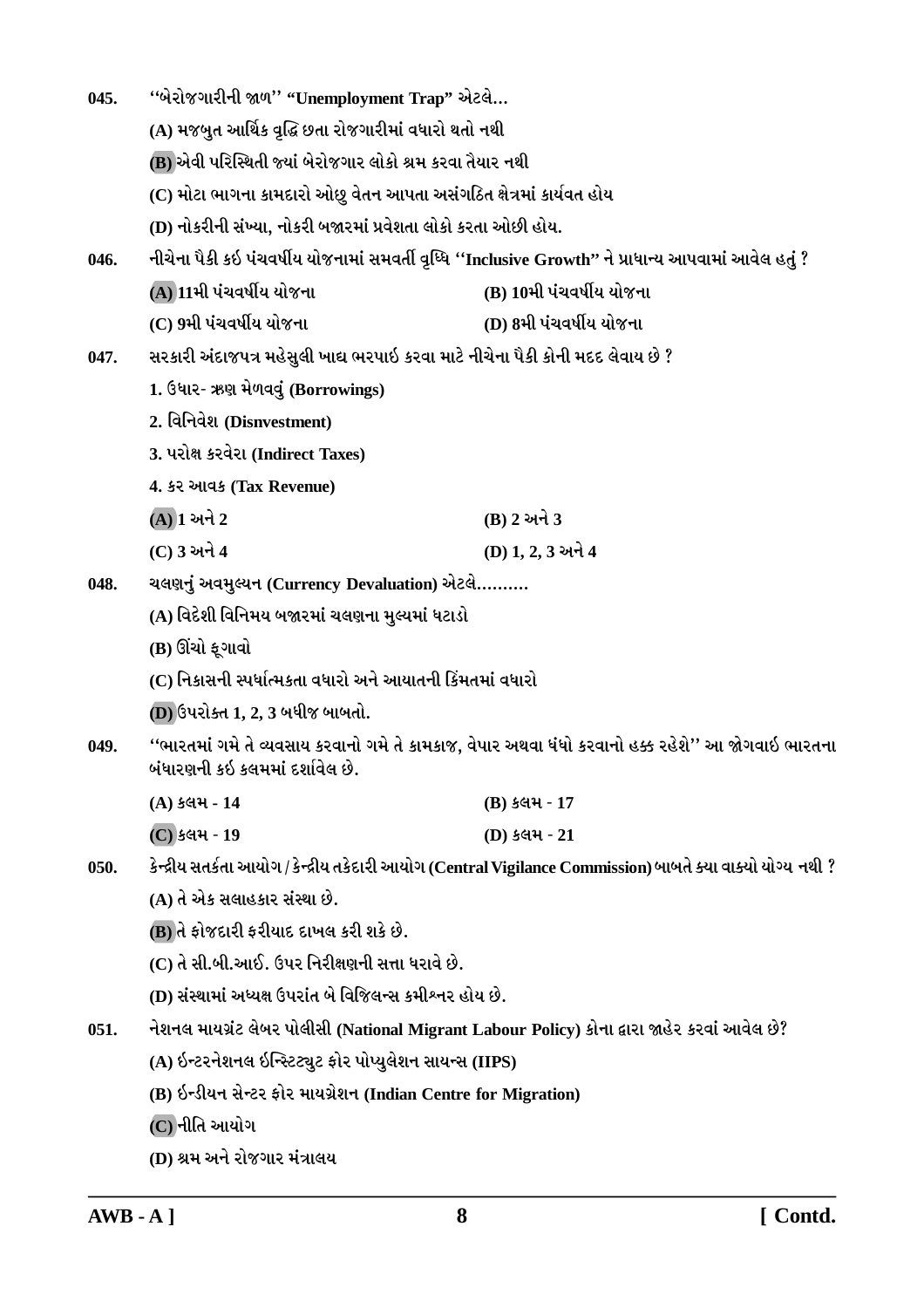નીચેના પૈકી ક્યું વાક્ય યોગ્ય નથી ?  $052.$ 

1. નામ. સર્વોચ્ચ અદાલતના ન્યાયાધીશની નિમણુંક કોલેજીયમ (Collegium) કરે છે.

2. માન. રાષ્ટ્રપતિની મંજૂરી બાદ કાયદા નિષ્ણાંતની નિમણુંક ન્યાયાધીશ તરીકે કરી શકાય છે.

3. માન. ન્યાયાધીશ થવા માટે મહત્તમ વય મર્યાદા 65 વર્ષની છે.

- $(A)$  1  $(C)$  3
- 
- (D) 1.2 અને 3

 $(B)$  2

''પુરૂષ અને સ્ત્રીઓ, બંનેને સરખા કામ માટે સરખો પગાર મળે '' આ બાબતની નીતિ રાજ્ય અખત્યાર કરશે. આ બાબત  $053.$ શામાં દર્શાવેલ છે ?

(A) મૂળભૂત હક્કો.

(B) રાજનીતિના માર્ગદર્શક સિદ્ધાંતો

 $(C)$  આમુખ

(D) ઉપરોક્ત બધીજ બાબતોમાં

નીચેના પૈકી કયા વાક્યો યોગ્ય છે? 054.

- 1. આર્ટીકલ 243 કે (243 K) હેઠળ પંચાયતની તમામ ચૂંટણી કાર્યવાહી કરવાની જવાબદારી રાજ્ય ચૂટણી કમિશનમા નિહિત થાય છે.
- 2. રાજ્ય ચૂંટણી કમિશનરની નિમણુંક માન. રાજ્યપાલશ્રી કરે છે.

3. રાજ્ય ચૂંટણી કમિશનર ઉપરાંત કમિશનમાં બે સભ્યો હોય છે.

- (A) 1, 2, 3 બધાજ વાક્યો યોગ્ય છે. (B) 1 અને 3 વાક્યો યોગ્ય છે.
- (C) 1 અને 2 વાક્યો યોગ્ય છે. (D) 2 અને 3 વાક્યો યોગ્ય છે.

નીચેના વાક્યો ચકાસો :  $0.55.$ 

1. લોકપાલ એક્ટ 2013 હેઠળ કેન્દ્ર કક્ષાએ લોકપાલ અને રાજ્ય કક્ષાએ લોકાયુક્ત હોય છે.

- 2. લોકપાલમાં અધ્યક્ષ ઉપરાંત મહત્તમ આઠ સભ્યો હોય છે
- 3. વડાપ્રધાન સહીત બધાજ જાહેર સેવકોની સામેની કરીયાદની તપાસ. લોકપાલ કરી શકે છે.

4. લોકપાલ માત્ર પોતાની રીતે તપાસ કરી શકે છે અને અન્ય તપાસ એજન્સી પાસેથી અહેવાલ મંગાવી શકતી નથી.

- (A) 1, 2 અને 4 યોગ્ય છે. (B) 1, 3 અને 4 યોગ્ય છે.
- <u>(C) 1. 2 અને 3 યોગ્ય છે.</u> (D) 2, 3 અને 4 યોગ્ય છે.
- અમાઈકસ ક્યરીઈ "Amaicus Curiae" 056.
	- 1. એ નામદાર કોર્ટને મદદરૂપ થવા, કોર્ટ મિત્ર તરીકે કામગીરી કરે છે.
	- 2. અનુભવી અને તટસ્થ વકીલને કોર્ટ મિત્ર તરીકે નીમણુંક આપવામાં આવે છે.
	- 3. ખાસ વિષય માટે નિષ્ણાંત સલાહકાર તરીકે અથવા દાવામાં કોઇ પક્ષ, રજુઆત કરી શકે તેમ ન હોય ત્યારે કોર્ટ મિત્રની નીમણુંક કરવામાં આવે છે.
	- (A) 1 અને 2 યોગ્ય છે. (B) 2 અને 3 યોગ્ય છે. (C) 1 અને 3 યોગ્ય છે. **(D) 1, 2 અને 3 બધાજ યોગ્ય છે.**

નીચેના વાક્યો ચકાસો :  $0.57.$ 

- 1. જાહેર હિતની અરજી (Public Interest Litigation PIL) એ ભારતના બંધારણની કલમ 226 હેઠળ નામ. હાઈકોંટ અથવા કલમ 32 હેઠળ નામ. સર્વોચ્ચ અદાલતમાં દાખલ કરી શકાય છે.
- 2. આ અરજી માત્ર ''રાજ્ય'' ની સામે દાખલ કરી શકાય છે.
- 3. ખાનગી વ્યક્તિની સામે અરજી દાખલ કરતાં પહેલા તેને નોટીસ આપવી જરૂરી છે અને અદાલતની પુર્વ પરવાનગી કરજીયાત છે.
- (A) 1. 2 અને 3 વાક્યો યોગ્ય છે. (B) 1. અને 3 વાક્યો યોગ્ય છે.
- (D) 2 અને 3 વાક્યો યોગ્ય છે. (C) 1, અને 2 વાક્યો યોગ્ય છે.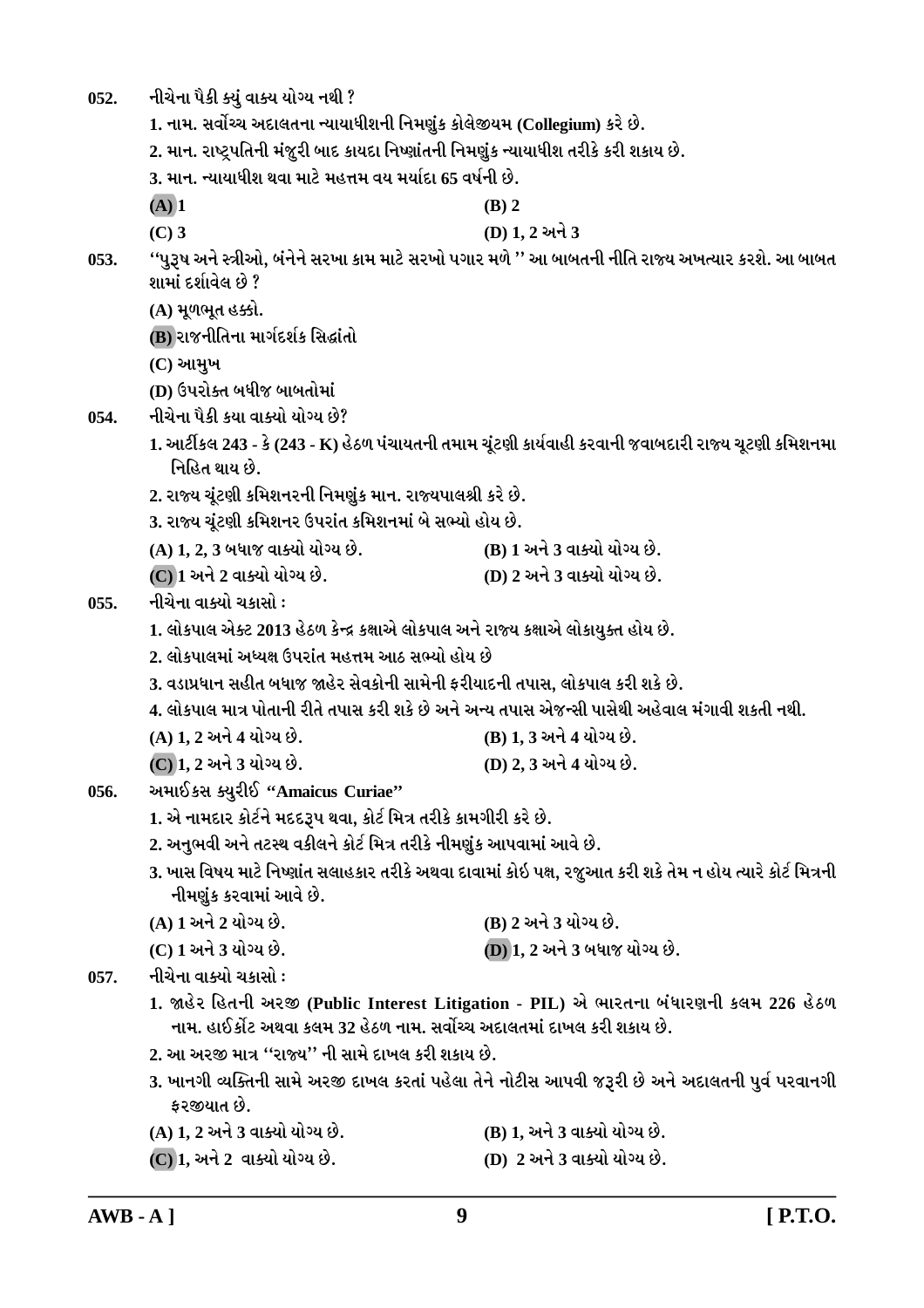058. **નીચેના વાક્યો ચકાસો** :

1. ભારતના બંધારણની કલમ 365, રાજ્યોનું સૌવિધાનિક તંત્ર નિષ્ફળ જાય તો તે સંજોગોમાં રાષ્ટ્રપતિ ઉદધોષણા કરીને રાજ્ય સરકારના તમામ કાર્ય કરવાની સત્તા રાજ્યપાલ અથવા પોતાનામાં નિહિત કરી શકાશે.

2. આ ઉદધોષણા સંસદના બંન્ને ગૃહો સમક્ષ મુકવાની રહે છે, જો ઉદધોષણાની મુદત વધારવામાં ન આવે તો, તેની મુદત <u>12 માસની રહે છે.</u>

**(A) «Úk{ ðkõÞ ÞkuøÞ Au. (B) çkesw ðkõÞ ÞkuøÞ Au.**

**(C) «Úk{ yLku çkesw çktLku ðkõÞku ÞkuøÞ Au. (D) «Úk{ yLku çkesw çktLku ðkõÞku ÞkuøÞ LkÚke.**

- 059. નીચેના પૈકી ક<u>યું</u> વાક્ય યોગ્ય નથી ?
	- **1. {krnríkLkku yrÄfkh yrÄrLkÞ{ 2005 Úke fkÞoðík Au.**
	- <u>2. કાયદાની કલમ '4 ' માં જાહેર સત્તા મંડળોની જવાબદારીઓ દર્શાવેલ છે.</u>
	- 3. કલમ 8 માં માહિતી જાહેર કરવામાંથી મુક્તિ અંગેની જોગવાઇઓ કરેલ છે.

**4. ''fuLÿeÞ {krníke Ãkt[Lke h[Lkk'' ytøkuLke òuøkðkR yu f÷{ - 15 {kt Ëþkoðu÷ Au WÃkhkuõík Ãkife õÞk ðkõÞku ÞkuøÞ LkÚke**

- **(A) 4 (B) 3**
- **(C) 2 (D) 1**
- 060. નીચેના વાક્યો ચકાસો.
	- 1. ભારતના સંવિધાનમાં શિક્ષણના હક્ક અંગેની જોગવાઇ કલમ 21 A અંર્તગત કરવામાં આવેલી છે.
	- <u>2. આ જોગવાઇ હેઠળ 6 થી 14 વર્ષના બાળકોને મકત અને કરજીયાત શિક્ષણ આપવાની જોગવાઇ છે.</u>
	- 3. આ જોગવાઇના અમલ માટે કેન્દ્ર અને રાજ્ય સરકારે ખર્ચ ભોગવવાનું રહે છે.
	- **(A) 1 yLku 2 ðkõÞku ÞkuøÞ Au. (B) 2 yLku 3 ðkõÞku ÞkuøÞ Au.**
	- **(C) 1, 2 yLku 3 ðkõÞku ÞkuøÞ Au. (D) 1 yLku 3 ðkõÞku ÞkuøÞ Au.**

## 061. **નીચેના વાક્યો ચક્રા**સો.

- 1. ભારતના બંધારણની કલમ 280 મુજબ માન. રાષ્ટ્રપતિ નાણા આયોગની રચના કરે છે.
- **2. ykÞkuøk{kt yæÞûk WÃkhktík {n¥k{ [kh (4) MkÇÞku nkuR þfu Au.**
- **3. ©e yuLk. fu Mkª½ 14{kt Lkkýk ykÞkuøkLkk yæÞûk níkkt. yíÞkh MkwÄe 14 ykÞkuøkLke h[Lkk ÚkÞu÷ Au.**
- 4. આયોગની ભલામણોને કારણે કર્ણાટક, કેરળ જેવા રાજ્યોની આવક ઘટશે જ્યારે મહારાષ્ટ, રાજસ્થાન, બિહારની <u>આવક વધશે.</u>
- **(A) 1, 2, 3 yLku 4 ÞkuøÞ Au. (B) 1, 2, yLku 3 ÞkuøÞ Au.**
- **(C) 1, 3 yLku 4 ÞkuøÞ Au. (D) 1, 2 yLku 4 ÞkuøÞ Au.**

062. **નીચેના વાક્યો ચકા**સો.

- 1. ભારતના સંવિધાનમાં ભાગ 9માં પંચાયતો અંગે જોગવાઇ કરેલ છે.
- **2. MktrðÄkLk{kt 73{kt MkwÄkhkLku fkhýu Ãkt[kÞíkLku ¾kMk Mk¥kkyku {¤u÷ Au.**
- **3. Ãkt[kÞíkLke Mk¥kkyku yLku Vhòu çktÄkhýLke f÷{ 243-s (243-G){kt Ëþkoðu÷ Au.**
- **4. Ãkt[kÞíkkuLke Mkth[Lkk, f÷{ 243 øk (243 C) òuøkðkR Lku æÞkLku ÷ELku fhðk{kt ykðu Au.**
- **(A) 1, 2 yLku 3 ÞkuøÞ Au. (B) 1, 2 yLku 4 ÞkuøÞ Au.**
- **(C) 2, 3 yLku 4 ÞkuøÞ Au. (D) 1, 2, 3 yLku 4 ÞkuøÞ Au.**
- **063. 8, 12, 16 yLku 20 ðzu ¼køke þfkÞ yLku Ãkkt[ (5) þu»k (Remainder) hnu íkuðe MkkiÚke LkkLke MktÏÞk fR Au ?**
	- **(A) 240 (B) 245**
	- **(C) 265 (D) 235**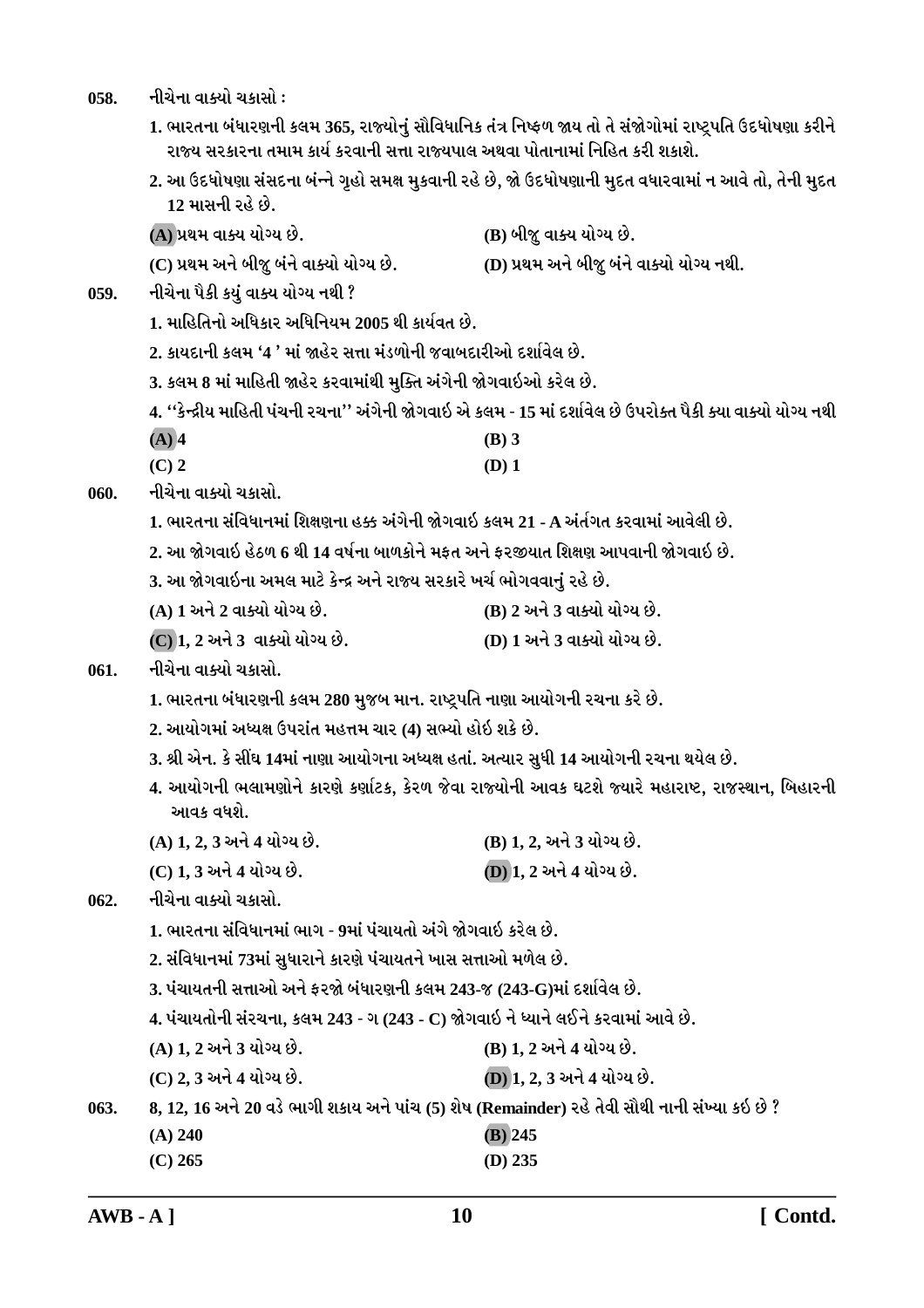| 064. | કેટલી હશે ?                                                                                   | ત્રણ વ્યક્તિઓની સરેરાશ ઉમર 45 વર્ષ છે. જો તેઓની ઉમર 3:5:7 ના પ્રમાણમાં હોય તો સૌથી જુવાન વ્યક્તિની ઉમર                                                                                                                |
|------|-----------------------------------------------------------------------------------------------|-----------------------------------------------------------------------------------------------------------------------------------------------------------------------------------------------------------------------|
|      | $(A)$ 63 વર્ષ                                                                                 | $(B)$ 45 વર્ષ                                                                                                                                                                                                         |
|      | (C) 27 વર્ષ                                                                                   | (D) 15 વર્ષ                                                                                                                                                                                                           |
| 065. | 20, 25, 30  140 સુધીમાં કુલ કેટલી સંખ્યાઓ હશે ?                                               |                                                                                                                                                                                                                       |
|      | $(A)$ 22                                                                                      | $(B)$ 23                                                                                                                                                                                                              |
|      | $(C)$ 24                                                                                      | $(D)$ 25                                                                                                                                                                                                              |
| 066. | વેચી હશે ?                                                                                    | દુકાનદાર રૂા. 2850 માં સાયકલ વેચે છે તો તેને 14% નફો થાય છે. જો તેને 8% નફો મળે તો તેણે સાયકલ કેટલામા                                                                                                                 |
|      | $(A)$ $\xi$ l. 3000                                                                           | $(B)$ <i>3l.</i> 2800                                                                                                                                                                                                 |
|      | $(C)$ રૂા. 2700                                                                               | (D) $31.2600$                                                                                                                                                                                                         |
| 067. | આ કામ B એકલો કેટલા દિવસમાં પૂર્ણ કરશે.                                                        | $\bf A$ અને $\bf B$ મળીને એક કામ 18 દિવસમાં, $\bf A$ અને $\bf C$ 12 દિવસમાં અને $\bf B$ અને $\bf C$ મળીને 9 દિવસમાં કામ પૂર્ણ કરે છે.                                                                                 |
|      | (A) 48 દિવસ                                                                                   | (B) 36 દિવસ                                                                                                                                                                                                           |
|      | (C) 24 દિવસ                                                                                   | <b>(D) 18 દિવસ</b>                                                                                                                                                                                                    |
| 068. | ઝુ (ZOO)માં કેટલા હરણ હશે ?                                                                   | એક ઝુ (ZOO)માં હરણ અને બતકો છે કુલ માથાઓની સંખ્યા. 180 અને પગની સંખ્યા 448 થાય છે. આ સંજોગોમાં                                                                                                                        |
|      | $(A)$ 136                                                                                     | $(B)$ 68                                                                                                                                                                                                              |
|      | $(C)$ 44                                                                                      | $(D)$ 32                                                                                                                                                                                                              |
| 069. | રૂા. નફો મળશે ?                                                                               | કમલ રૂા. 90,000 ની મુડી રોકીને ધંધો શરૂ કરે છે, પાંચ માસ બાદ મહેશ રૂા. 80,000 રોકીને ધંધામાં જોડાય છે. વર્ષનાં<br>અંતમાં રૂા. 69700 નફો થાય છે અને નફો મુડીના રોકાણના પ્રમાણમાં વહેચવાનો છે. આ સંજોગોમાં મહેશને કેટલા |
|      | $(A)$ $\gtrsim$ 1. 23,800                                                                     | $(B)$ $\mathfrak{Z}$ l. 23,000                                                                                                                                                                                        |
|      | $(C)$ $\xi$ l. 22,800                                                                         | (D) $31.22,600$                                                                                                                                                                                                       |
| 070. | નીચેના પૈકી કઇ સંખ્યા યોગ્ય નથી ?                                                             |                                                                                                                                                                                                                       |
|      | 41, 43, 47, 53, 61, 71, 73, 81                                                                |                                                                                                                                                                                                                       |
|      | (A) 61                                                                                        | (B) 71                                                                                                                                                                                                                |
|      | (C) 73                                                                                        | $(D)$ 81                                                                                                                                                                                                              |
| 071. | થશે ?                                                                                         | એક સંખ્યાના એક ત્રિતીયાંશ (1/3) ના એક ચતુર્થાંશ (1/4) બરાબર 15 થાય છે. આ સંખ્યાના ત્રણ દશાંશ (3/10) કેટલા                                                                                                             |
|      | $(A)$ 36                                                                                      | $(B)$ 54                                                                                                                                                                                                              |
|      | $(C)$ 72                                                                                      | $(D)$ 600                                                                                                                                                                                                             |
| 072. | સીક્કાઓનો મુલ્ય ગુણોત્તર (Respective value) 13:11 છે આ સંજોગોમાં 1 રૂા. ના કેટલા સીક્કા હશે ? | એક ડબ્બામાં 1 રૂા. અને પચાસ પૈસા (50 Paisa) ના સીક્કા છે. કુલ સીક્કા 280 છે અને 1 રૂા. અને પચ્ચાસ પૈસાના                                                                                                              |
|      | $(A)$ 65                                                                                      | $(B)$ 66                                                                                                                                                                                                              |
|      | $(C)$ 78                                                                                      | $(D)$ 91                                                                                                                                                                                                              |
| 073. | નીચેના પૈકી કઇ સંખ્યા યોગ્ય નથી ?                                                             |                                                                                                                                                                                                                       |
|      | $(A)$ 626                                                                                     | (B) 841                                                                                                                                                                                                               |
|      | $(C)$ 962                                                                                     | $(D)$ 1090                                                                                                                                                                                                            |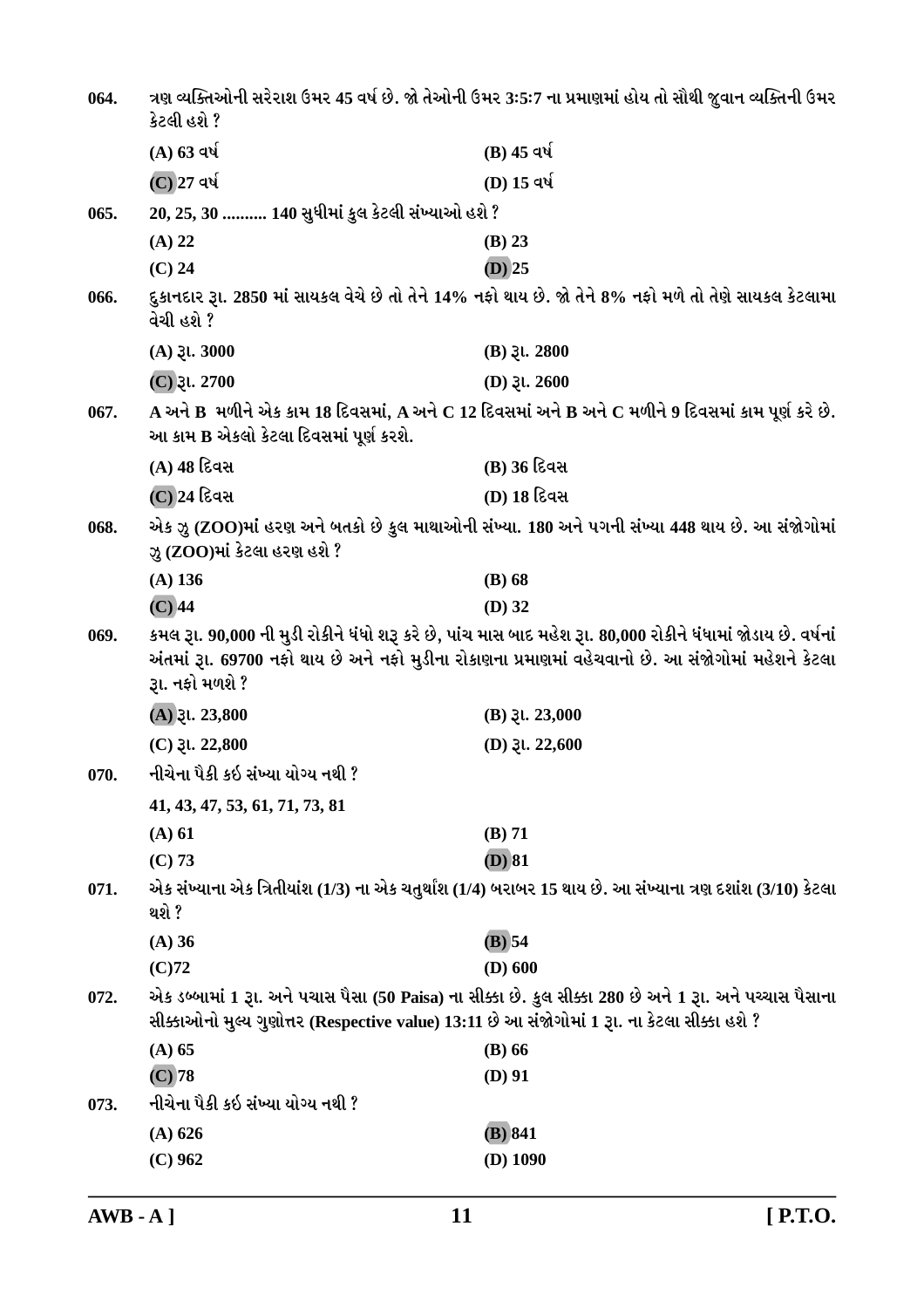|      | $(A)$ 91                |                                               |                |  |                                  |                                                                            | $(B)$ 81                     |                         |                                                                                                       |
|------|-------------------------|-----------------------------------------------|----------------|--|----------------------------------|----------------------------------------------------------------------------|------------------------------|-------------------------|-------------------------------------------------------------------------------------------------------|
|      | $(C)$ 42                |                                               |                |  |                                  |                                                                            | $(D)$ 34                     |                         |                                                                                                       |
| 075. |                         |                                               |                |  |                                  | નીચેના શબ્દોને અર્થપૂર્ણ ક્રમ (Meaningful Sequence) માં ગોઠવો.             |                              |                         |                                                                                                       |
|      |                         |                                               |                |  | $1.$ ચાવી - Key 2. દરવાજો - Door |                                                                            | 3. તાળુ - Lock 4. રૂમ - Room |                         |                                                                                                       |
|      | $(A)$ 3, 2, 4, 1        |                                               |                |  |                                  |                                                                            |                              | $(B)$ 1, 3, 2, 4        |                                                                                                       |
|      | $(C)$ 4, 3, 2, 1        |                                               |                |  |                                  |                                                                            |                              | $(D)$ 2, 4, 3, 1        |                                                                                                       |
| 076. | …?…ની જગ્યાએ શું આવશે ? |                                               |                |  |                                  |                                                                            |                              |                         |                                                                                                       |
|      |                         |                                               |                |  |                                  |                                                                            |                              |                         |                                                                                                       |
|      | $\mathbf A$             | D                                             | G              |  |                                  |                                                                            |                              |                         |                                                                                                       |
|      | D                       | I                                             | N              |  |                                  |                                                                            |                              |                         |                                                                                                       |
|      | $\bf{I}$                | ${\bf P}$                                     | $\ddot{\cdot}$ |  |                                  |                                                                            |                              |                         |                                                                                                       |
|      | $(A)$ V                 |                                               |                |  |                                  |                                                                            | (B) X                        |                         |                                                                                                       |
|      | $(C)$ W                 |                                               |                |  |                                  |                                                                            | (D) Y                        |                         |                                                                                                       |
| 077. | …?…ની જગ્યાએ શું આવશે ? |                                               |                |  |                                  |                                                                            |                              |                         |                                                                                                       |
|      |                         |                                               |                |  |                                  |                                                                            |                              |                         |                                                                                                       |
|      | 56                      | 65                                            | 78             |  |                                  |                                                                            |                              |                         |                                                                                                       |
|      | 12                      | $\ddot{\mathbf{c}}$                           | 30             |  |                                  |                                                                            |                              |                         |                                                                                                       |
|      | 44                      | 14                                            | 48             |  |                                  |                                                                            |                              |                         |                                                                                                       |
|      | (A) 51                  |                                               |                |  |                                  |                                                                            | $(B)$ 16                     |                         |                                                                                                       |
|      | $(C)$ 62                |                                               |                |  |                                  |                                                                            | $(D)$ 44                     |                         |                                                                                                       |
| 078. |                         |                                               |                |  |                                  |                                                                            |                              |                         | એક લાઇનમાં રમણ પહેલેથી ''7 મો'' અને આખરેથી ''14''મો છે. આ સંજોગોમાં લાઇનમાં  કેટલા બાળકો હશે ?        |
|      | (A) 18                  |                                               |                |  |                                  |                                                                            | $(B)$ 19                     |                         |                                                                                                       |
|      | $(C)$ 20                |                                               |                |  |                                  |                                                                            | $(D)$ 21                     |                         |                                                                                                       |
| 079. |                         |                                               |                |  |                                  |                                                                            |                              |                         | ''અજાણ્યા ડ્રોનને એરીયલ લેસર વેપનથી તોડી પાડવાની પ્રક્રિયા'' સૌથી પ્રથમ ક્યા દેશ દ્વારા શરૂ કરેલ છે ? |
|      | (A) ઇઝરાયેલ (Israel)    |                                               |                |  |                                  |                                                                            |                              | $(B)$ ચીન (China)       |                                                                                                       |
|      | $(C)$ રશીયા (Russia)    |                                               |                |  |                                  |                                                                            |                              | $(D)$ અમેરીકા $(U.S.A)$ |                                                                                                       |
| 080. |                         |                                               |                |  |                                  | મધુ ક્રાંતી પોર્ટલ (Madhu Kranti Portal) કોના દ્વારા શરૂ કરવામાં આવેલ છે ? |                              |                         |                                                                                                       |
|      |                         | (A) નીતિ આયોગ (Niti Aayog)                    |                |  |                                  |                                                                            |                              |                         |                                                                                                       |
|      |                         | (B) સેન્ટ્રલ સીલ્ક બોર્ડ (Central Silk Board) |                |  |                                  |                                                                            |                              |                         |                                                                                                       |
|      |                         |                                               |                |  |                                  |                                                                            |                              |                         | (C) ખાદી અને વીલેજ ઇન્ડસ્ટ્રીઝ કમિશન (Khadi & Vilage Industries Commission)                           |
|      |                         |                                               |                |  |                                  | (D) નેશનલ મધમાખી બોર્ડ (National Bee Board)                                |                              |                         |                                                                                                       |
| 081. |                         |                                               |                |  |                                  | પુજા રાની બોહરા (Pooja Rani Bohra) કઇ રમત સાથે સંકળાયેલ છે ?               |                              |                         |                                                                                                       |
|      | (A) ટેબલ ટેનીસ          |                                               |                |  |                                  |                                                                            |                              | (B) મુષ્ટિયુધ્ધ         |                                                                                                       |

6, 11, 21, 36, 56, .......... ખાલી જગ્યા પુરો

074.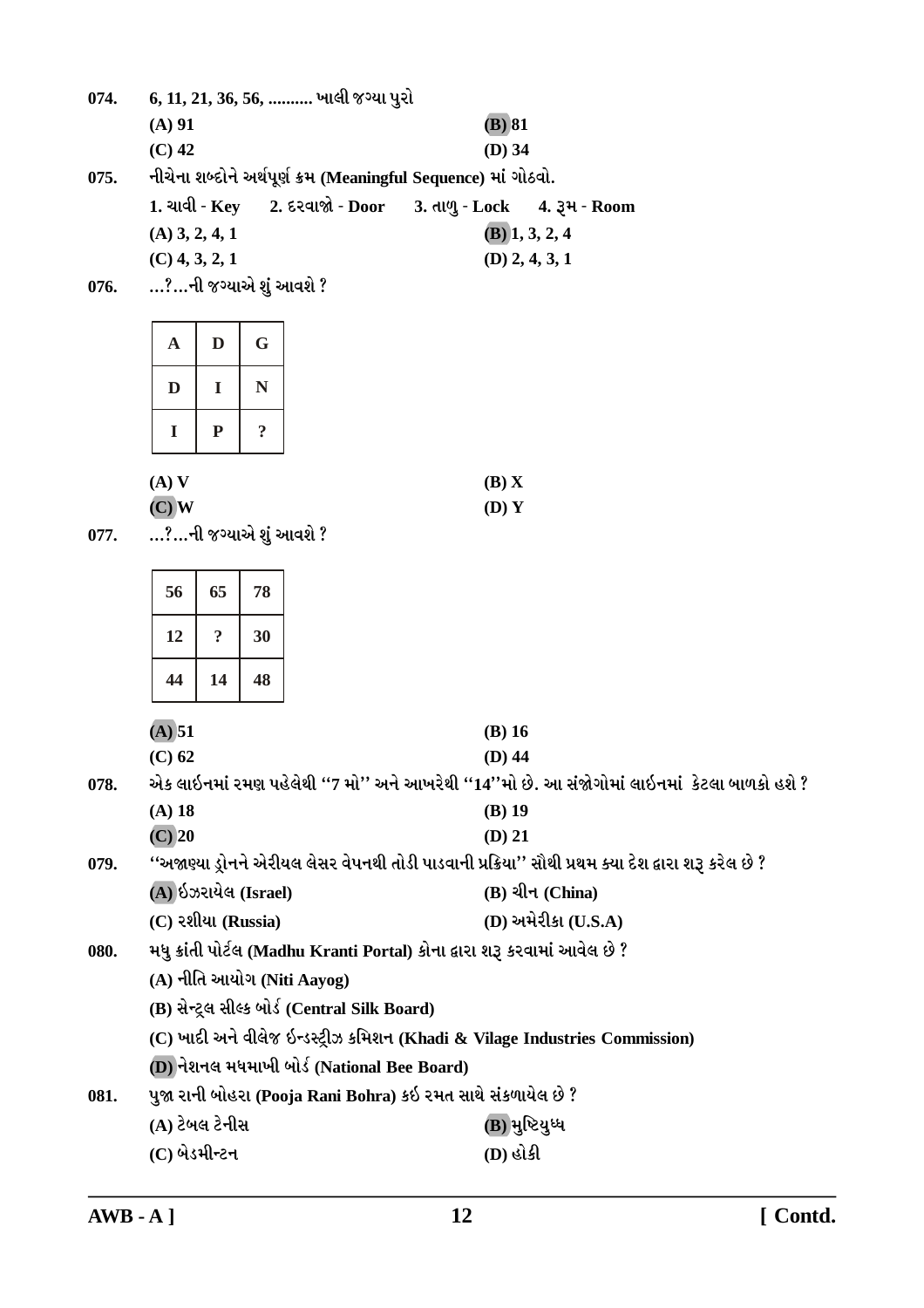| 082. | એશીયામાં સૌથી લાંબા હાઈ સ્પીડ ટ્રેક (high speed track)નું ઉદ્ઘાટન હાલમાં કયા શહેરમાં થયેલ છે ? |                                                                                                            |
|------|------------------------------------------------------------------------------------------------|------------------------------------------------------------------------------------------------------------|
|      | (A) આગરા                                                                                       | $(B)$ પુણે                                                                                                 |
|      | $(C)$ હૈદરાબાદ                                                                                 | (D) ઇન્દોર                                                                                                 |
| 083. | સ્થળે છે ?                                                                                     | ગ્લોબલ સાયબર સીક્યોરીટી ઈન્ડેકસ - 2020 (Global Cyber Security Index - 2020)ના અહેવાલમાં ભારત કયા           |
|      | $(A)$ 37                                                                                       | $(B)$ 10                                                                                                   |
|      | $(C)$ 52                                                                                       | $(D)$ 20                                                                                                   |
| 084. |                                                                                                | ડીલીમીટેશન કમિશન (Delimitation Commission) નીચેના પૈકી ક્યા રાજ્ય/કેન્દ્રશાસીત પ્રદેશની મુલાકાત લેનાર છે ? |
|      | (A) અરૂણાચલ પ્રદેશ                                                                             | (B) સિક્કિમ                                                                                                |
|      | (C) જમ્મુ અને કાશ્મિર                                                                          | (D) કેરલ                                                                                                   |
| 085. | મોડેલથી કેટલા રાજ્યોને લાભ થનાર છે ?                                                           | સુધારેલ ભારત નેટ અમલીકરણ સ્ટ્રેટેજી (Revised Implemention Strategy of Bharat Net)ને કારણે PPP              |
|      | $(A)$ 15                                                                                       | $(B)$ 16                                                                                                   |
|      | $(C)$ 17                                                                                       | $(D)$ 18                                                                                                   |
| 086. | hospital model in India) અહેવાલ બહાર પાડેલ છે ?                                                | નીચેના પૈકી કઈ સંસ્થાએ સ્ટડી ઓન નોટ ફોર પ્રોફીટ હોસ્પીટલ મોડલ ઈન ઈન્ડીયા (Study on the not for profit      |
|      | (A) નીતિ આયોગ (Niti Aayog)                                                                     | (B) એઈમ્સ (AIIMS)                                                                                          |
|      | $(C)$ આઈ.સી.એમ.આર $(ICMR)$                                                                     | (D) આઈ.એમ.એ (IMA)                                                                                          |
| 087. |                                                                                                | હાલમાં જેઓને જુલાઈ 2022 સુધી પુનઃનિમણુક આપવામાં આવેલ છે તે એર્ટની જનરલ (Attorney General) કોણ છે ?         |
|      | (A) શ્રી પ્રશાંત ભુષણ                                                                          | (B) શ્રી કે. કે. વેણુગોપાલ                                                                                 |
|      | (C) શ્રી મુકુલ રોસ્તગી                                                                         | (D) શ્રી શરદ અરવીંદ મહાજન                                                                                  |
| 088. | દર વર્ષે ''નેશનલ ડોક્ટર ડે'' ક્યારે ઉજવાય છે ?                                                 |                                                                                                            |
|      | $(A)$ 30 % $\nu$                                                                               | (B) 1 જુલાઇ                                                                                                |
|      | $(C)$ 2 જુલાઈ                                                                                  | (D) 3 જુલાઈ                                                                                                |
| 089. | નીચેના પૈકી ક્યો ગેસ ''ગ્રીન હાઉસ ગેસ'' નથી.                                                   |                                                                                                            |
|      | (A) મીથેન (Mithane)                                                                            | (B) નાયટ્સ ઓકસાઈડ (Nirtrous Oxide)                                                                         |
|      | (C) કાર્બન ઑક્સાઈડ (Carbon oxide)                                                              | (D) હાઈડ્રોડન અને નાઈટ્રોજન (Hydrogen & Nitrogen)                                                          |
| 090. | ન્યુટ્રિનો (Neutrinos) સબંધીત નીચેના પૈકી કયા વાક્યો યોગ્ય છે ?                                |                                                                                                            |
|      | 1. ફોટોન (Photons) પછી બીજા ક્રમે તેની ઉપલબ્ધી છે.                                             |                                                                                                            |
|      | 2. તેઓ કોઈ ચાર્જ (charge) નુ વહન કરતા નથી.                                                     |                                                                                                            |
|      | 3. તે કોઈ બાબત સાથે ક્રિયાપ્રતિક્રિયા (interact) કરતા નથી.                                     |                                                                                                            |
|      | (A) 1 અને 2                                                                                    | (B) 2 અને 3                                                                                                |
|      | (C) 1 અને 3                                                                                    | (D) 1, 2 અને 3                                                                                             |
| 091. | આવે છે ?                                                                                       | ભારત મોસમ વિભાગ (Indian Meteorological Dept. - IMD) દ્વારા હીટ વેવ (Heat wave) ક્યારે માનવામાં             |
|      | $(A)$ સપાટ મેદાનમાં ગરમી 40° C અથવા વધારે હોય ત્યારે                                           |                                                                                                            |
|      | (B) દરીયા કિનારે ગરમી 37° C અથવા વધારે હોય ત્યારે                                              |                                                                                                            |
|      | (C) પર્વતીય વિસ્તારોમાં 30° C અથવા વધારે હોય ત્યારે                                            |                                                                                                            |
|      | (D) ઉપરોક્ત બધીજ બાબતો મુજબ ગરમી હોય ત્યારે                                                    |                                                                                                            |
|      |                                                                                                |                                                                                                            |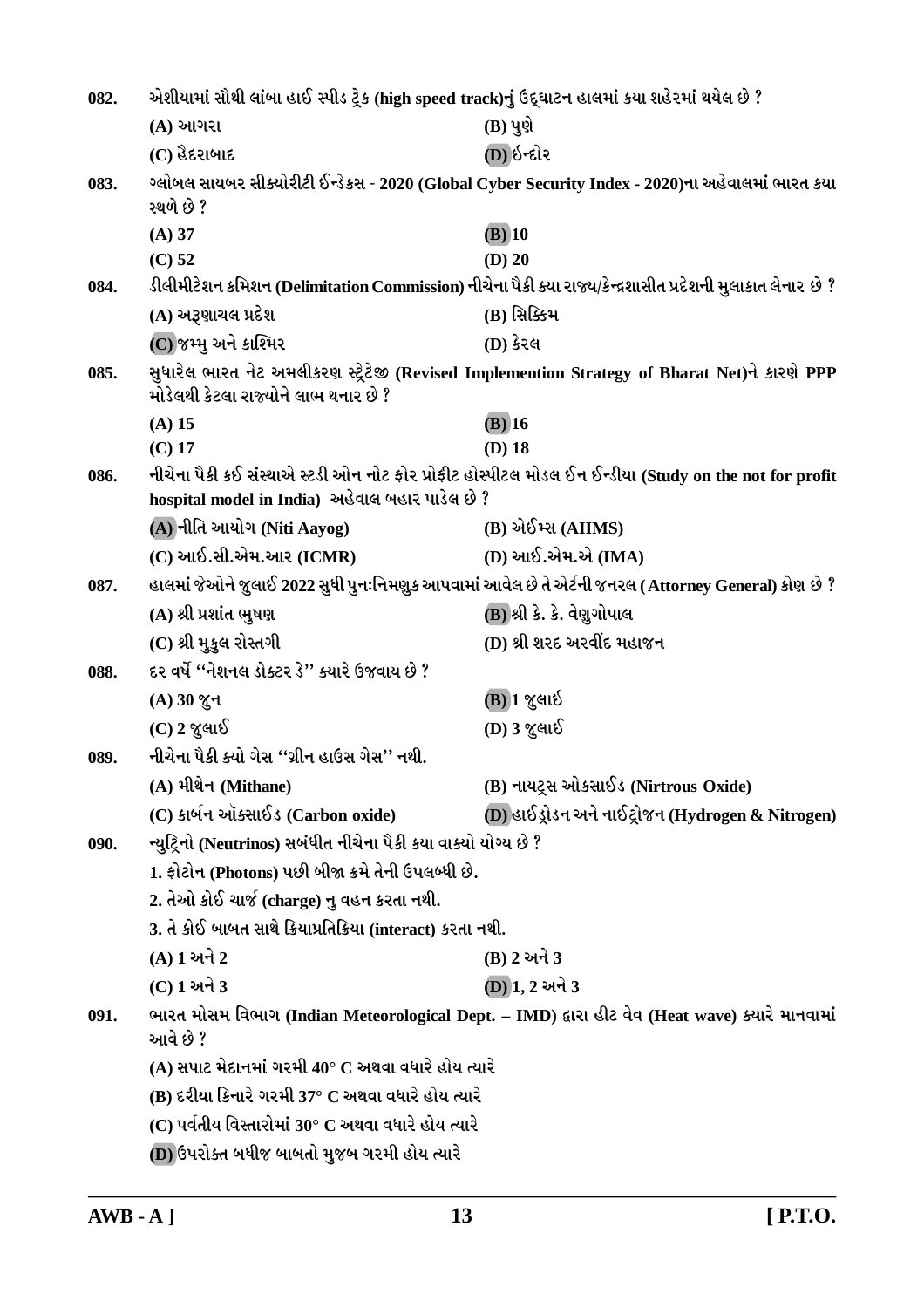| 092. | "ELSA-D" હાલમાં છાપામાં આવેલ છે. તે શું છે ?                                                 |                                                                                                     |
|------|----------------------------------------------------------------------------------------------|-----------------------------------------------------------------------------------------------------|
|      | (A) ભારતનું સેટેલાઈટ નેવીગેશન સીસ્ટમ                                                         |                                                                                                     |
|      | (B) નેશનલ હાઈવેનું સલામતી ચકાસવાનું સાધન                                                     |                                                                                                     |
|      | (C) થર્મોન્યુક્લીયર શસ્ત્ર પદ્ધતી (Thermonuclear weapon system)                              |                                                                                                     |
|      | (D) સ્પેસ ડેબ્રિસ રીમુવલ સીસ્ટમ (Space debris removal system)                                |                                                                                                     |
| 093. | નેનો સ્નીફર (Nano sniffer) બાબતે નીચેના પૈકી કઈ બાબતો યોગ્ય છે ?                             |                                                                                                     |
|      | 1. આ માઈક્રોસેન્સર આધારિત વિસ્ફોટક ટ્રેસ ડિટેક્ટર (Explosive trace detector) છે.             |                                                                                                     |
|      | 2. વિસ્ફોટક સામગ્રી 10 સેકંડ કરતા ઓછા સમયમાં શોધી શકે છે.                                    |                                                                                                     |
|      | 3. ડીફેન્સ રીસર્ચ એન્ડ ડેવપલમેન્ટ ઓર્ગેનાઈઝેશન (DRDO) દ્વારા આને વિકસાવવામાં આવેલ છે.        |                                                                                                     |
|      | $(A)$ ી અને $2$                                                                              | (B) 2 અને 3                                                                                         |
|      | (C) 1 અને 3                                                                                  | (D) 1, 2 અને 3                                                                                      |
| 094. | ફટકડા ફોડતી વખતે લીલા રંગની જ્યોત (the green flame) કયા પદાર્થને કારણે થાય છે ?              |                                                                                                     |
|      | (A) સોડીયમ (Sodium)                                                                          | <b>(B)</b> બેરીયમ (Barium)                                                                          |
|      | (C) મરક્યુરી (Mercury)                                                                       | (D) પોટાશીયમ (Potassium)                                                                            |
| 095. | માર્શ ગૅસ (Marsh Gas) એ                                                                      |                                                                                                     |
|      | (A) નાઈટ્રોજન (Nitrogen)                                                                     | (B) ઈથેન (Ethane)                                                                                   |
|      | (C) મીથેન (Methane)                                                                          | (D) હાઈડ્રોજન (Hydrogen)                                                                            |
| 096. |                                                                                              | ક્લોરોફ્લોરોકાર્બન્સ (Chlorofluorocarbon – FC) ના ઉત્પાદન માટે ભારતમાં બંદી (banned) મુકવામાં આવેલી |
|      | છે, તે નીચેના પૈકી કઈ વસ્તુમાં વપરાય છે ?                                                    |                                                                                                     |
|      | (A) ટેલીવીઝન (Television)                                                                    | (B) रेड़ि ४२२२ (Refrigerator)                                                                       |
|      | $(C)$ ટ્યુબ લાઈટ (Tube light)                                                                | (D) રાંધણ ગૅસ (Cooking Gas)                                                                         |
| 097. |                                                                                              | ફેથોમ (Fathom) એ ………. માપવાનું માધ્યમ છે અને એક (1) ફેથોમ (Fathom) એટલે ………. મીટર થાય છે.           |
|      | (A) આવાજ (Sound), 2.83 મીટર                                                                  | <b>(B)</b> ઊંડાઈ (Depth), 1.83 મીટર                                                                 |
|      | (C) આર્વતન (Frequency), 1.30 મીટર                                                            | (D) અંતર (Distance), 2.87 મીટર                                                                      |
| 098. | એક (1) કિલોમીટર બરાબર કેટલા માઈલ (Mile) થાય ?                                                |                                                                                                     |
|      | $(A)$ 0.84                                                                                   | $(B)$ 0.53                                                                                          |
|      | $(C)$ 1.60                                                                                   | $(D)$ 0.62                                                                                          |
| 099. | ઈન્ટરનેટ (Internet) અને ઈન્ટ્રાનેટ (Intranet) વચ્ચે શું ફેર છે ?                             |                                                                                                     |
|      | (A) ઈન્ટરનેટ જાહેર લોકો માટે છે, ઈન્ટ્રાનેટ ચોક્કસ વિસ્તારના ચોક્કસ લોકો માટે છે.            |                                                                                                     |
|      | (B) ઈન્ટરનેટ, ઈન્ટ્રાનેટ કરતા વધારે સલામત છે.                                                |                                                                                                     |
|      | (C) માત્ર ઈન્ટરનેટ ઉપર અંકુશ શક્ય છે.                                                        |                                                                                                     |
|      | (D) ઉપરોક્ત પૈકી એક પણ લાગું પડતું નથી.                                                      |                                                                                                     |
| 100. | રેઝિસ્ટર રંગ કોડ (resistor color code) પ્રમાણે ભુરા રંગ (Blue)ને કેટલા અંક (Number) આપે છે ? |                                                                                                     |
|      | $(A)$ 1<br>$(C)$ 4                                                                           | $(B)$ 2<br>$(D)$ 6                                                                                  |
| 101. | ગુજરાત મુલકી સેવા વર્ગીકરણ અને ભરતી (સામાન્ય) નિયમો, 1967 નીચેનામાંથી કોને લાગુ પડે છે ?     |                                                                                                     |
|      | (A) ન્યાયાયિક સેવામાં તાબાની સેવાના હોદાઓ ધરાવતા સભ્યોને                                     |                                                                                                     |
|      | (B) સંવિધાનના અનુચ્છેદ 309 હેઠળ કરેલા નિયમો અનુસાર ભરવામાં આવતી હોય તેવી સેવા અને જગાનો      |                                                                                                     |
|      | (C) પંચાયતના કર્મચારીઓને                                                                     |                                                                                                     |
|      | (D) પોલીસ દળના તાબાની સેવાના હોદાઓ ધરાવતા સભ્યોને                                            |                                                                                                     |
|      |                                                                                              |                                                                                                     |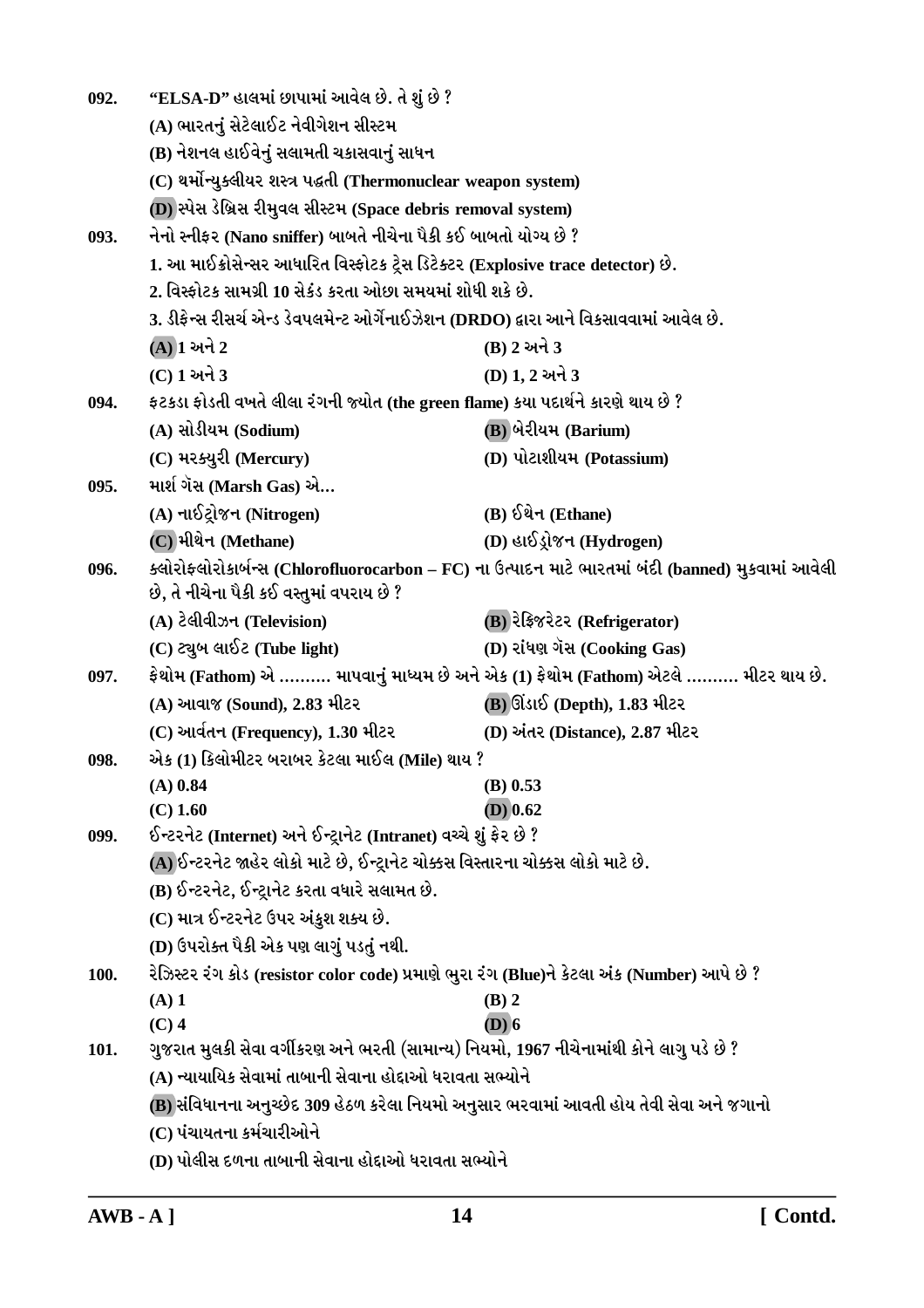| 102. | તેટલે સુધી ………. માં તેમનો જે અર્થ કરવામાં આવ્યો છે તે જ થશે.                                                                                                                                                       | ગુજરાત મુલકી સેવા વર્ગીકરણ અને ભરતી (સામાન્ય) નિયમો, 1967ના નિયમોમાં વાપરવામાં આવ્યા હોય પણ વ્યાખ્યા<br>કરવામાં આવી ન હોય તેવા શબ્દો અને શબ્દપ્રયોગનો અર્થ, ગુજરાત રાજ્ય હેઠળની સેવા અને જગાને લાગુ પડતા હોય                                                                                                          |  |  |  |  |
|------|--------------------------------------------------------------------------------------------------------------------------------------------------------------------------------------------------------------------|-----------------------------------------------------------------------------------------------------------------------------------------------------------------------------------------------------------------------------------------------------------------------------------------------------------------------|--|--|--|--|
|      | (A) મુંબઈ મુલકી સેવા નિયમો, 1959                                                                                                                                                                                   |                                                                                                                                                                                                                                                                                                                       |  |  |  |  |
|      | (B) ગુજરાત મુલકી સેવા (નોકરીની સામાન્ય શરતો) નિયમો, 2002                                                                                                                                                           |                                                                                                                                                                                                                                                                                                                       |  |  |  |  |
|      | (C) ઉપરના (A) તથા (B) બંને                                                                                                                                                                                         |                                                                                                                                                                                                                                                                                                                       |  |  |  |  |
|      | (D) ઉપરના (A) તથા (B) બંનેમાંથી એકેય નહીં                                                                                                                                                                          |                                                                                                                                                                                                                                                                                                                       |  |  |  |  |
| 103. | નીચેનામાંથી કયો વિકલ્પ ખોટો છે ?                                                                                                                                                                                   |                                                                                                                                                                                                                                                                                                                       |  |  |  |  |
|      | (A) વર્ગ - 3 તરીકે વર્ગીકૃત કરેલી સેવા અને જગા – તાબાની સેવા તરીકે ઓળખાશે.                                                                                                                                         |                                                                                                                                                                                                                                                                                                                       |  |  |  |  |
|      |                                                                                                                                                                                                                    | (B) વર્ગ - 4 તરીકે વર્ગીકૃત કરેલી સેવા અને જગા – ઉતરતા દરજ્જાની સેવા તરીકે ઓળખાશે.                                                                                                                                                                                                                                    |  |  |  |  |
|      | (C) વર્ગ - 2 તરીકે વર્ગીકૃત કરેલી સેવા અને જગા – મુલકી સેવા તરીકે ઓળખાશે.                                                                                                                                          |                                                                                                                                                                                                                                                                                                                       |  |  |  |  |
|      | (D) વર્ગ - 1 તરીકે વર્ગીકૃત કરેલી સેવા અને જગા – રાજ્ય સેવા તરીકે ઓળખાશે.                                                                                                                                          |                                                                                                                                                                                                                                                                                                                       |  |  |  |  |
| 104. | નીચેના વિધાનો ચકાસો.                                                                                                                                                                                               |                                                                                                                                                                                                                                                                                                                       |  |  |  |  |
|      | તપાસની જરૂર છે.                                                                                                                                                                                                    | 1. અગાઉથી સેવામાં હોય તેવી વ્યક્તિને બઢતી આપીને અથવા તેની બદલી કરીને નિમણૂંક કરવામાં આવે તો તબીબી                                                                                                                                                                                                                     |  |  |  |  |
|      | 2. અગાઉથી સેવામાં હોય તેવી વ્યક્તિની બઢતી અથવા બદલી કર્યા વગર અન્યથા રીતે કોઈ સેવા અથવા જગા ઉપર<br>નિમણૂંક કરવામાં આવે તો તેવી નિમણૂંક સારા ચારિત્ર્યનો પુરાવો રજૂ કરવાને આધીન રહેશે.                              |                                                                                                                                                                                                                                                                                                                       |  |  |  |  |
|      | (A) બંને વિધાનો ખોટાં છે.                                                                                                                                                                                          | (B) બંને વિધાનો સાચાં છે.                                                                                                                                                                                                                                                                                             |  |  |  |  |
|      | (C) વિધાન (1) સાચું અને (2) ખોટું છે.                                                                                                                                                                              | (D) વિધાન (1) ખોટું અને (2) સાચું છે.                                                                                                                                                                                                                                                                                 |  |  |  |  |
| 105. | ભારતના નાગરિકત્વ સંબંધી જોગવાઈઓ અંતર્ગત ગુજરાત સરકારની કોઈપણ સેવા કે જગા ઉપર નીચે દર્શાવેલ કયા<br>દેશની વ્યક્તિની રાજ્ય સરકારે તેને જરૂરી લાયકાતનું પ્રમાણપત્ર આપ્યું હોય તે પછી જ નિમણૂંકની દરખાસ્ત કરી શકાય છે ? |                                                                                                                                                                                                                                                                                                                       |  |  |  |  |
|      | (A) પાકિસ્તાનનો નાગરિક                                                                                                                                                                                             |                                                                                                                                                                                                                                                                                                                       |  |  |  |  |
|      | (B) બ્રહ્મદેશનો નાગરિક                                                                                                                                                                                             |                                                                                                                                                                                                                                                                                                                       |  |  |  |  |
|      | (D) ઉપર પૈકી એક પણ નહિં                                                                                                                                                                                            | (C) તિબેટનો નિર્વાસિત હોય, જે ભારતમાં કાયમી વસવાટ કરવાના ઈરાદાથી તા. 1-1-1962 પહેલા ભારતમાં આવેલ હોય.                                                                                                                                                                                                                 |  |  |  |  |
| 106. |                                                                                                                                                                                                                    | કોઈપણ જગા ઉપર ભરતીના હેતુ માટેની અરજીઓ વર્તમાનપત્રમાં જાહેરાત આપીને મંગાવવામાં આવી હોય, અને આ<br>જાહેરાતમાં વયમર્યાદા કઈ તારીખે ગણવી તેની જોગવાઈ ન હોય તેવા કિસ્સામાં જાહેરાત પ્રસિદ્ધ થયાની તારીખથી ……….<br>દિવસની મુદત પૂરી થાય તે મહિનાની તરત પછીના મહિનાની પહેલી તારીખના સંદર્ભમાં વયમર્યાદા નક્કી કરવાની થાય છે. |  |  |  |  |
|      | $(A)$ 90                                                                                                                                                                                                           | $(B)$ 30                                                                                                                                                                                                                                                                                                              |  |  |  |  |
|      | $(C)$ 60                                                                                                                                                                                                           | $(D)$ 45                                                                                                                                                                                                                                                                                                              |  |  |  |  |
| 107. | પ્રકારે નિમણૂંક કરવાની જોગવાઈ છે ?                                                                                                                                                                                 | ગુજરાત મુલકી સેવા વર્ગીકરણ અને ભરતી (સામાન્ય) નિયમો, 1967 માં રાજ્ય સેવામાંની સેવા અથવા જગા ઉપર કેટલા                                                                                                                                                                                                                 |  |  |  |  |
|      | $(A)$ બે                                                                                                                                                                                                           | <b>(B)</b> ચાર                                                                                                                                                                                                                                                                                                        |  |  |  |  |
|      | $(C)$ ત્રણ                                                                                                                                                                                                         | (D) આવી કોઈ જોગવાઈ નથી                                                                                                                                                                                                                                                                                                |  |  |  |  |
| 108. |                                                                                                                                                                                                                    | રાજ્ય સરકાર તાબાની સેવાઓ અથવા ઉતરતા દરજ્જાની સેવાઓમાં સેવા અથવા જગા પર કરાર આધારિત નિમણૂંક કરી<br>શકે છે. ઉતરતા દરજ્જાની સેવામાં કરાયેલી કરાર આધારિત નિમણૂકોની નીચેનામાંથી કઈ જોગવાઈ લાગુ પડતી નથી?                                                                                                                   |  |  |  |  |
|      | 1. કરાર આધારિત સેવાની મુદત દરમિયાન કોમ્પ્યુટરની જાણકારી માટેની સી.સી.સીની પરીક્ષા પાસ કરવી.                                                                                                                        |                                                                                                                                                                                                                                                                                                                       |  |  |  |  |
|      | 2. નિયત પૂર્વ સેવા તાલીમ લેવી અને તાલીમાન્ત પરીક્ષા પાસ કરવી.                                                                                                                                                      |                                                                                                                                                                                                                                                                                                                       |  |  |  |  |
|      | 3. સરકાર ઠરાવે તે મુજબ હિન્દી અથવા ગુજરાતી કે બંને પરીક્ષા પાસ કરવી.                                                                                                                                               |                                                                                                                                                                                                                                                                                                                       |  |  |  |  |
|      | (B) 1 અને 2<br>$(A)$ માત્ર 1                                                                                                                                                                                       |                                                                                                                                                                                                                                                                                                                       |  |  |  |  |
|      | (C) 1 અને 3                                                                                                                                                                                                        | (D) 1, 2 અને 3                                                                                                                                                                                                                                                                                                        |  |  |  |  |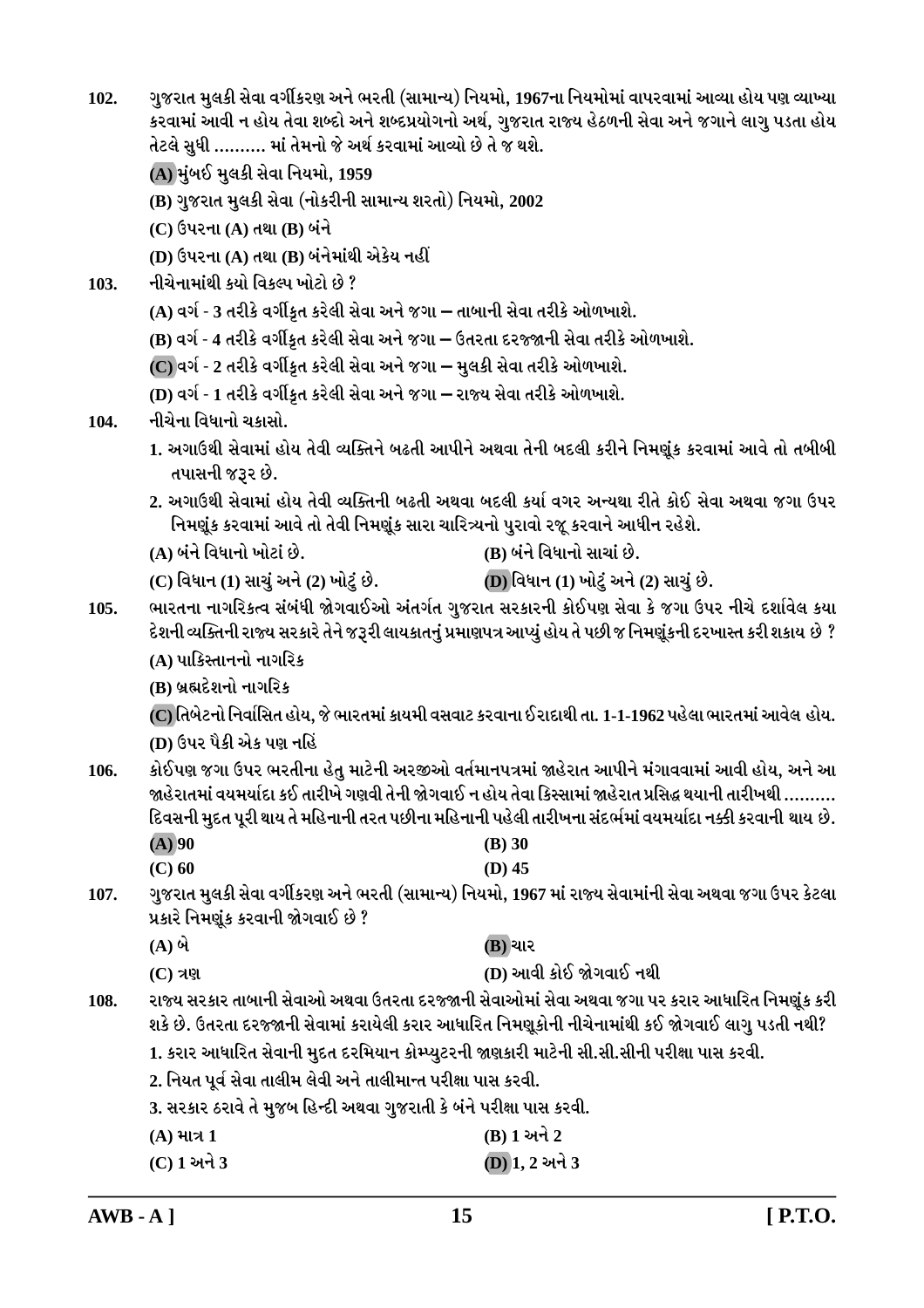| 109. | વર્ગ-4ની ઉતરતા દરજ્જાની સેવા સિવાયની સેવા અથવા જગા પર નિમણૂકના સમયે વ્યક્તિ કોઈપણ સંસ્થાનું કોમ્પ્યુટરના<br>ઉપયોગની પાયાની જાણકારી અંગેનું પ્રમાણપત્ર ધરાવતો ન હોય તો નીમી શકાશે નહીં તેવી જોગવાઈ ગુજરાત મુલકી સેવા<br>વર્ગીકરણ અને ભરતી (સામાન્ય) નિયમો, 1967 માં કયા વર્ષમાં ઉમેરવામાં આવેલ છે ? |                                                                                                                                                                                                                  |  |  |
|------|----------------------------------------------------------------------------------------------------------------------------------------------------------------------------------------------------------------------------------------------------------------------------------------------------|------------------------------------------------------------------------------------------------------------------------------------------------------------------------------------------------------------------|--|--|
|      | $(A)$ 2008                                                                                                                                                                                                                                                                                         | $(B)$ 2006                                                                                                                                                                                                       |  |  |
|      | $(C)$ 2005                                                                                                                                                                                                                                                                                         | (D) 2010                                                                                                                                                                                                         |  |  |
| 110. | રોકાણના સમયને નિયમિત કરવાનો અધિકાર નીચેનામાંથી કોને છે ?                                                                                                                                                                                                                                           | ગુજરાત મુલકી સેવા (પગાર આધારિત ભથ્થાં) નિયમો, 2002 હેઠળ ફરજ ઉપર હાજર થવા પંદર દિવસ સુધીના ફરજિયાત                                                                                                                |  |  |
|      | (A) કચેરીના વડાને                                                                                                                                                                                                                                                                                  | (B) ખાતાના વડાને                                                                                                                                                                                                 |  |  |
|      | (C) વહીવટી વિભાગને                                                                                                                                                                                                                                                                                 | (D) સામાન્ય વહીવટ વિભાગને                                                                                                                                                                                        |  |  |
| 111. | નીચેના વિધાનો ચકાસો.                                                                                                                                                                                                                                                                               |                                                                                                                                                                                                                  |  |  |
|      | નિર્ણય આખરી રહેશે.                                                                                                                                                                                                                                                                                 | 1. ગુજરાત મુલકી સેવા (પગાર આધારિત ભથ્થાં) નિયમો, 2002ના અર્થઘટનની બાબતે સામાન્ય વહીવટ વિભાગનો                                                                                                                    |  |  |
|      | ગુજરાત મુલકી સેવા (પગાર આધારિત ભથ્થા) નિયમો, 2002ની જોગવાઈઓ લાગુ પડશે.                                                                                                                                                                                                                             | 2. સરકારે કોઈ વ્યક્તિ સાથે તેની સેવા સંદર્ભે કર્યા હોય તેવા વિશિષ્ટ કરારની કાયદેસર ન્યાયક્ષમ શરતો અને બોલીઓને                                                                                                    |  |  |
|      | (A) બંને વિધાનો ખોટાં છે.                                                                                                                                                                                                                                                                          | (B) બંને વિધાનો સાચાં છે.                                                                                                                                                                                        |  |  |
|      | (C) વિધાન (1) સાચું અને (2) ખોટું છે.                                                                                                                                                                                                                                                              | (D) વિધાન (1) ખોટું અને (2) સાચું છે.                                                                                                                                                                            |  |  |
| 112. | નીચેના વિધાનો ચકાસો.                                                                                                                                                                                                                                                                               |                                                                                                                                                                                                                  |  |  |
|      | માટે જે સ્થાનિક વળતર ભથ્થું નિયત કરેલ હોય તે લાગુ પડશે.                                                                                                                                                                                                                                            | 1. રાજ્ય સરકારના જે કર્મચારીઓનું મુખ્ય મથક ગુજરાત બહાર આવેલું હોય ત્યારે, કેન્દ્ર સરકારે પોતાના કર્મચારીઓ                                                                                                        |  |  |
|      | પાત્ર થશે.                                                                                                                                                                                                                                                                                         | 2. સરકારી કર્મચારીને પોતાના મુખ્ય મથક સિવાયના સ્થળે રહેવાની સક્ષમ સત્તાધિકારીએ મંજૂરી આપી હોય તો તેમને<br>રહેઠાણના સ્થળે અથવા મુખ્ય મથકના સ્થળે એ બેમાંથી જે સ્થળે મળવાપાત્ર સ્થાનિક વળતર ભથ્થું વધુ હશે તે મળવા |  |  |
|      | (A) વિધાન (1) ખોટું અને (2) સાચું છે.                                                                                                                                                                                                                                                              | (B) વિધાન (1) સાચું અને (2) ખોટું છે.                                                                                                                                                                            |  |  |
|      | (C) બંને વિધાનો સાચાં છે.                                                                                                                                                                                                                                                                          | (D) બંને વિધાનો ખોટાં છે.                                                                                                                                                                                        |  |  |
| 113. | ઘરભાડા ભથ્થું મંજૂર કરવા માટે નીચેનામાંથી બી-1 વર્ગના શહેરોમાં કોનો સમાવેશ થાય છે ?                                                                                                                                                                                                                |                                                                                                                                                                                                                  |  |  |
|      | (A) રાજકોટ                                                                                                                                                                                                                                                                                         | (B) ભાવનગર                                                                                                                                                                                                       |  |  |
|      | (C) સૂરત                                                                                                                                                                                                                                                                                           | (D) વલસાડ                                                                                                                                                                                                        |  |  |
| 114. | બદલી થતાં જૂના સ્થળે સરકારી રહેણાક ચાલુ રાખવાની પરવાનગી આપવામાં આવેલ હોય તેવા સરકારી કર્મચારી તેની<br>બદલીની તારીખના ………. માસથી વધુ સમય માટે નવા સ્થળે ઘરભાડા ભથ્થું મેળવવાને હક્કદાર રહેશે નહીં.                                                                                                  |                                                                                                                                                                                                                  |  |  |
|      | $(A)$ ત્રણ                                                                                                                                                                                                                                                                                         | $(B)$ છ                                                                                                                                                                                                          |  |  |
|      | $(C)$ ચાર                                                                                                                                                                                                                                                                                          | <b>(D)</b> આઠ                                                                                                                                                                                                    |  |  |
| 115. | જો સરકારી કર્મચારીને માંદગી સબબ અથવા અન્યથા મંજૂર કરવામાં આવેલ રજા ભોગવ્યા બાદ ફરજ પર હાજર ન થાય<br>અને રાજીનામું આપે તેવા કિસ્સામાં –                                                                                                                                                             |                                                                                                                                                                                                                  |  |  |
|      | (A) સમગ્ર રજાના ગાળા માટે તે સ્થાનિક વળતર ભથ્થું અને ઘરભાડા ભથ્થું મેળવવા હકદાર રહેશે નહીં. રાજીનામાનો<br>સ્વીકાર કરતાં પહેલા આકારેલ સમગ્ર રકમની વસૂલાત કરવાની રહેશે.                                                                                                                              |                                                                                                                                                                                                                  |  |  |
|      | (B) માત્ર ઘરભાડા ભથ્થું મેળવવા હક્કદાર રહેશે.                                                                                                                                                                                                                                                      |                                                                                                                                                                                                                  |  |  |
|      | (C) સ્થાનિક વળતર ભથ્થું અને ઘરભાડા ભથ્થું મેળવવા હક્કદાર રહેશે.                                                                                                                                                                                                                                    |                                                                                                                                                                                                                  |  |  |
|      | (D) માત્ર સ્થાનિક વળતર ભથ્થું મેળવવા હક્કદાર રહેશે.                                                                                                                                                                                                                                                |                                                                                                                                                                                                                  |  |  |
|      |                                                                                                                                                                                                                                                                                                    |                                                                                                                                                                                                                  |  |  |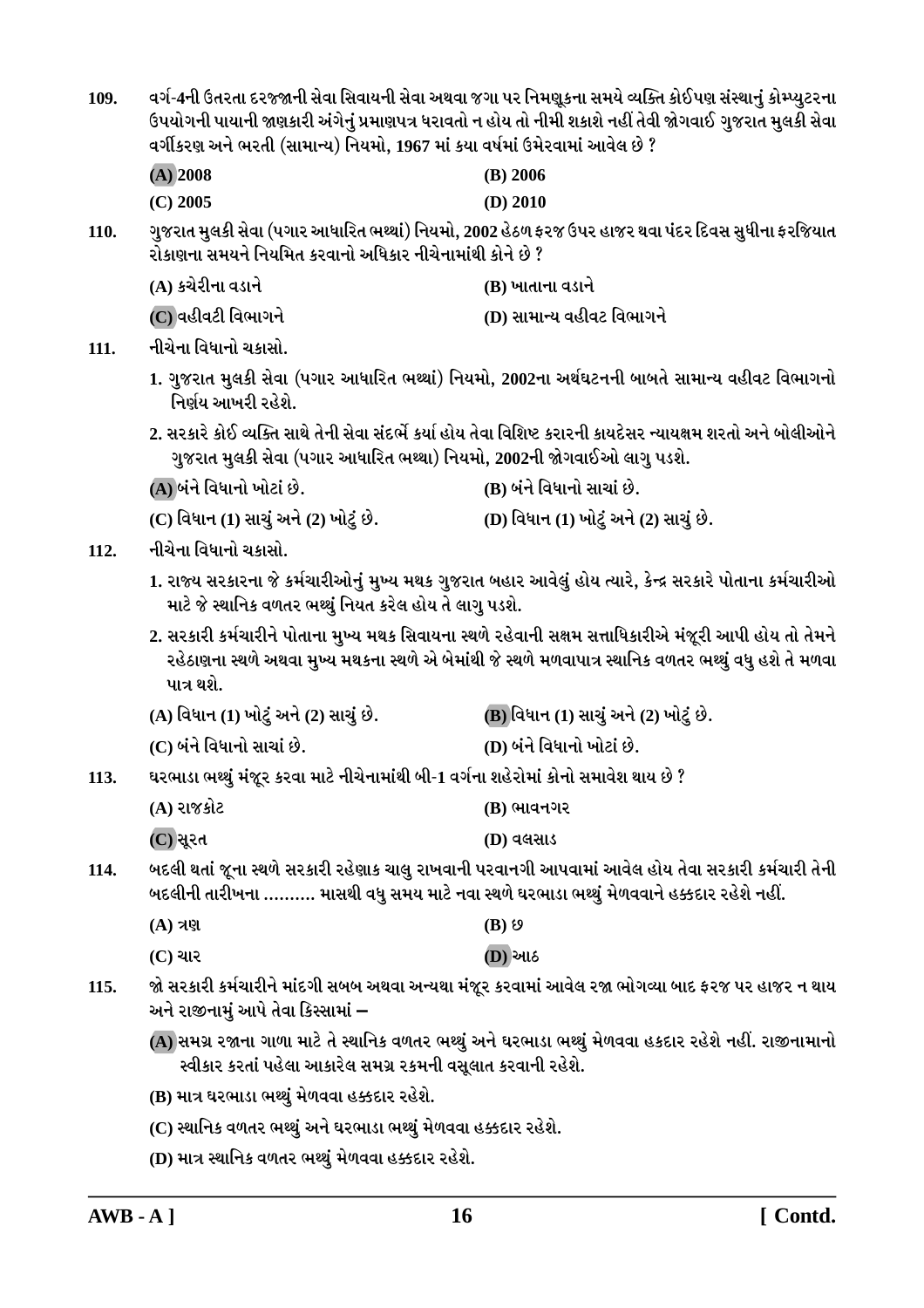| 116. | કેટલા માસ સુધીની એક સાથે લીધેલી વગર પગારની અસાધારણ રજા સહિતની રજા દરમ્યાન જો ખાનગી પ્રેક્ટીસ કરવામાં<br>ન આવી હોય તો, મંજૂર કરાયેલ નોન-પ્રેક્ટીસીંગ ભથ્થું રજા દરમ્યાન મળવાપાત્ર થાય છે ? |                                                                                                                        |
|------|-------------------------------------------------------------------------------------------------------------------------------------------------------------------------------------------|------------------------------------------------------------------------------------------------------------------------|
|      | $(A)$ બે                                                                                                                                                                                  | (B) ત્રણ                                                                                                               |
|      | $(C)$ ચાર                                                                                                                                                                                 | $(D)$ $\Omega$                                                                                                         |
| 117. |                                                                                                                                                                                           | સરકારી કર્મચારીઓને મંજૂર કરવામાં આવેલ મોઘવારી ભથ્થાની ચૂકવણી અંગે નીચેનામાંથી કઈ શરત / શરતો સાચી છે ?                  |
|      |                                                                                                                                                                                           | 1. ભારતમાં અથવા ભારત બહાર અસાધારણ રજા સિવાયની બીજી રજાઓના સમયગાળા માટે આ ભથ્થું આકારી શકાશે.                           |
|      | 2. રજા દરમ્યાન મળવાપાત્ર મોંઘવારી ભથ્થાની રકમ ખરેખર આકારેલ રજા પગાર પર આધારિત રહેશે.                                                                                                      |                                                                                                                        |
|      | 3. ભારતમાં કે વિદેશમાં અભ્યાસ રજા પર ગયેલા અધિકારીઓને કોઈ મોંઘવારી ભથ્થું મળવા પાત્ર થશે નહીં.                                                                                            |                                                                                                                        |
|      | (A) 1, 2 અને 3                                                                                                                                                                            | (B) 1 અને 2                                                                                                            |
|      | $(C)$ 1 અને 3                                                                                                                                                                             | (D) 2 અને 3                                                                                                            |
| 118. |                                                                                                                                                                                           | રાજ્ય સરકાર હેઠળ કામ કરતા કોઈપણ રાજપત્રિત અધિકારી જો તે ………. વર્ષની વયે પહોંચતા પહેલાં સરકારી નોકરીમાં                 |
|      | દાખલ થયેલ હોય તો, જાહેર હિતમાં સરકાર તેમને ત્રણ માસનો પગાર અને ભથ્થાં આપીને નિવૃત્ત કરી શકે છે.                                                                                           |                                                                                                                        |
|      | $(A)$ 25                                                                                                                                                                                  | (B) 30                                                                                                                 |
|      | $(C)$ 35                                                                                                                                                                                  | $(D)$ 28                                                                                                               |
| 119. |                                                                                                                                                                                           | સરકારી કર્મચારીને નિવૃત્તીવય બાદ લંબાવી આપવામાં આવેલ નોકરીનો સમય પૂરો થઈ રહ્યો હોય, તે કિસ્સામાં નોકરીનો               |
|      | પહેલાં સરકારને અહેવાલ મોકલવાનો હોય છે ?                                                                                                                                                   | સમય લંબાવી આપવાની જરૂરિયાત હોય તો મંજૂરી કે નવેસરથી મંજૂરી ઉપસ્થિત થવાના ઓછામાં ઓછા કેટલા માસ                          |
|      | $(A)$ ચાર                                                                                                                                                                                 | (B) એક                                                                                                                 |
|      | $(C)$ ત્રણ                                                                                                                                                                                | (D) બે                                                                                                                 |
| 120. | પેન્શનપાત્ર સેવામાં નીચેનામાંથી કોનો સમાવેશ થશે નહીં ?                                                                                                                                    |                                                                                                                        |
|      | 1. જેનો ખર્ચ આકસ્મિક ખર્ચમાંથી ચૂકવવામાં આવતી હોય તેવી નોકરીનો                                                                                                                            |                                                                                                                        |
|      | 2. રાજીનામા, રૂખસદ કે બરતરફી પહેલાંની નોકરીનો                                                                                                                                             |                                                                                                                        |
|      | 3. રાજ્યેતર સેવાનો                                                                                                                                                                        |                                                                                                                        |
|      | 4. વેકેશન ખાતામાં કામ કરતા સરકારી કર્મચારીઓએ લીધેલ વેકેશનનો                                                                                                                               |                                                                                                                        |
|      | $\overline{\bf{(A)}}$ $\bf{1}$ અને $\bf{2}$                                                                                                                                               | (B) 1 અને 3                                                                                                            |
|      | (C) 1, 2 અને 3                                                                                                                                                                            | (D) 1, 2, 3 અને 4                                                                                                      |
| 121. |                                                                                                                                                                                           | ગુજરાત મુલકી સેવા (પેન્શન) નિયમો, 2002 લાગુ પડતા હોય તેવી નોકરી કે હોદા ઉપર રહેમિયત અગર અશક્તતા                        |
|      |                                                                                                                                                                                           | પેન્શન પર ઉતરેલા હોય કે રહેમિયત કે અશક્તતા ગ્રેજ્યુઈટી પ્રાપ્ત કરી હોય તેવા સરકારી કર્મચારીની નિમણૂંક કે પુનર્નિયુક્તિ |
|      |                                                                                                                                                                                           | કરવામાં આવે ત્યારે, તેણે મળતું પેન્શન લેવાનું બંધ કરવાનો વિકલ્પ આપેલ હોય તો તેની અગાઉની નોકરી માટે મેળવેલ              |
|      | ગ્રેજ્યુઈટીની રકમ વધુમાં વધુ કેટલા માસિક હપ્તામાં વસૂલાત કરવાની જોગવાઈ છે ?                                                                                                               |                                                                                                                        |
|      | $(A)$ 24<br>$(C)$ 12                                                                                                                                                                      | $(B)$ 36<br>$(D)$ 30                                                                                                   |
| 122. |                                                                                                                                                                                           | પેન્શનપાત્ર સેવાની ગણતરી કરવાના પ્રસંગે સતત કેટલા વર્ષ કરતાં વધુ સમયની કોઈપણ પ્રકારની મંજૂર કરવામાં આવેલી              |
|      |                                                                                                                                                                                           | રજાને સેવાની તૂટ ગણાશે અને તેની ઉપેક્ષા કરી ફક્ત ત્રણ માસ સુધીની તૂટ પેન્શનપાત્ર સેવા તરીકે ગણવામાં આવશે.              |
|      | $(A)$ બે                                                                                                                                                                                  | $(B)$ ત્રણ                                                                                                             |
|      | $\overline{\mathbf{C}}$ પાંચ                                                                                                                                                              | <b>(D)</b> ચાર                                                                                                         |
| 123. |                                                                                                                                                                                           | જે સરકારી કર્મચારીએ કેટલા વર્ષની પેન્શનપાત્ર સેવા પૂરી કરી હોય અને જેને નિવૃત્ત વય પહોંચતા પહેલાં અક્ષમ તબીબી          |
|      |                                                                                                                                                                                           | અધિકારીએ તેની માનસિક અથવા શારીરિક અસ્વસ્થતાના કારણો, નોકરી માટે અશક્ત જાહેર કરવામાં આવતા તેને                          |
|      | અશક્તતા પેન્શન મંજૂર કરી શકાય છે ?                                                                                                                                                        |                                                                                                                        |
|      | $(A)$ પાંચ                                                                                                                                                                                | (B) પંદર                                                                                                               |
|      | $(C)$ બાર                                                                                                                                                                                 | <b>(D) દસ</b>                                                                                                          |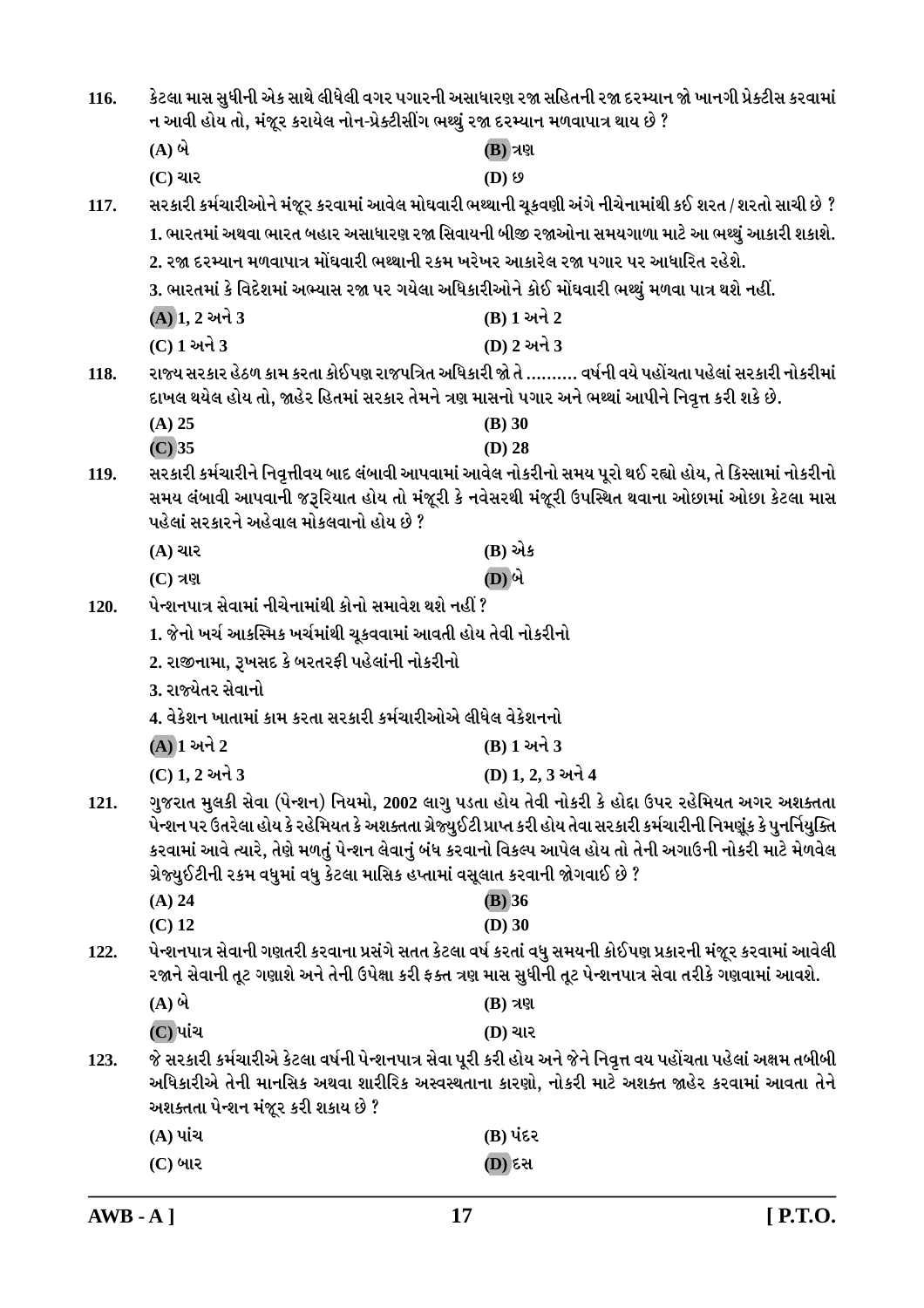| 124. | સરકારી કર્મચારીને રહેમિયત પેન્શન નીચેનામાંથી ક્યારે મંજૂર થઈ શકે છે ?                                                                                                                           |                                                                                                                  |
|------|-------------------------------------------------------------------------------------------------------------------------------------------------------------------------------------------------|------------------------------------------------------------------------------------------------------------------|
|      | 1. સરકારી નોકરીમાંથી પદચ્યુત કરવામાં આવે.                                                                                                                                                       |                                                                                                                  |
|      | 2. સરકારી નોકરીમાંથી બરતરફ કરવામાં આવે.                                                                                                                                                         |                                                                                                                  |
|      | 3. તેને તેની ગેરવર્ણૂક કે નાદારીને કારણે નિવૃત્ત કરવામાં આવે.                                                                                                                                   |                                                                                                                  |
|      | (A) 1 અને 2                                                                                                                                                                                     | (B) 1 અને 3                                                                                                      |
|      | (C) 2 અને 3                                                                                                                                                                                     | (D) 1.2 અને 3                                                                                                    |
| 125. | કુટંબને કેટલી મૃત્યુ-સહ-નિવૃત્તી ગ્રેજ્યુઈટીની રકમ ચૂકવવામાં આવશે ?                                                                                                                             | કોઈ સરકારી કર્મચારીની પેન્શનપાત્ર સેવાના 10 પુરા વરસ થયેલ છે અને તે નોકરી દરમ્યાન અવસાન પામે છે તો તેના          |
|      | (A) બાર માસનો પગાર                                                                                                                                                                              | (B) દસ માસનો પગાર                                                                                                |
|      | (C) છ માસનો પગાર                                                                                                                                                                                | (D) પાંચ માસનો પગાર                                                                                              |
| 126. |                                                                                                                                                                                                 | સરકારી કર્મચારીઓ માટે શારીરિક યોગ્યતાની ચકાસણી માટેનું તબીબી મંડળ કેટલા તબીબી વ્યક્તિઓનું બનેલું હોય છે ?        |
|      | $(A)$ બે                                                                                                                                                                                        | (B) ચાર                                                                                                          |
|      | $(C)$ પાંચ                                                                                                                                                                                      | <b>(D)</b> ત્રણ                                                                                                  |
| 127. |                                                                                                                                                                                                 | 1. રાજીનામા પછી કોઈ વ્યક્તિને નોકરીમાં રાખવામાં આવે ત્યારે તબીબી પ્રમાણપત્ર રજૂ કરવાની આવશ્યકતા રહેશે.           |
|      | રજૂ કરવાનું રહેશે.                                                                                                                                                                              | 2. નિવૃત્તી પછી છ માસમાં પુનર્નિયુક્તિ પામેલા નિવૃત્ત સરકારી કર્મચારીને તંદુરસ્ત આરોગ્ય અંગેનું તબીબી પ્રમાણપત્ર |
|      | (A) વિધાન (1) ખોટું અને (2) સાચું છે.                                                                                                                                                           | (B) વિધાન (1) સાચું અને (2) ખોટું છે.                                                                            |
|      | (C) બંને વિધાનો સાચાં છે.                                                                                                                                                                       | (D) બંને વિધાનો ખોટાં છે.                                                                                        |
| 128. | સંવર્ગ બહારની કોઈપણ જગાએ બદલી પર ગયેલ સરકારી કર્મચારી પોતાની બદલી પછીના કેટલા વર્ષમાં નિવૃત્તી વયે<br>પહોંચી નિવૃત્ત થવાની જાણ હોય તો તેની સંવર્ગની જગા પરનો ધારણાધિકાર મોકૂફ રાખી શકાશે નહીં ? |                                                                                                                  |
|      | $(A)$ ત્રણ                                                                                                                                                                                      | (B) બે                                                                                                           |
|      | (C) એક                                                                                                                                                                                          | <b>(D)</b> ચાર                                                                                                   |
| 129. | કયા ખાતા હેઠળની સંસ્થાના વડા અધિકારી સિવાયના સરકારી કર્મચારીની જગાના હવાલાની લેવડ દેવડ મુખ્ય મથક<br>સિવાયના બીજા સ્થળે કરવાની મંજૂરી આપી શકાય છે ?                                              |                                                                                                                  |
|      | (A) મહેસુલ                                                                                                                                                                                      | $(B)$ નાણાં                                                                                                      |
|      | $(C)$ શિક્ષણ                                                                                                                                                                                    | (D) શ્રમ અને રોજગાર                                                                                              |
| 130. | નીચે દર્શાવેલ સંવર્ગો પૈકી કયા સંવર્ગમાં નિમાયેલ કર્મચારીઓની સેવાપોથી બનાવવાની હોતી નથી ?                                                                                                       |                                                                                                                  |
|      | 1. વન ચોકિયાતો                                                                                                                                                                                  |                                                                                                                  |
|      | 2. નશાબંધી અને આબકારી પોલીસ દળ સ્ટાક                                                                                                                                                            |                                                                                                                  |
|      | 3. હેડ કોન્સ્ટેબલના દરજ્જાથી ઊંચા દરજ્જાના ન હોય તેવા પોલીસ કર્મચારીઓ                                                                                                                           |                                                                                                                  |
|      | 4. દરેક પ્રકારના વર્ગ-4ના કર્મચારીઓ                                                                                                                                                             |                                                                                                                  |
|      | (A) 1 અને 4                                                                                                                                                                                     | (B) 1, 2, 3 અને 4                                                                                                |
|      | (C) 1, 2 અને 4                                                                                                                                                                                  | (D) 1, 3 અને 4                                                                                                   |
| 131. | ચોક્કસ તારીખની જાણ ન હોય ત્યારે તે માસની કઈ તારીખને જન્મ તારીખ ગણવામાં આવે છે ?                                                                                                                 | સરકારી કર્મચારીની જન્મ તારીખની નોંધ સેવાપોથીમાં કરતી વેળાએ જન્મના વર્ષ અને માસ બંનેની જાણ હોય પરંતુ              |
|      | (A) 16મી                                                                                                                                                                                        | $(B)$ 1લી                                                                                                        |
|      | $(C)$ 15મી                                                                                                                                                                                      | (D) 10મી                                                                                                         |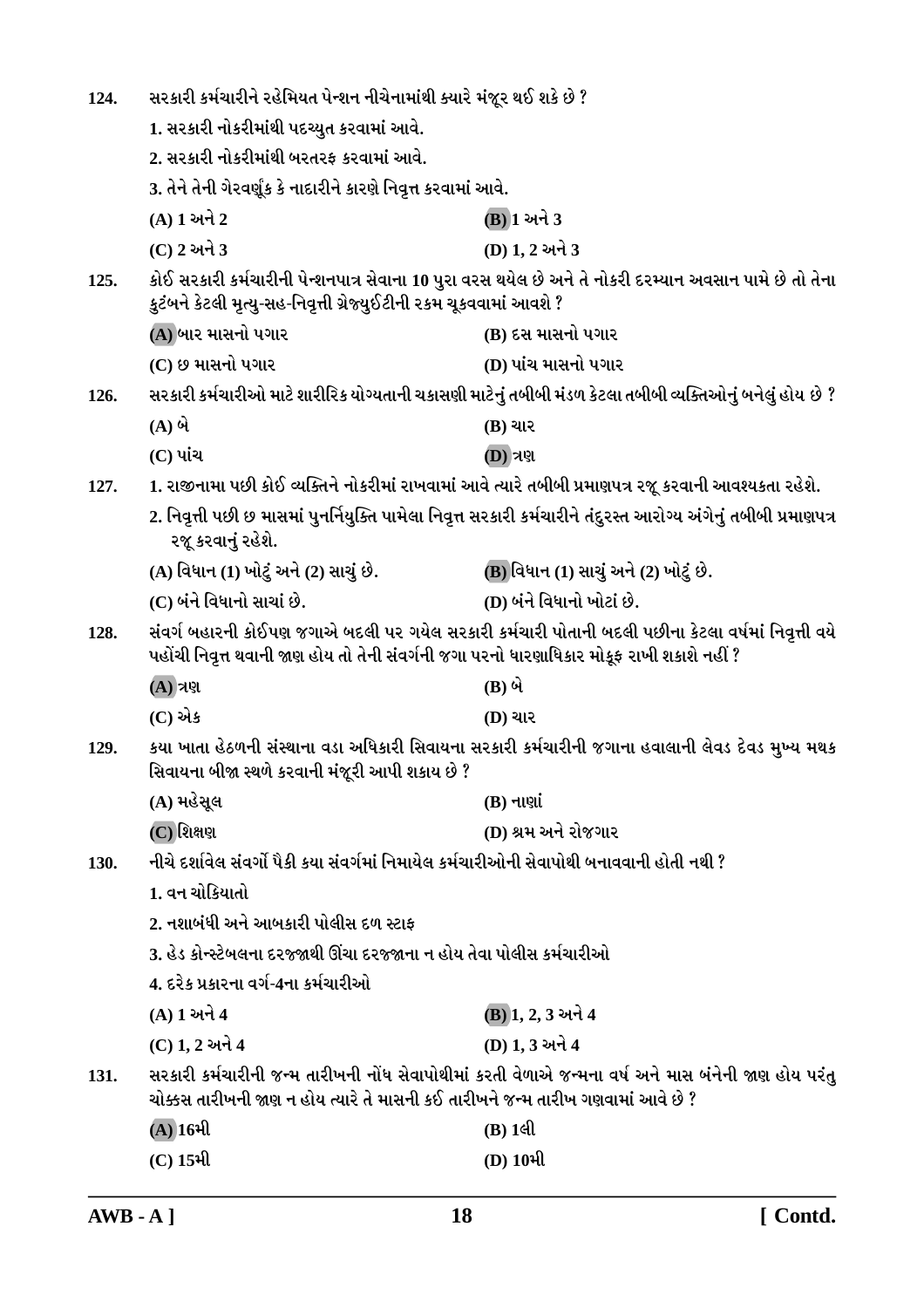| 132. | સરકારી કર્મચારીને નીચેના કયા પ્રસંગે તેમની સેવાપોથી અથવા સેવાપત્રક પરત આપવામાં આવે છે ?                                                                           |                                                                                                                   |
|------|-------------------------------------------------------------------------------------------------------------------------------------------------------------------|-------------------------------------------------------------------------------------------------------------------|
|      | (A) સેવામાંથી નિવૃત્ત થતાં                                                                                                                                        | (B) સેવામાંથી રાજીનામું આપતાં                                                                                     |
|      | (C) સેવામાંથી છૂટા કરવામાં આવતાં                                                                                                                                  | $(D)$ ઉપર $(A)$ , $(B)$ કે $(C)$ ના પ્રસંગે પરત મળવાપાત્ર નથી.                                                    |
| 133. | સરકારી કર્મચારીની સેવાપોથીમાં નીચેનામાંથી શું સામેલ કરવામાં આવે છે ?                                                                                              |                                                                                                                   |
|      | 1. સામાન્ય ભવિષ્યનિધિ બાબતે સરકારી કર્મચારીએ ભરેલ નામનિયુક્તિના નમૂનાની નકલ                                                                                       |                                                                                                                   |
|      | 2. સરકારી વીમા યોજના અંગે સરકારી કર્મચારીએ ભરેલ નામનિયુક્તિના નમૂનાની નકલ                                                                                         |                                                                                                                   |
|      | 3. ચારિત્ર્ય માટેના પ્રમાણપત્રો                                                                                                                                   |                                                                                                                   |
|      | $(A)$ માત્ર 1                                                                                                                                                     | (B) 1 અને 3                                                                                                       |
|      | (C) 1 અને 2                                                                                                                                                       | (D) 1, 2 અને 3                                                                                                    |
| 134. | નીચેના વિધાનો ચકાસો.                                                                                                                                              |                                                                                                                   |
|      |                                                                                                                                                                   | 1. નિમણૂંકમાં થતા ફેરફારને કારણે ખરેખર કચેરી બદલાતી ન હોય તો ફરજ પર જોડાવા માટેનો સમય મળવાપાત્ર નથી.              |
|      | 2. એક જ મુખ્ય મથકે કચેરી ખરેખર બદલાઈ હોય ત્યારે એક દિવસ ફરજ પર જોડાવાનો સમય મળવાપાત્ર છે.                                                                         |                                                                                                                   |
|      | (A) બંને વિધાનો સાચાં છે.                                                                                                                                         | (B) બંને વિધાનો ખોટાં છે.                                                                                         |
|      | (C) વિધાન (1) સાચું અને (2) ખોટું છે.                                                                                                                             | (D) વિધાન (1) ખોટું અને (2) સાચું છે.                                                                             |
| 135. | એક મથકેથી બીજા મથકે સરકારી કર્મચારીની બદલી સંકળાયેલ હોય એવા પ્રસંગોએ, સરકારી કર્મચારીનો ફરજ પર<br>જોડાવાનો સમય વધારેમાં વધારે કેટલા દિવસની મર્યાદાને અધીન રહેશે ? |                                                                                                                   |
|      | $(A)$ 15                                                                                                                                                          | $\overline{(B)}$ 30                                                                                               |
|      | $(C)$ 08                                                                                                                                                          | $(D)$ 10                                                                                                          |
|      |                                                                                                                                                                   |                                                                                                                   |
| 136. | કયા સંજોગોમાં રાજ્યેતર સેવામાં બદલી કરી શકાય ?                                                                                                                    |                                                                                                                   |
|      | યોગ્ય હોય.                                                                                                                                                        | (A) બદલી પછી બજાવવામાં આવનારી કામગીરી એવી હોય કે જાહેર હિતના કારણોસર સરકારી કર્મચારી જ તેને બજાવવા                |
|      | ચૂકવણું કરવામાં આવતી હોય તેવી જગા ધરાવતો હોય.                                                                                                                     | (B) જેની બદલી કરવામાં આવે તે કાયમી કે હંગામી સરકારી કર્મચારી બદલીના સમયે, રાજ્યના એકત્રિત ફંડમાંથી                |
|      | $(C)$ (A) અથવા (B)                                                                                                                                                |                                                                                                                   |
|      | $(D)(A)$ અને $(B)$                                                                                                                                                |                                                                                                                   |
| 137. | નીચેના વિધાનો ચકાસો.                                                                                                                                              |                                                                                                                   |
|      | નોકરીમાં પાછો ફર્યો છે એમ ગણાશે.                                                                                                                                  | 1. રાજ્યેતર સેવા પૂરી થયે સરકારી કર્મચારી નિવૃત્તિ પૂર્વેની રજા લે, તો તે જે તારીખે રજા પર ઉતરે તે તારીખથી સરકારી |
|      | કરવા કે નકારવા માટે સક્ષમ સત્તાધિકારી છે.                                                                                                                         | 2. રાજ્યેતર સેવામાંનો સરકારી કર્મચારી નિવૃત્તિ પૂર્વેની રજા માટે અરજી કરે, તો રાજ્યેતર સેવાના નિયોક્તા રજા મંજૂર  |
|      | (A) બંને વિધાનો સાચાં છે.                                                                                                                                         | (B) બંને વિધાનો ખોટાં છે.                                                                                         |
|      | (C) વિધાન (1) સાચું અને (2) ખોટું છે.                                                                                                                             | (D) વિધાન (1) ખોટું અને (2) સાચું છે.                                                                             |
| 138. | મહિનામાં મૂળ જગાએ પરત જવાને હકદાર થશે ?                                                                                                                           | રાજ્યેતર સેવામાંનો કોઈ સરકારી કર્મચારી પરત આવવા પોતાની ઈચ્છા અંગેની નોટિસ સરકારને આપે એ પછી કેટલા                 |
|      | $(A)$ ત્રણ                                                                                                                                                        | $(B)$ છ                                                                                                           |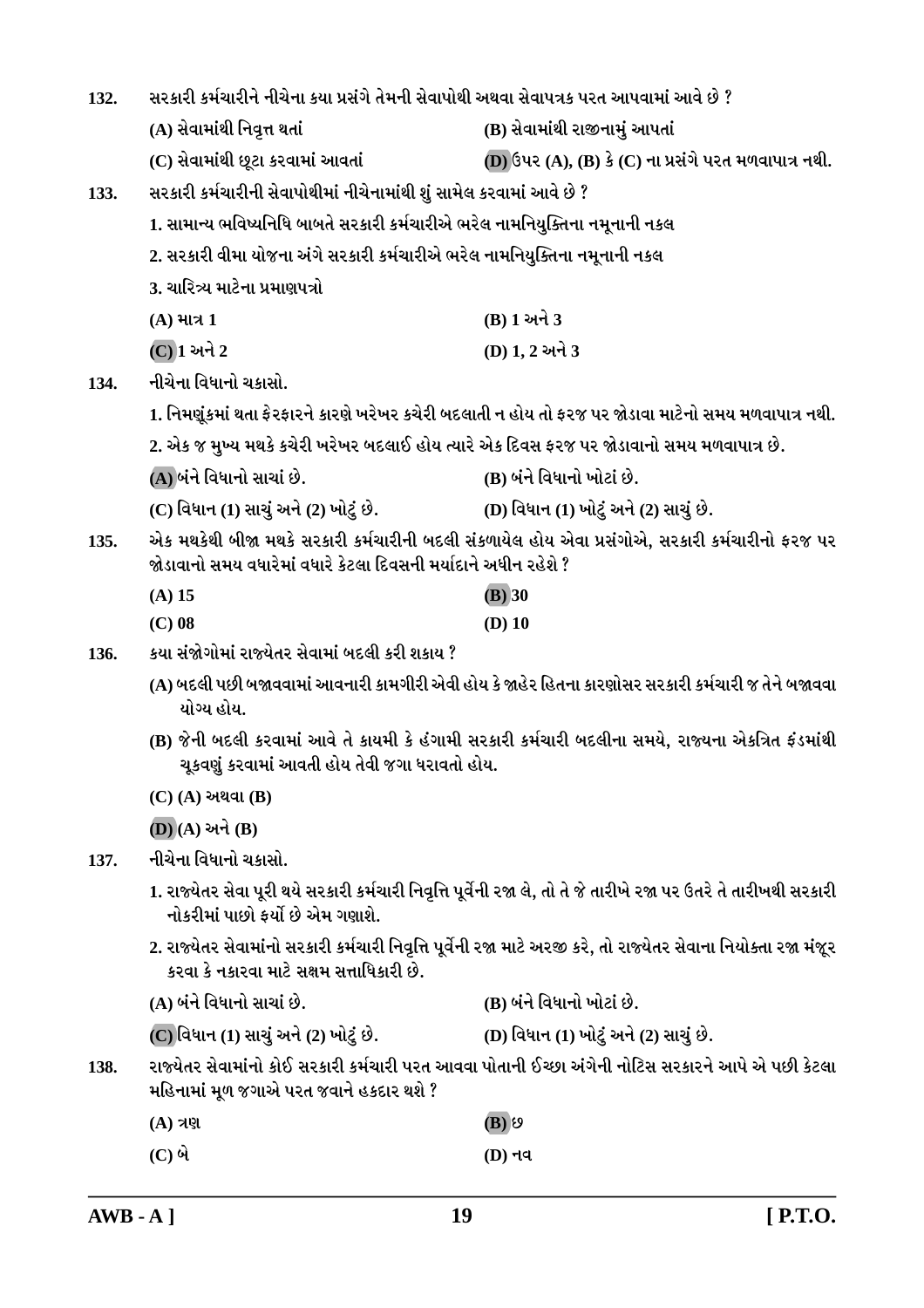સરકારી કર્મચારીની ફરજમોકુફી દરમ્યાન મુળ નિર્વાહભથ્થામાંથી નીચેનામાંથી કઈ કપાતો ફરજિયાત કપાતો તરીકે કરવાની 139. હોય છે ?

- 1. આવકવેરો અને વ્યવસાય વેરો
- 2. સામાન્ય ભવિષ્યનિધિમાં ભરવાનો કાળો
- 3. સરકાર પાસેથી ઉછીની લીધેલી રકમો અને પેશગીઓ

4. અદાલતી જપ્તીઓ અંગે લેણી રકમો

| (A) 1, 3 અને 4 | $(B)$ 1, 2, 3 અને 4 |
|----------------|---------------------|
| (C) 1, 2 અને 4 | (D) 1 અને 3         |

ફરજમોકૂફી હેઠળના કર્મચારી સામેની વસૂલાત કરવાનું સક્ષમ સત્તાધિકારી પોતાની વિવેકબુદ્ધિથી નક્કી કરે તો નિર્વાહ  $140.$ ભથ્થાંની (મોંઘવારી ભથ્થા અને અન્ય મળતર ભથ્થા સિવાયના) રકમથી સામાન્યતઃ કેટલાથી વધુ નહિં એટલી રકમના દરે વસલાત લેવામાં આવશે ?

| $(A)$ 1/3 | $(B)$ 2/5 |
|-----------|-----------|
| $(C)$ 1/2 | (D) $1/5$ |

- ભારત બહાર યોગ્ય મંજૂરીથી પ્રતિનિયુક્તિ કરેલ સરકારી કર્મચારીના પગાર અને ભથ્થાં અંગે નીચેના વિધાનો વિચારણામાં  $141.$ લઈને યોગ્ય વિકલ્પ પસંદ કરો.
	- 1. ભારતના બંદરેથી સ્ટીમર પર ચઢ્યાની તારીખથી પરદેશના બંદરે ઉતર્યાની તારીખ સુધીના સમય માટે જો તે ભારતમાં કરજ પર હોત તો તેણે જે પગાર આકાર્યો હોય તેટલો પગાર
	- 2. પરદેશના નિયોક્તા વખતો વખત ઠરાવે તે પ્રમાણે વળતર ભથ્થાં મેળવશે.
	- (B) બંને વિધાનો ખોટાં છે. (A) બંને વિધાનો સાચાં છે.
	- (C) વિધાન (1) સાચું અને (2) ખોટું છે. (D) વિધાન (1) ખોટું અને (2) સાચું છે.
- સરકારી કર્મચારીને ખાસ પગાર નીચેના કયા સંજોગોને અનુલક્ષીને આપવામાં આવે છે ?  $142.$ 
	- (A) કચેરી સમય પૂર્વે કે પશ્ચાત કરવાના થતા કામ માટે
	- (B) ફરજના સવિશેષ પરિશ્રમના પ્રકારને અનુલક્ષીને
	- (C) કામમાં કે જવાબદારીમાં થતા ખાસ વધારાને અનુલક્ષીને
	- (D) ઉપરના (B) અથવા (C) બંને પ્રકારમાં
- "કાયમી પગાર"માં નીચેનામાંથી શાનો સમાવેશ થાય છે ?  $143.$ 
	- (A) ખાસ પગાર (B) અંગત પગાર
	- $\overline{\textbf{(C)}}$   $\textbf{(A)}$  તથા  $\textbf{(B)}$  બંનેમાંથી એકેય નહીં (D) (A) તથા (B) બંનેનો

સરકારી કર્મચારીને અંગત પગાર મંજૂર કરવા અંગે નીચેના વિધાનો વિચારણામાં લઈને યોગ્ય વિકલ્પ પસંદ કરો.  $144.$ 

1. મુદતી જગાના સંબંધમાં પગાર સુધારવાને કારણે પગારમાં થતા કોઈ ઘટાડાને થતા નુકસાનમાંથી બચાવવા.

2. અપવાદ રૂપ સંજોગોમાં અન્ય કારણોસર

| (A) વિધાન (1) સાચું અને (2) ખોટું છે. | (B) વિધાન (1) ખોટું અને (2) સાચું છે. |
|---------------------------------------|---------------------------------------|
| (C) બંને વિધાનો સાચાં છે.             | (D) બંને વિધાનો ખોટાં છે.             |

નીચલી જગા ઉપર ઈજાફો મેળવતા પહેલા કર્મચારીને સામાન્ય ક્રમમાં બઢતી આપવામાં આવે ત્યારે તેનો પગાર નિયત  $145.$ કરવા માટે વિકલ્પ આપી શકે છે. આ વિકલ્પ બઢતીની તારીખથી કેટલા સમય સુધીમાં આપવાનો હોય છે ?

| (A) એક માસ સુધીમાં    | (B) દસ દિવસ સુધીમાં  |
|-----------------------|----------------------|
| (C) પંદર દિવસ સુધીમાં | (D) વીસ દિવસ સુધીમાં |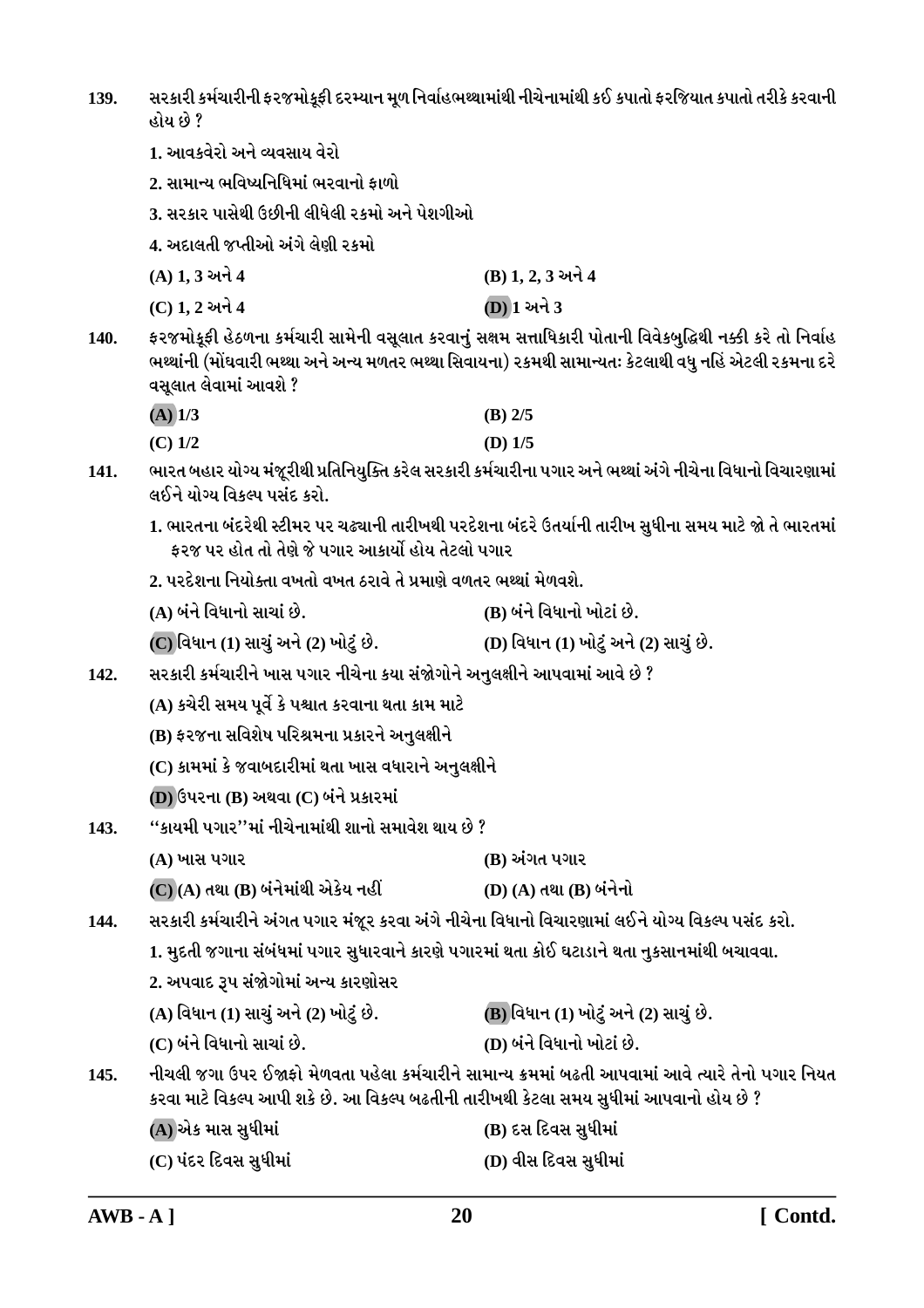| 146.                                                                                                                                                                                                                                                           | જૂનિયર સરકારી કર્મચારીના પગારના આધારે સિનિયર કર્મચારીનો પગાર વધારી આપવા બાબતે નીચેનામાંથી કયું/કયા<br>વિધાન/વિધાનો સાચું/સાચાં છે ?                                                                                                                                        |                                                                                                                                                                                                        |  |
|----------------------------------------------------------------------------------------------------------------------------------------------------------------------------------------------------------------------------------------------------------------|----------------------------------------------------------------------------------------------------------------------------------------------------------------------------------------------------------------------------------------------------------------------------|--------------------------------------------------------------------------------------------------------------------------------------------------------------------------------------------------------|--|
|                                                                                                                                                                                                                                                                | 1. જુનિયર અને સિનિયર બંને કર્મચારીઓ એક જ અને તે જ સંવર્ગના હોવા જોઈએ.                                                                                                                                                                                                      |                                                                                                                                                                                                        |  |
|                                                                                                                                                                                                                                                                |                                                                                                                                                                                                                                                                            | 2. તેમની નિમણૂંક કે બઢતીની જગાઓ પણ એકસરખી અથવા સમાન સંવર્ગની અને બઢતીના નિયત ક્રમમાં હોવી જોઈએ.                                                                                                        |  |
|                                                                                                                                                                                                                                                                |                                                                                                                                                                                                                                                                            | 3. સિનિયર કર્મચારીનો આ રીતે કરવામાં આવેલો પગાર વધારો જૂનિયર કર્મચારીને નીચલી પાયરી ઉપર ઉતારવામાં આવે<br>તો પણ ઘટાડવામાં આવશે નહીં અથવા તે જ અધિકારીના પગારના સંદર્ભે ફરીથી વધારી પણ આપવામાં આવશે નહીં. |  |
|                                                                                                                                                                                                                                                                | (A) 1 અને 2                                                                                                                                                                                                                                                                | (B) 1 અને 3                                                                                                                                                                                            |  |
|                                                                                                                                                                                                                                                                | (C) 2 અને 3                                                                                                                                                                                                                                                                | <b>D</b> ) 1, 2 અને 3                                                                                                                                                                                  |  |
| 147.                                                                                                                                                                                                                                                           | જે જગા માટે એક કરતાં વધારે પગાર ધોરણ લાયકાતના આધારે નક્કી કરવામાં આવ્યા હોય તેવી જગા ઉપર ફરજ<br>બજાવતા કર્મચારીની નિમણૂંક તે જ જગાના સીનિયર એટલે કે ઉંચા પગાર ધોરણમાં કરવામાં આવે ત્યારે તેનો પગાર<br>ગુજરાત મુલ્કી સેવા (પગાર) નિયમો, 2002ના કયા નિયમ હેઠળ નક્કી થાય છે ? |                                                                                                                                                                                                        |  |
|                                                                                                                                                                                                                                                                | (A) નિયમ-13                                                                                                                                                                                                                                                                | (B) નિયમ-23                                                                                                                                                                                            |  |
|                                                                                                                                                                                                                                                                | $(C)$ નિયમ-14                                                                                                                                                                                                                                                              | (D) નિયમ-39                                                                                                                                                                                            |  |
| ફરજો અથવા જવાબદારીમાં ફેરફાર થવાના પરિણામે તે જગાનું પગાર ધોરણમાં ફેરફાર કરવામાં આવે તે સિવાયના<br>148.<br>કિસ્સામાં સરકારી કર્મચારી તેના વિકલ્પે તેનો જુનો પગાર ચાલુ રાખવાનો વિકલ્પ આપી શકે છે. આ વિકલ્પ અંગે નીચેનામાંથી<br>કયું/કયા વિધાન/વિધાનો સાચાં છે ? |                                                                                                                                                                                                                                                                            |                                                                                                                                                                                                        |  |
|                                                                                                                                                                                                                                                                | 1. એક વખત આપવામાં આવેલ વિકલ્પ આખરી બને છે.                                                                                                                                                                                                                                 |                                                                                                                                                                                                        |  |
|                                                                                                                                                                                                                                                                | 2. જૂના પગાર ધોરણમાં કોઈપણ ઈજાફાની તારીખ સુધી જૂનો પગાર ચાલુ રાખી શકશે.                                                                                                                                                                                                    |                                                                                                                                                                                                        |  |
|                                                                                                                                                                                                                                                                | 3. જૂના પગાર ધોરણમાં પગાર મેળવતો બંધ થાય ત્યાં સુધી તે ચાલુ રાખી શકશે.                                                                                                                                                                                                     |                                                                                                                                                                                                        |  |
|                                                                                                                                                                                                                                                                | $(A)$ 1, 2 અને 3                                                                                                                                                                                                                                                           | (B) 1 અને 3                                                                                                                                                                                            |  |
|                                                                                                                                                                                                                                                                | (C) 1 અને 2                                                                                                                                                                                                                                                                | (D) 2 અને 3                                                                                                                                                                                            |  |
| 149.                                                                                                                                                                                                                                                           | પ્રાપ્ત રજા આગળ કે પાછળના જાહેર દિવસો સહિત ઓછામાં ઓછી ………. દિવસ અને સામાન્યતઃ એક અંગ્રેજી વર્ષ<br>દરમ્યાન  વાર મંજૂર કરી શકાય.                                                                                                                                             |                                                                                                                                                                                                        |  |
|                                                                                                                                                                                                                                                                | (A) 7, 2                                                                                                                                                                                                                                                                   | $(B)$ 7, 3                                                                                                                                                                                             |  |
|                                                                                                                                                                                                                                                                | $(C)$ 7, 4                                                                                                                                                                                                                                                                 | (D) 7, 5                                                                                                                                                                                               |  |
| અર્ધપગારી રજા સંબંધમાં નીચેનામાંથી કયા વિધાન યોગ્ય છે ?<br>150.<br>1. આ રજા દર છ માસે 1લી જાન્યુઆરી / 1 જુલાઈના રોજ એડવાન્સમાં 10-10 જમા થાય છે.                                                                                                               |                                                                                                                                                                                                                                                                            |                                                                                                                                                                                                        |  |
|                                                                                                                                                                                                                                                                |                                                                                                                                                                                                                                                                            |                                                                                                                                                                                                        |  |
|                                                                                                                                                                                                                                                                | 2. આ રજા અમર્યાદિત પ્રમાણમાં જમા થઈ શકે છે.                                                                                                                                                                                                                                |                                                                                                                                                                                                        |  |
|                                                                                                                                                                                                                                                                |                                                                                                                                                                                                                                                                            | 3. અધવચ્ચે નોકરીમાં દાખલ થનારને દર પુરા થતા માસે 3/5 દિવસ લેખે મળે. અપૂર્ણાંક નજીકમાં પૂરા કરવાના રહેશે.                                                                                               |  |
|                                                                                                                                                                                                                                                                | $\overline{\bf{(A)}}$ $\bf{1}$ અને $\bf{2}$                                                                                                                                                                                                                                | (B) 1 અને 3                                                                                                                                                                                            |  |
|                                                                                                                                                                                                                                                                | (C) 2 અને 3                                                                                                                                                                                                                                                                | (D) 1, 2 અને 3                                                                                                                                                                                         |  |
| 151.                                                                                                                                                                                                                                                           | ૨જૂ કર્યા સિવાય લઈ શકે છે ?                                                                                                                                                                                                                                                | મહિલા સરકારી કર્મચારી પ્રસૂતિની રજાના અનુસંધાનમાં અધિકતમ કેટલા દિવસ સુધીની રૂપાંતરિત રજા, તબીબી પ્રમાણપત્ર                                                                                             |  |
|                                                                                                                                                                                                                                                                | $(A)$ 45                                                                                                                                                                                                                                                                   | $(B)$ 90                                                                                                                                                                                               |  |
|                                                                                                                                                                                                                                                                | $(C)$ 120                                                                                                                                                                                                                                                                  | $(D)$ 60                                                                                                                                                                                               |  |
| 152.                                                                                                                                                                                                                                                           | ખાસ અશક્તતા રજાના સંબંધમાં નીચેનામાંથી કયા વિધાન/વિધાનો યોગ્ય છે ?                                                                                                                                                                                                         |                                                                                                                                                                                                        |  |
|                                                                                                                                                                                                                                                                | 1. ખાસ અશક્તતા રજા અન્ય પ્રકારની રજા સાથે જોડી શકાશે.                                                                                                                                                                                                                      |                                                                                                                                                                                                        |  |
|                                                                                                                                                                                                                                                                | 2. આ રજા કોઈપણ સંજોગોમાં 12 માસથી વધવી જોઈએ નહીં.                                                                                                                                                                                                                          |                                                                                                                                                                                                        |  |
|                                                                                                                                                                                                                                                                | 3. પેન્શનપાત્ર સેવાની ગણતરી માટે આ રજા ફરજ તરીકે ગણાશે.                                                                                                                                                                                                                    |                                                                                                                                                                                                        |  |
|                                                                                                                                                                                                                                                                | $(A)$ 1 અને 3                                                                                                                                                                                                                                                              | (B) 1 અને 2                                                                                                                                                                                            |  |
|                                                                                                                                                                                                                                                                | (C) 2 અને 3                                                                                                                                                                                                                                                                | (D) 1, 2 અને 3                                                                                                                                                                                         |  |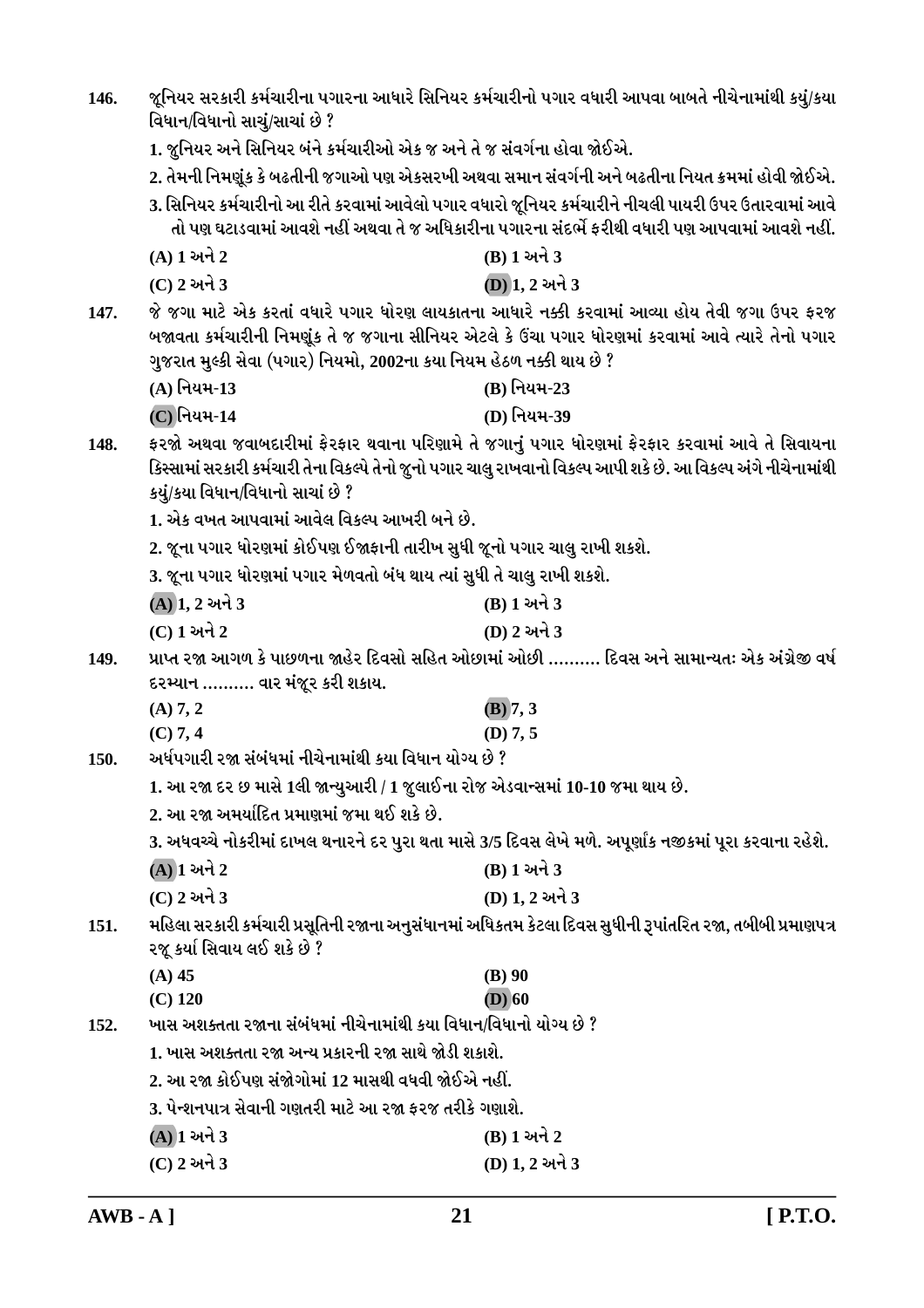- હોસ્પિટલ રજા નીચેનામાંથી કોને મળવાપાત્ર થાય ? 153.
	- 1. વર્ગ-4ના સરકારી કર્મચારીઓ કે જેમની ફરજો યંગસામગ્રીના જોખમી સંચાલનની સ્ફોટક પદાર્થો કે ઝેરી ઔષધોની કામગીરી સાથે સંકળાયેલ હોય.
	- 2. હેડ કોન્સ્ટેબલના દરજ્જાથી ઉચ્ચ દરજ્જાના ન હોય તેવા તાલીમીઓ સહિતના પોલીસ અધિકારીઓ.
	- 3. કારકુની મહેકમ સિવાયના નશાબંધી અને આબકારી ખાતાના સરકારી કર્મચારીઓ.
	- 4. વન વિભાગના તાબાના અધીનસ્થ કર્મચારીઓ.

|                                                            | (A) 1 અને 4                                                                                                                                                                                          | (B) 1, 2, 3 અને 4                                                                                     |
|------------------------------------------------------------|------------------------------------------------------------------------------------------------------------------------------------------------------------------------------------------------------|-------------------------------------------------------------------------------------------------------|
|                                                            | (C) 1, 2 અને 4                                                                                                                                                                                       | (D) 1, 3 અને 4                                                                                        |
| 154.                                                       | બિન જમા રજા એકી સાથે કેટલા દિવસની મંજૂર કરી શકાય ?                                                                                                                                                   |                                                                                                       |
|                                                            | $(A)$ 180                                                                                                                                                                                            | $(B)$ 120                                                                                             |
|                                                            | $(C)$ 60                                                                                                                                                                                             | $(D)$ 90                                                                                              |
| 155.                                                       | નીચેના કયા સંજોગોમાં રજા મંજૂર કરવામાં આવશે નહીં ?                                                                                                                                                   |                                                                                                       |
|                                                            | 1. ખાતાના કર્મચારીઓનું સંખ્યાબળ લઘુત્તમ આવશ્યક સંખ્યા કરતા ઘટી જાય ત્યારે.                                                                                                                           |                                                                                                       |
|                                                            | 2. સક્ષમ શિક્ષા સત્તાધિકારીએ નોકરીમાંથી બરતરફ કરવાનો નિર્ણય કર્યો હોય.                                                                                                                               |                                                                                                       |
|                                                            | 3. સક્ષમ શિક્ષા સત્તાધિકારીઓ નોકરીમાંથી ફરજિયાત નિવૃત્ત કરવાનો નિર્ણય કર્યો હોય.                                                                                                                     |                                                                                                       |
|                                                            | (A) 1 અને 2                                                                                                                                                                                          | (B) 1 અને 3                                                                                           |
|                                                            | (C) 1, 2 અને 3                                                                                                                                                                                       | (D) 2 અને 3                                                                                           |
| 156.                                                       | પિતૃત્વ રજા અંગે નીચેનામાંથી કયું/કયા વિધાન/વિધાનો સાચું/સાચાં છે ?                                                                                                                                  |                                                                                                       |
|                                                            | 1. આ રજા અન્ય પ્રકારની રજા સાથે જોડી શકાતી નથી.                                                                                                                                                      |                                                                                                       |
|                                                            | 2. એક હયાત બાળક ધરાવતા પુરૂષ સરકારી કર્મચારીને આ રજા મળવાપાત્ર છે.                                                                                                                                   |                                                                                                       |
|                                                            | 3. આ રજા પત્નીની પ્રસૂતિ દરમિયાન પંદર દિવસની મંજૂર કરી શકાય છે.                                                                                                                                      |                                                                                                       |
|                                                            | 4. રજાની અગાઉના ફરજ પરના દિવસે લીધેલ પગારના દરે આ રજાનો રજા પગાર ચૂકવવામાં આવશે.                                                                                                                     |                                                                                                       |
|                                                            | (A) 1 અને 2                                                                                                                                                                                          | (B) 3 અને 4                                                                                           |
|                                                            | (C) 1, 2 અને 3                                                                                                                                                                                       | (D) 1, 2, 3 અને 4                                                                                     |
| 157.                                                       | સરકારી રહેણાંકોના આવાસોનું વર્ગીકરણ કુલ કેટલા પ્રકારે કરવામાં આવેલ છે ?                                                                                                                              |                                                                                                       |
|                                                            | $(A)$ સાત                                                                                                                                                                                            | $(B)$ આઠ                                                                                              |
|                                                            | $(C)$ નવ                                                                                                                                                                                             | $(D)$ છ                                                                                               |
| 158.                                                       | જ્યારે રહેણાંકના આવાસનો અંશતઃ રહેણાંક માટે અને અંશતઃ કચેરી માટે વાપરવામાં આવતું હોય અને તેના જુદા ભાડા<br>ચૂકવવામાં આવતા ન હોય ત્યારે રહેણાંકના આવાસ માટેના હિસ્સાના ભાડાની ગણતરી કોણ નક્કી કરે છે ? |                                                                                                       |
|                                                            | (A) નાયબ કાર્યપાલક ઈજનેર                                                                                                                                                                             | (B) કાર્યપાલક ઈજનેર                                                                                   |
|                                                            | (C) અધિક્ષક ઈજનેર                                                                                                                                                                                    | (D) મુખ્ય ઈજનેર                                                                                       |
| 159.                                                       | ત્યારે તેની પાસેથી કયું ભાડું લેવામાં આવશે ?                                                                                                                                                         | સરકારી કર્મચારીને નિયમાનુસાર મળવાપાત્ર કક્ષાના રહેણાંકના આવાસ કરતાં ઊંચી કક્ષાનું આવાસ ફાળવવામાં આવે, |
|                                                            | (A) મળવાપાત્ર રહેર્ણાકના આવાસનું પુરેપૂરૂ ધોરણસરનું ભાડું                                                                                                                                            |                                                                                                       |
|                                                            | (B) મળવાપાત્ર રહેણાંકના આવાસનું પુરેપૂરૂ આર્થિક ભાડું                                                                                                                                                |                                                                                                       |
|                                                            | (C) મળવાપાત્ર રહેણાંકના આવાસનું પુરેપૂરૂ બજાર ભાડું                                                                                                                                                  |                                                                                                       |
| (D) ઉચ્ચકક્ષાના રહેણાંકના આવાસનું પુરેપૂરૂ ધોરણસરનું ભાડું |                                                                                                                                                                                                      |                                                                                                       |
|                                                            |                                                                                                                                                                                                      |                                                                                                       |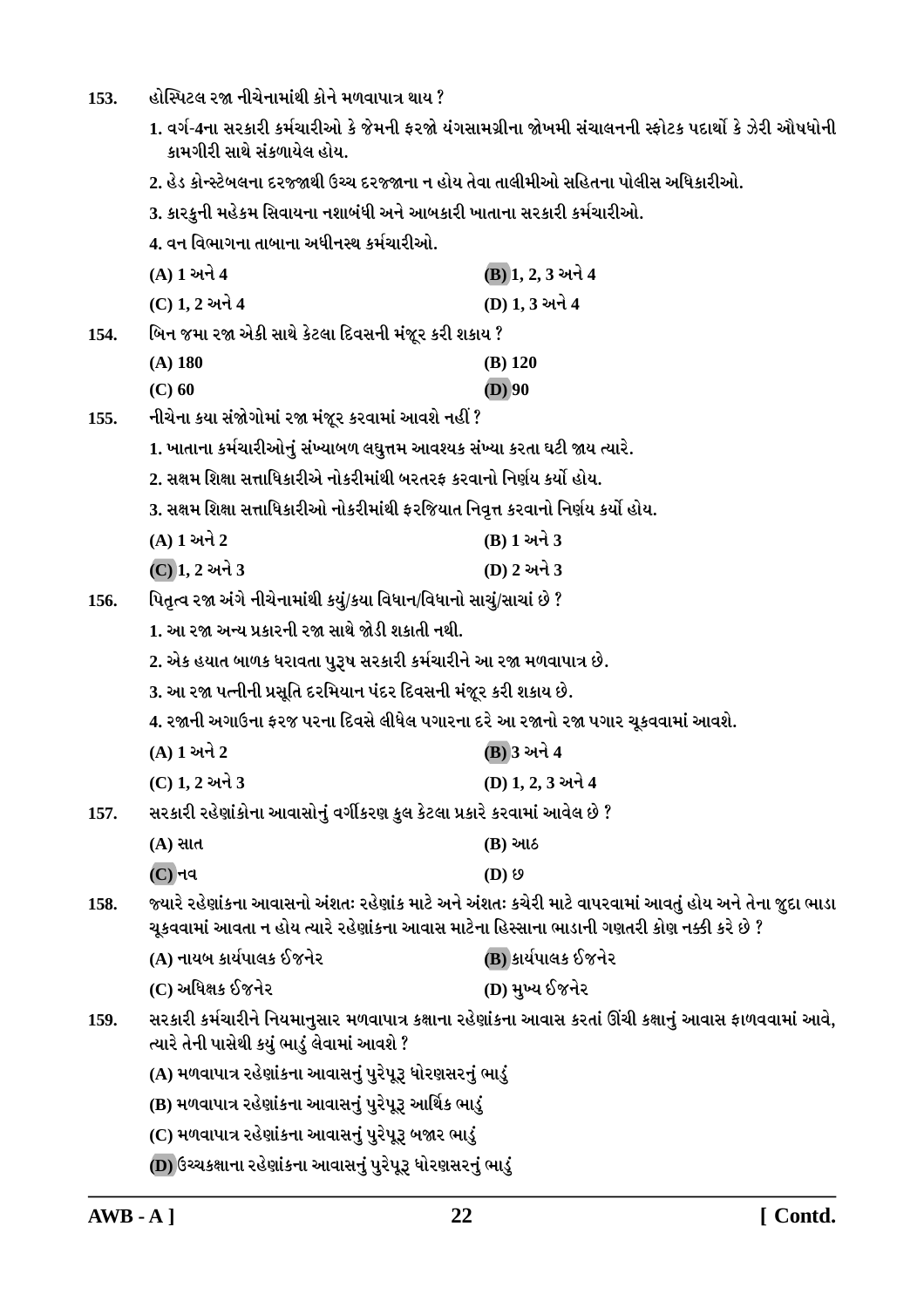| 160.                                                                                                                                                                                                                                                                                  | રહેઠાણના ભાડામુક્ત આવાસો નીચેનામાંથી કયા પદધારકોને મળવાપાત્ર છે ?                                                                                                                         |                                                                                                               |  |
|---------------------------------------------------------------------------------------------------------------------------------------------------------------------------------------------------------------------------------------------------------------------------------------|-------------------------------------------------------------------------------------------------------------------------------------------------------------------------------------------|---------------------------------------------------------------------------------------------------------------|--|
|                                                                                                                                                                                                                                                                                       | 1. વનખંડ કલાર્ક                                                                                                                                                                           |                                                                                                               |  |
|                                                                                                                                                                                                                                                                                       | 2. મેનેજર, નિવાસી કમિશ્નર, ન્યુ દિલ્હી                                                                                                                                                    |                                                                                                               |  |
|                                                                                                                                                                                                                                                                                       | 3. સ્ટુઅર્ડ, ગુજરાત વિધાનસભા સચિવાલય                                                                                                                                                      |                                                                                                               |  |
|                                                                                                                                                                                                                                                                                       | 4. રાજ્યપાલના અંગત સચિવ                                                                                                                                                                   |                                                                                                               |  |
|                                                                                                                                                                                                                                                                                       | 5. ડીન, વર્ગ-1 તબીબી શિક્ષણ                                                                                                                                                               |                                                                                                               |  |
|                                                                                                                                                                                                                                                                                       | (A) ઉપરના બધાજ                                                                                                                                                                            | (B) 1 અને 3                                                                                                   |  |
|                                                                                                                                                                                                                                                                                       | (C) 1, 3 અને 5                                                                                                                                                                            | $(D)$ 1, 2, 4 અને 5                                                                                           |  |
| ગુજરાત મુલ્કી સેવા (રહેણાંકના મકાનોમાં વસવાટ) નિયમો, 2002માં આ નિયમો અમલમાં આવેલ તે પહેલાના સરકારી<br>161.<br>રહેર્ણાક આવાસોનું પુનઃવર્ગીકરણ કરવાની જે જોગવાઈ છે તેમાં મુખ્ય મકાનમાં ઓરડા, રસોડું, બાથરૂમ, સંડાસ,<br>સ્ટોર રૂમ અને બંધ ઓસરીને ક્ષેત્રફળના કેટલા ટકા ગણવામાં આવેલ છે ? |                                                                                                                                                                                           |                                                                                                               |  |
|                                                                                                                                                                                                                                                                                       | $(A)$ 25 2st                                                                                                                                                                              | $(B)$ 100 ટકા                                                                                                 |  |
|                                                                                                                                                                                                                                                                                       | $(C)$ 60 2st                                                                                                                                                                              | $(D)$ 75 2 st                                                                                                 |  |
| 162.                                                                                                                                                                                                                                                                                  | કેટલા ટકાના દરે ભાડું લેવામાં આવશે ?                                                                                                                                                      | રહેર્ણાકના આવાસામાં સરકારના ખાસ હુકમ હેઠળ સરકારના ખર્ચે રેફ્રિજરેટર આપવામાં આવેલ હોય ત્યારે મુદ્દલ ખર્ચના     |  |
|                                                                                                                                                                                                                                                                                       | $(A)$ 14                                                                                                                                                                                  | $(B)$ 22                                                                                                      |  |
|                                                                                                                                                                                                                                                                                       | $(C)$ 20                                                                                                                                                                                  | (D) ભાડું લેવામાં આવતું નથી.                                                                                  |  |
| 163.                                                                                                                                                                                                                                                                                  | સરકારી રહેણાંકના આવાસનો ભોગવટો ધરાવતા સરકારી કર્મચારીને જ્યારે કેન્દ્ર સરકારના ખાતામાં પ્રતિનિયુક્તિ પર<br>મોકલવામાં આવ્યા હોય ત્યારે તેમની પાસેથી કયા નિયત દરે ભાડું વસૂલ કરવામાં આવશે ? |                                                                                                               |  |
|                                                                                                                                                                                                                                                                                       | (A) આર્થિક ભાડું                                                                                                                                                                          | (B) બજાર ભાડું                                                                                                |  |
|                                                                                                                                                                                                                                                                                       | (C) ધોરણસર ભાડું                                                                                                                                                                          | (D) અધિકૃત ભોગવટાનું ભાડું                                                                                    |  |
| 164.<br>આવાસનો હવાલો ધરાવતા કયા અધિકારીને તે બાબતની જાણ કરવી પડશે ?                                                                                                                                                                                                                   |                                                                                                                                                                                           | કોઈપણ કારણસર સરકારી રહેણાંકના આવાસ વસવાટ કરવા યોગ્ય નથી એમ કબજેદારને લાગે કે તરત જ તેણે રહેણાંકના             |  |
|                                                                                                                                                                                                                                                                                       | (A) મદદનીશ ઈજનેર                                                                                                                                                                          | (B) નાયબ કાર્યપાલક ઈજનેર                                                                                      |  |
|                                                                                                                                                                                                                                                                                       | (C) અધિક્ષક ઈજનેર                                                                                                                                                                         | (D) કાર્યપાલક ઈજનેર                                                                                           |  |
| 165.                                                                                                                                                                                                                                                                                  | મુસાફરી ભથ્થાંના કેટલા પ્રકાર છે ?                                                                                                                                                        |                                                                                                               |  |
|                                                                                                                                                                                                                                                                                       | $(A)$ બે                                                                                                                                                                                  | $(B)$ ત્રણ                                                                                                    |  |
|                                                                                                                                                                                                                                                                                       | (C) ચાર                                                                                                                                                                                   | (D) પાંચ                                                                                                      |  |
| 166.                                                                                                                                                                                                                                                                                  |                                                                                                                                                                                           | પેન્શનરને મુસાફરી કરવાની આવશ્યક્તા ઉપસ્થિત થાય ત્યારે કયા પગારના આધારે તેને મુસાફરી ભથ્થાંનો હક પ્રાપ્ત થશે ? |  |
|                                                                                                                                                                                                                                                                                       | (A) મૂળતઃ મંજૂર કરવામાં આવેલ પેન્શનની રકમ                                                                                                                                                 |                                                                                                               |  |
|                                                                                                                                                                                                                                                                                       | (B) નિવૃત્તીના તરત પહેલાં તેણે ફરજ પરનો જે છેલ્લો પગાર મેળવ્યો હોય તે                                                                                                                     |                                                                                                               |  |
|                                                                                                                                                                                                                                                                                       | (C) પેન્શનનું રૂપાંતર કર્યા બાદની રકમ                                                                                                                                                     |                                                                                                               |  |
|                                                                                                                                                                                                                                                                                       | (D) આવો લાભ મળવાપાત્ર નથી                                                                                                                                                                 |                                                                                                               |  |
| 167.                                                                                                                                                                                                                                                                                  | પ્રાસંગિક રજાના દિવસો માટે દૈનિક ભથ્થાં અંગે નીચેનામાંના કયા વિધાન/વિધાનો સાચું/સાચાં છે ?                                                                                                |                                                                                                               |  |
|                                                                                                                                                                                                                                                                                       | 1. પોતાના કાર્યક્ષેત્રની બહાર ફરજ બજાવતા સરકારી કર્મચારીને પ્રાસંગિક રજાના દિવસો માટે દૈનિક ભથ્થું મળવાપાત્ર નથી.                                                                         |                                                                                                               |  |
|                                                                                                                                                                                                                                                                                       |                                                                                                                                                                                           | 2. આમ છતાં આ દિવસો માટે તેને કાયમી મુસાફરી ભથ્થું મળતું હોય તો તે દરે દૈનિક ભથ્થું આકારવા પરવાનગી આપી શકાય.   |  |
|                                                                                                                                                                                                                                                                                       | (A)બંને વિધાનો સાચાં છે.                                                                                                                                                                  | (B) બંને વિધાનો ખોટાં છે.                                                                                     |  |
|                                                                                                                                                                                                                                                                                       | (C) વિધાન (1) ખોટું અને (2) સાચું છે.                                                                                                                                                     | (D) વિધાન (1) સાચું અને (2) ખોટું છે.                                                                         |  |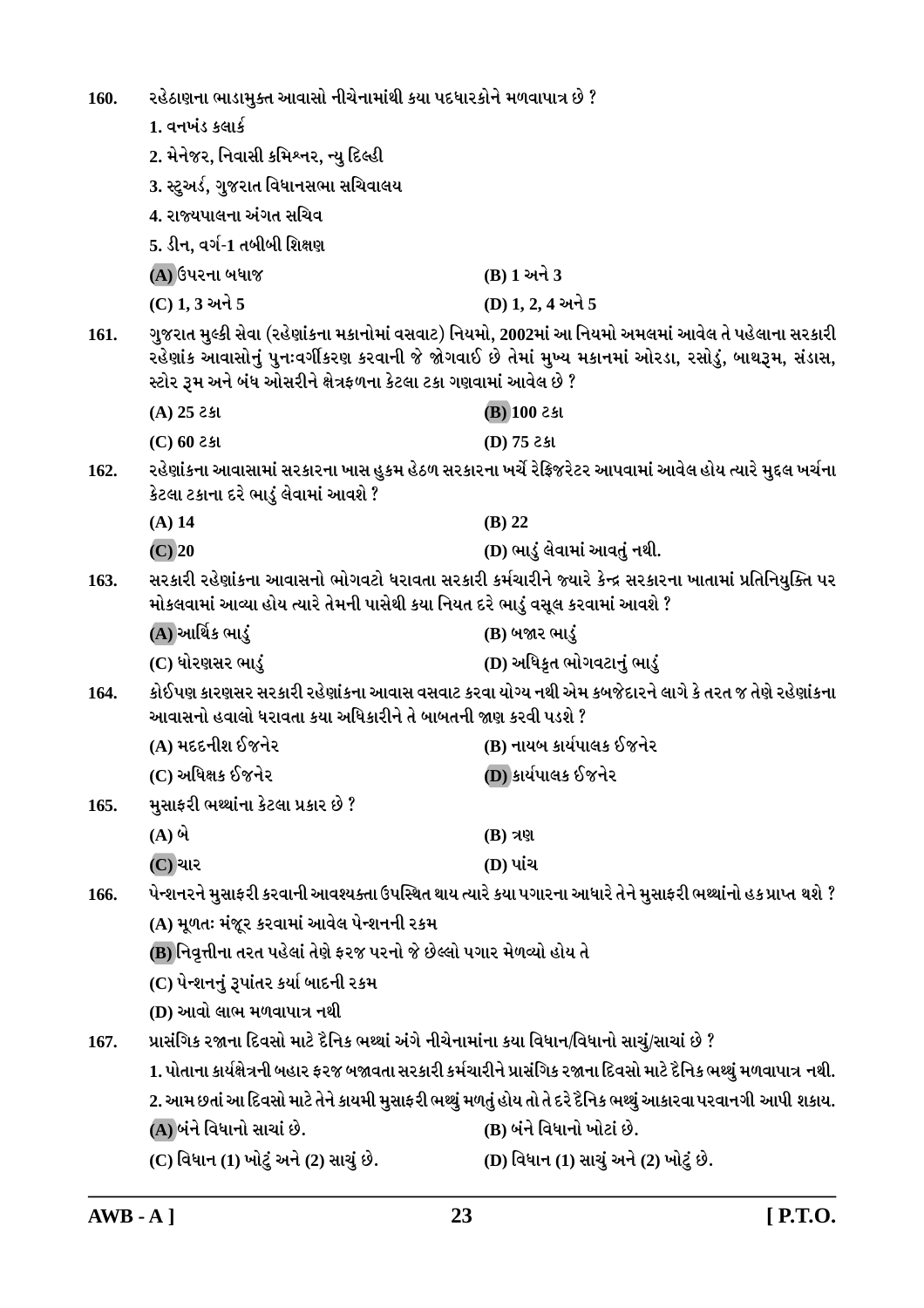નીચેના વિધાનો ચક્રાસો. 168.

- 1. એકથી બીજી જગા પર હાજર થવાના સમય દરમ્યાન અન્યથા જોગવાઈ કરી હોય તે સિવાય કાયમી મુસાફરી ભક્તું આકારી શકાશે નહી.
- 2. જગા માટે મંજૂર કરવામાં આવેલ કાયમી મુસાફરી ભથ્થું તેના પદધારકે તેના પગાર અને ભથ્થાં સાથે પગાર બિલના નમનામાં આકારવાનું હોય છે.

| (A) વિધાન (1) ખોટું અને (2) સાચું છે. | (B) વિધાન (1) સાચું અને (2) ખોટું છે. |
|---------------------------------------|---------------------------------------|
| (C) બંને વિધાનો ખોટાં છે.             | (D) બંને વિધાનો સાચાં છે.             |

માસિક સરેરાશ ………. કિલોમીટર કરતા વધુ સત્તાવાર ફરજ ઉપરના પ્રવાસ વિના વાહન ભથ્થું મળવાપાત્ર થશે નહીં. 169.

| (A) 150   | $(B)$ 250 |
|-----------|-----------|
| $(C)$ 200 | $(D)$ 300 |

નીચેના વિધાનો ચકાસો. 170.

- 1. સરકારી કર્મચારીને હંગામી બદલી દરમ્યાન કોઈ વાહનભથ્થું મળવાપાત્ર થશે નહીં.
- 2. આબકારી ખાતાના ઈન્સ્પેકટરો તેમની જૂની જગાનો હવાલો સોંપીને નવા સ્થળે રજા ભોગવ્યા બાદ હવાલો સંભાળે ત્યારે હાજર થવાના સમય દરમ્યાન વાહનભથ્થં મળશે.

| (A) બંને વિધાનો સાચાં છે.             | (B) બંને વિધાનો ખોટાં છે.             |
|---------------------------------------|---------------------------------------|
| (C) વિધાન (1) ખોટું અને (2) સાચું છે. | (D) વિધાન (1) સાચું અને (2) ખોટું છે. |

તાલીમ કે પ્રવાસ વગેરે અંગે જાહેર રજાઓ આગળ પાછળ જોડીને ફરજ પરથી કુલ કેટલા દિવસ કરતાં વધુ દિવસ ગેરહાજર  $171.$ રહેતા કર્મચારીને તેમની આવી ગેરહાજરીના આગળ કે પાછળ જોડેલ રજાઓ સહિતના સમયગાળા માટે પરિવહન ભથ્થું મળવાપાત્ર નથી ?

| $(A)$ 45 | $(B)$ 30 |
|----------|----------|
| $(C)$ 60 | $(D)$ 90 |

બદલી પ્રવાસ ભથ્થું સરકારી કર્મચારી પર આધારિત કેવળ બે બાળકો પૂરતું જ સીમિત રાખવાની જોગવાઈ છે. તેમ છતાં 172. કઈ તારીખ પહેલાં જેઓને બે કે તેથી વધુ બાળકો હોય તેવા કર્મચારીઓને આ મર્યાદા લાગુ પડતી નથી ?

| (A) તા. 16-9-1998  | $(B)$ dl. 20-9-1998 |
|--------------------|---------------------|
| $(C)$ તા. 1-4-1998 | (D) તા. 2-7-1999    |

- કાર્યપત્રકના હેતુ માટે કયા પ્રકારના કાગળો આવેલા કાગળો (Receipts) ગણાશે ? 173.
	- 1. અધિકારીઓને સીધા મોકલેલ કેસો પર કચેરીએ બિન-રેકર્ડ નોંધ મૂકી હોય તે તે.
	- 2. જેના પર કાર્યવાહી કરવાની હોય તેવી અધિકારીઓને મૂકેલી સ્વતંત્ર નોંધ.
	- 3. બીજી શાખાઓ માટેના કાગળો, જે સંબંધિત શાખાઓએ તબદીલ કરવાના હોય છે.
	- 4. અધિકારીઓના અંગત પત્રો.
	- $(A) 1, 2$  અને 3 **(B)** 1 અને 2
	- (C) 2, 3 અને 4 (D) 1.3 અને 4

''જરૂરી'' તરીકે દર્શાવેલા કોઈપણ કેસને રજૂ કરવા સારૂ ચોખ્ખા કેટલા દિવસ કરતાં વધારા સમય સુધી શાખામાં પડી 174. રહેવા દેવો જોઈએ નહીં ?

| $(\mathbf{A})$ બે | $(B)$ ત્રણ |
|-------------------|------------|
| (C) ચાર           | (D) એક     |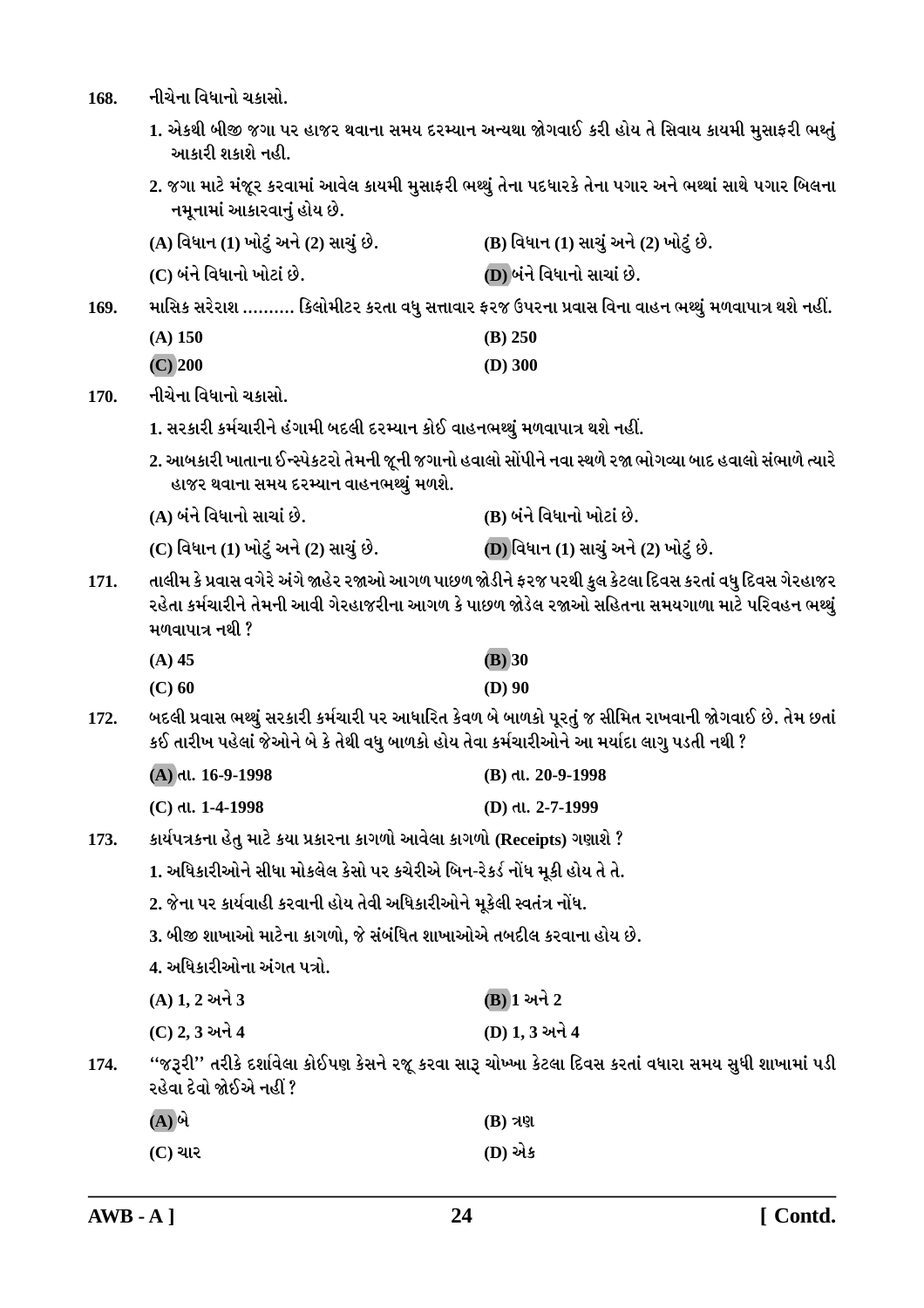| 175.        | એક પત્રમાં એકથી વધુ વિષયોનો સમાવેશ થતો હોય તેવા પત્રોના નિકાલ અંગે નીચેનામાંથી કયા વિધાન યોગ્ય છે ?                    |                                                                                                          |
|-------------|------------------------------------------------------------------------------------------------------------------------|----------------------------------------------------------------------------------------------------------|
|             | 1. આવા પત્રો જો સરકારી કચેરી તરફથી આવેલ હોય તો પાછા મોકલીને વિષયવાર જુદું લખાણ કરવા જણાવવું.                           |                                                                                                          |
|             | 2. આવા પત્રો જો ખાનગી વ્યક્તિ તરફથી આવેલ હોય તો દરેક વિષયને લગતો ઉતારો કરી સંબંધિત દફતર કારકુનને<br>નિકાલ માટે મોકલવા. |                                                                                                          |
|             |                                                                                                                        | 3. એકાઉન્ટન્ટ જનરલ તરફથી મળતા ઓડિટ વાંધામાં વધુ વિષયોનો સમાવેશ થતો હોય તો તેને પરત મોકલવાના નથી.         |
|             | $(A)$ 1 અને 3                                                                                                          | $(B)$ 1 અને 2                                                                                            |
|             | (C) 1, 2 અને 3                                                                                                         | (D) 2 અને 3                                                                                              |
| 176.        |                                                                                                                        | તાર, રજિસ્ટર્ડ તથા વીમો ઉતરાવેલ કાગળો વગેરેની પહોંચ ઓછામાં ઓછા કેટલા સમય સુધી જાળવી રાખવાની હોય છે ?     |
|             | (A) છ માસ                                                                                                              | (B) બે માસ                                                                                               |
|             | (C) એક વર્ષ                                                                                                            | (D) ત્રણ માસ                                                                                             |
| 177.        | ક્યારે રજૂ કરવાનું હોય છે ?                                                                                            | નોંધણી વિભાગના વડાએ સર્વિસ ટપાલ ટિકિટોના હિસાબનું રજિસ્ટર નોંધણી વિભાગનો હવાલો ધરાવતા શાખાના વડાને       |
|             | (A) દર બે માસે                                                                                                         | (B) દર ત્રણ માસે                                                                                         |
|             | $(C)$ દર માસે                                                                                                          | (D) દર પંદર દિવસે                                                                                        |
| 178.        | ફાઈલ ખોલવાની હોય છે ?                                                                                                  | કોઈ પણ ફાઈલમાં નોંધ વિભાગ કે પત્ર વ્યવહાર વિભાગમાં કેટલા કરતાં વધુ પાના થાય ત્યારે ફાઈલ બંધ કરીને નવી    |
|             | $(A)$ 100                                                                                                              | $(B)$ 150                                                                                                |
|             | $(C)$ 200                                                                                                              | $(D)$ 250                                                                                                |
| 179.        | સરકારની અનુમતિ મેળવી લેવાની જોગવાઈ છે અને દર કેટલા સમયે તેનું પુનરાવલોકન કરતા રહેવું જોઈએ ?                            | ખાતામાં હાથ ધરવામાં આવતા વિષયોની દફતર વર્ગીકરણની યાદીઓ માટે સચિવાલયના સંબંધિત વિભાગ પાસેથી               |
|             | $(A)$ દર બે વર્ષે                                                                                                      | $(B)$ દર ત્રણ વર્ષે                                                                                      |
|             | $(C)$ દર ચાર વર્ષે                                                                                                     | (D) દર પાંચ વર્ષે                                                                                        |
| <b>180.</b> | દફતરદાર પાસેથી મેળવેલી ફાઈલ દફતર કારકુને કેટલા મહિનાથી વધારે વખત માટે રાખવી જોઈએ નહીં ?                                |                                                                                                          |
|             | $(A)$ બે                                                                                                               | <b>(B)</b> ત્રણ                                                                                          |
|             | $(C)$ ચાર                                                                                                              | $(D)$ છ                                                                                                  |
| 181.        | ગુજરાત રાજ્ય સેવા (વર્તણૂંક) નિયમો, 1971 અંગે નીચેનામાંથી કયું/કયા વિધાન/વિધાનો સાચું/સાચાં છે ?                       |                                                                                                          |
|             | પડતા નથી.                                                                                                              | 1. આ નિયમો ભારતમાંની અન્ય સરકારોમાં પ્રતિનિયુક્તિ પર હોય એવા ગુજરાત સરકારના સરકારી કર્મચારીઓને લાગુ      |
|             | 2. આ નિયમો રાજ્યેત્તર સેવામાંના ગુજરાત સરકારના સરકારી કર્મચારીઓને લાગુ પડતા નથી.                                       |                                                                                                          |
|             | (A) બંને વિધાનો સાચાં છે.                                                                                              | (B) બંને વિધાનો ખોટાં છે.                                                                                |
|             | (C) વિધાન (1) સાચું અને (2) ખોટું છે.                                                                                  | (D) વિધાન (1) ખોટું અને (2) સાચું છે.                                                                    |
| 182.        |                                                                                                                        | 1. ગુજરાત રાજ્ય સેવા (વર્તણૂંક) નિયમો, 1971 ભારતના સંવિધાનની કલમ 309 હેઠળ મળેલ સત્તાની રૂએ નિયત થયેલ છે. |
|             | 2. આ નિયમો માટે કેન્દ્ર સરકારની પૂર્વ મંજૂરી મેળવવામાં આવેલ છે.                                                        |                                                                                                          |
|             | (A) વિધાન (1) સાચું અને (2) ખોટું છે.                                                                                  | (B) વિધાન (1) ખોટું અને (2) સાચું છે.                                                                    |
|             | (C) બંને વિધાનો ખોટાં છે.                                                                                              | (D) બંને વિધાનો સાચાં છે.                                                                                |
| 183.        | રાજ્ય સેવા (વર્તણૂંક) નિયમો, 1971માં કયા વર્ષમાં ઉમેરવામાં આવેલ છે ?                                                   | કોઈ પણ સરકારી કર્મચારી, 14 વર્ષથી નીચેની ઉંમરના કોઈપણ બાળકને કામે રાખી શકશે નહીં તેવી જોગવાઈ ગુજરાત      |
|             | (A) ઈ.સ. 2000                                                                                                          | (B) ઈ.સ. 1999                                                                                            |
|             | $(C)$ ઈ.સ. 1998                                                                                                        | $(D)$ ઈ.સ. 2002                                                                                          |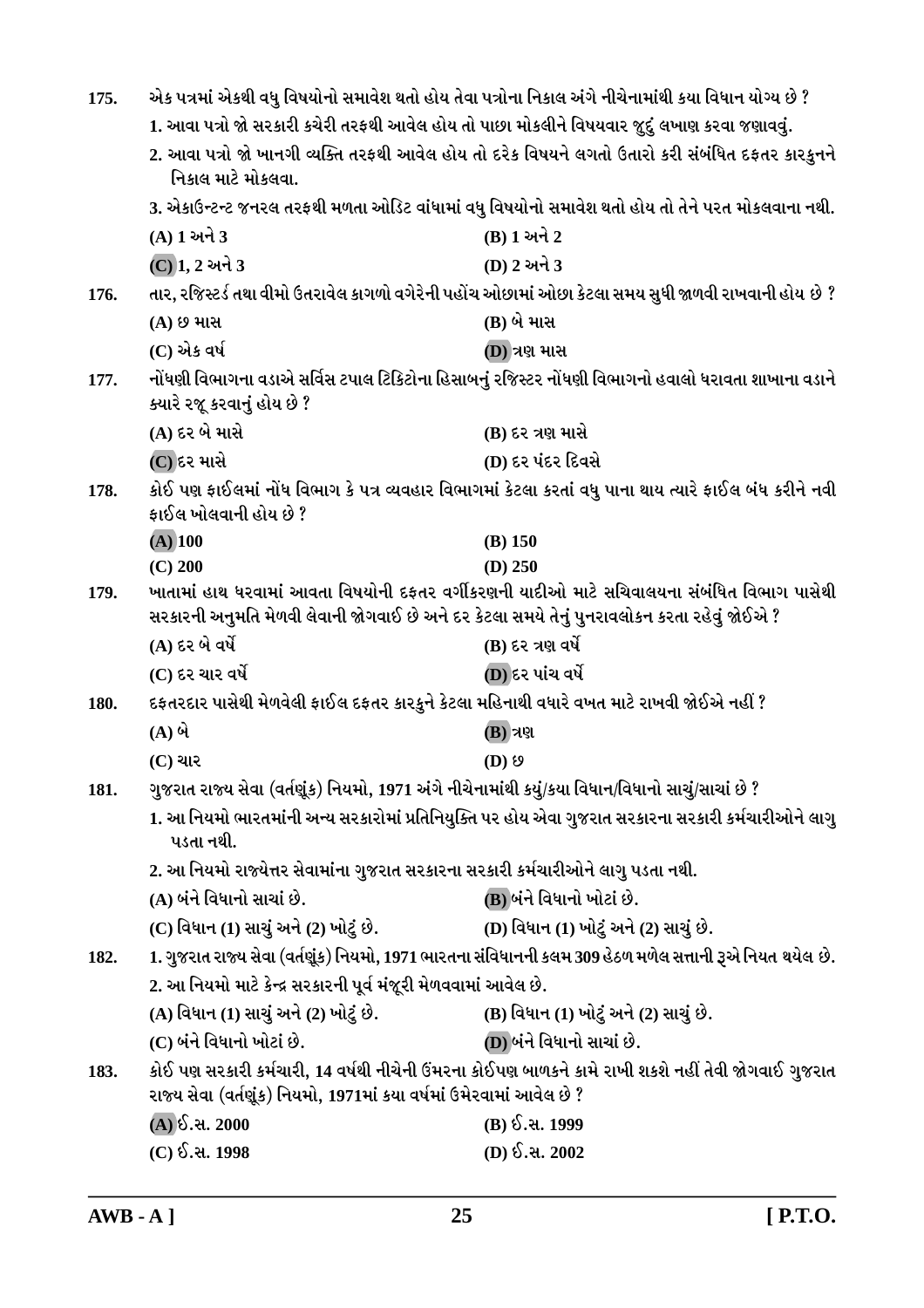| 184.        | સરકારની પૂર્વ મંજૂરી સિવાય સરકારી કર્મચારી નીચેનામાંથી કયા પ્રકારનું પ્રકાશન કરી શકે છે ?                                                                                                                                                                    |                                                                                                                  |
|-------------|--------------------------------------------------------------------------------------------------------------------------------------------------------------------------------------------------------------------------------------------------------------|------------------------------------------------------------------------------------------------------------------|
|             | 2. કલાવિષયક<br>1. સંપૂર્ણ સાહિત્યિક<br>3. વૈજ્ઞાનિક પ્રકારનું                                                                                                                                                                                                |                                                                                                                  |
|             | $(A) 1 \nleftrightarrow 2$                                                                                                                                                                                                                                   | $(B)$ માત્ર 1                                                                                                    |
|             | (C) 1, 2 અને 3                                                                                                                                                                                                                                               | (D) 2 અને 3                                                                                                      |
| 185.        | ગણાશે ?                                                                                                                                                                                                                                                      | સરકારી કર્મચારી નીચેનામાંથી કયાં કોઈ ચૂંટણી પ્રતીક પ્રદર્શિત કરે તો તેણે ચૂંટણીમાં પોતાની વગનો ઉપયોગ કર્યો છે એમ |
|             | (A) પોતાના શરીર પર                                                                                                                                                                                                                                           | (B) પોતાના વાહન પર                                                                                               |
|             | (C) પોતાના રેહેઠાણ પર                                                                                                                                                                                                                                        | (D) ઉપરના તમામ                                                                                                   |
| 186.        | ગુજરાત રાજ્ય સેવા (વર્તણૂંક) નિયમો, 1971 મુજબ ''ભેટ'' શબ્દમાં –                                                                                                                                                                                              |                                                                                                                  |
|             | અંગેની મફત જોગવાઈનો સમાવેશ થાય છે.                                                                                                                                                                                                                           | 1. સરકારી કર્મચારી સાથે સરકારી કામકાજનો વ્યવહાર ન ધરાવતા નજીકના સગાએ આપેલ વાહન, ભોજન, રહેઠાણ                     |
|             |                                                                                                                                                                                                                                                              | 2. કોઈપણ સમારંભ વખતે સરકારી કર્મચારીને આપવામાં આવેલ લેલૂ ચાવી તથા આવી બીજી વસ્તુઓનો સમાવેશ થાય છે.               |
|             | (A) વિધાન (1) સાચું અને (2) ખોટું છે.                                                                                                                                                                                                                        | (B) વિધાન (1) ખોટું અને (2) સાચું છે.                                                                            |
|             | (C) બંને વિધાનો સાચાં છે.                                                                                                                                                                                                                                    | (D) બંને વિધાનો ખોટાં છે.                                                                                        |
| 187.        | નીચેના વિધાનો પૈકી કયું વિધાન સાચું/સાચાં છે ?                                                                                                                                                                                                               |                                                                                                                  |
|             | 1. વર્ગ-1 ના અધિકારીના સમારંભ માટે વર્ગ-3 અને વર્ગ-4 ના કર્મચારીઓ પાસેથી ફાળો ઉઘરાવી શકાય છે.                                                                                                                                                                |                                                                                                                  |
|             | 2. કોઈપણ જાહેર મંડળે યોજેલ સાદા સમારંભમાં સરકારી કર્મચારી હાજરી આપી શકે છે.                                                                                                                                                                                  |                                                                                                                  |
|             | (A) વિધાન (1) ખોટું અને (2) સાચું છે.                                                                                                                                                                                                                        | (B) વિધાન (1) સાચું અને (2) ખોટું છે.                                                                            |
|             | (C) બંને વિધાનો સાચાં છે.                                                                                                                                                                                                                                    | (D) બંને વિધાનો ખોટાં છે.                                                                                        |
| 188.        | સરકારી કર્મચારી/અધિકારી સામે જ્યારે કોઈ ફોજદારી કે દિવાની ગુનો દાખલ થયેલ હોય કે જેમાં નૈતિક અધઃપતનનો<br>સમાવેશ થતો હોય તો સરકારી કર્મચારીએ ગુજરાત રાજ્ય સેવા (વર્તણૂંક) નિયમો, 1971ના કયા નિયમ મુજબ આ<br>બાબતનો લેખિત અહેવાલ સંબંધિત કચેરીને કરવાનો હોય છે ? |                                                                                                                  |
|             | (A) નિયમ - 15                                                                                                                                                                                                                                                | (B) નિયમ - 16                                                                                                    |
|             | (C) નિયમ - 17                                                                                                                                                                                                                                                | (D)નિયમ - 18                                                                                                     |
| 189.        | કચેરીના વડા તરીકે વર્ગ-1 ના અધિકારી હોય, તેઓ સરકારી કર્મચારીને ભવિષ્યના ઈજાફાને અસર ન થાય તે રીતે કેટલા<br>સમય માટેની શિક્ષા કરી શકે છે ?                                                                                                                    |                                                                                                                  |
|             | (A) છ મહિના સુધીની                                                                                                                                                                                                                                           | (B) એક વર્ષ સુધીની                                                                                               |
|             | $(C)$ બે વર્ષ સુધીની                                                                                                                                                                                                                                         | (D) પાંચ વર્ષ સુધીની                                                                                             |
| <b>190.</b> | 1. જેઓ વર્ગ-2 ના અધિકારીઓ હોય એવા કચેરીઓના વડા બઢતી અટકાવવાની શિક્ષા કરી શકતા નથી.                                                                                                                                                                           |                                                                                                                  |
|             |                                                                                                                                                                                                                                                              | 2. આવા અધિકારીઓ સિનિયોરીટીને અસર ન થાય તે રીતે છ મહિના સુધી બઢતી અટકાવવાની શિક્ષા કરી શકે છે.                    |
|             | (A) બંને વિધાનો સાચાં છે.                                                                                                                                                                                                                                    | (B) બંને વિધાનો ખોટાં છે.                                                                                        |
|             | (C) વિધાન (1) સાચું અને (2) ખોટું છે.                                                                                                                                                                                                                        | (D) વિધાન (1) ખોટું અને (2) સાચું છે.                                                                            |
| <b>191.</b> | ગુજરાત રાજ્ય સેવા (શિસ્ત અને અપીલ) નિયમો, 1971 ક્યારથી અમલમાં આવેલ છે ?                                                                                                                                                                                      |                                                                                                                  |
|             | $(A)$ dl. 16-8-1971                                                                                                                                                                                                                                          | (B) dl. 1-4-1971                                                                                                 |
|             | $(C)$ dl. 15-8-1971                                                                                                                                                                                                                                          | (D) dl. 1-8-1971                                                                                                 |
| 192.        | તેની વિરૂદ્ધ શિસ્ત વિષયક કાર્યવાહી શરૂ ન થઈ હોય તો આવી ફરજમોકૂફી માન્ય ગણાશે નહીં ?                                                                                                                                                                          | સરકારી કર્મચારીને જે તારીખથી ફરજમોકૂફ કરવામાં આવ્યો હોય તે તારીખથી કેટલા દિવસની મુદત પૂરી થતાં પહેલાં            |
|             | $(A)$ 90                                                                                                                                                                                                                                                     | $(B)$ 120                                                                                                        |
|             | $(C)$ 60                                                                                                                                                                                                                                                     | $(D)$ 180                                                                                                        |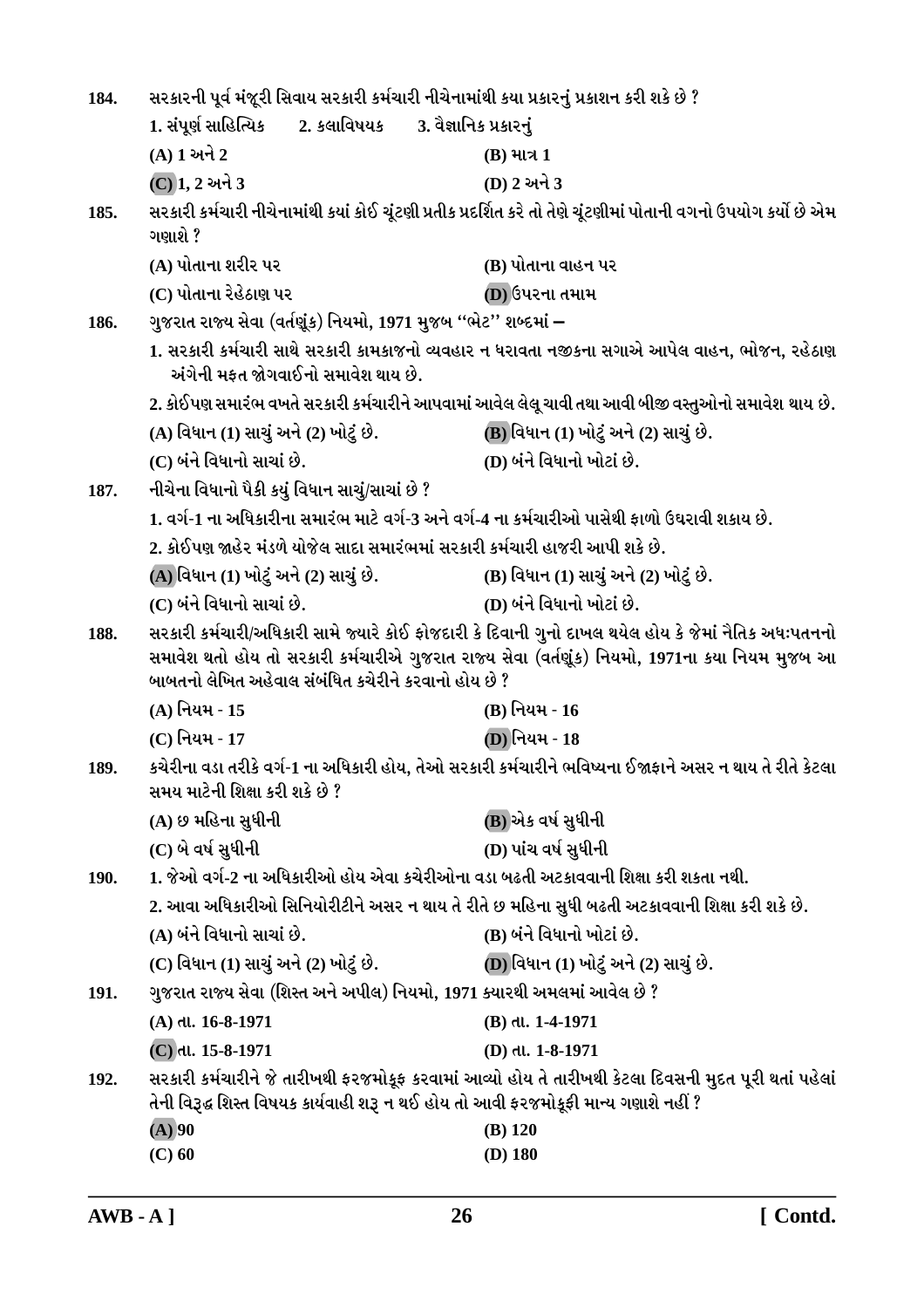| 193. | નાની શિક્ષાઓ કેટલા પ્રકારની છે ?                                                                    |                                                                                                           |
|------|-----------------------------------------------------------------------------------------------------|-----------------------------------------------------------------------------------------------------------|
|      | $(A)$ ચાર                                                                                           | <b>(B)</b> ત્રણ                                                                                           |
|      | $(C)$ બે                                                                                            | (D) પાંચ                                                                                                  |
| 194. | કર્મચારીને કોણ કરી શકશે ?                                                                           | ગુજરાત રાજ્ય સેવા (શિસ્ત અને અપીલ) નિયમો, 1971 ના નિયમ - 6 માં દર્શાવેલ કોઈપણ શિક્ષા, કોઈપણ સરકારી        |
|      | (A) સંબંધિત વહીવટી વિભાગના સચિવ                                                                     | (B) ખાતાના વડા                                                                                            |
|      | (C) કચેરીના વડા                                                                                     | (D) સરકાર                                                                                                 |
| 195. |                                                                                                     | ખાતાકીય તપાસમાં ''મિત્ર મદદનીશ''ની સેવા લેવાના સંબંધમા નીચેનામાંથી કયું/કયા વિધાન/વિધાનો સાચું/સાચાં છે ? |
|      | માંગતો હોય તે કર્મચારી ગુજરાત સરકારનો હોવો જોઈએ.                                                    | 1. તહોમતદાર તેની સામેની ખાતાકીય તપાસની કાર્યવાહીમાં તેમનો કેસ રજૂ કરવા જે કર્મચારીની મદદ કે સહાય લેવા     |
|      | 2. તહોમતદાર ગુજરાત સરકારના નિવૃત્ત સરકારી કર્મચારીની મિત્ર મદદનીશ તરીકે સેવા લઈ શકશે.               |                                                                                                           |
|      | (A) વિધાન (1) સાચું અને (2) ખોટું છે.                                                               | (B) બંને વિધાનો સાચાં છે.                                                                                 |
|      | (C) વિધાન (1) ખોટું અને (2) સાચું છે.                                                               | (D) બંને વિધાનો ખોટાં છે.                                                                                 |
| 196. | આરોપનામા સંબંધમાં નીચેનામાંના કયા વિધાન/વિધાનો યોગ્ય છે ?                                           | ગુજરાત રાજ્ય સેવા (શિસ્ત અને અપીલ) નિયમો, 1971 અંતર્ગત ખાતાકીય તપાસ હાથ ધરવા આપવામાં આવતા                 |
|      | 1. આરોપનામા સાથે આરોપોનું વિવરણપત્રક પૂરાવાપત્રક અને સાક્ષીઓની યાદી મેળવી જરૂરી છે.                 |                                                                                                           |
|      | 2. આરોપનામામાં ભાષા ત્રીજા પુરૂષ એક વચનની રાખવાની હોય છે.                                           |                                                                                                           |
|      | 3. સામાન્ય સંજોગોમાં પ્રાથમિક તપાસ અહેવાલનો દસ્તાવેજોની યાદીમાં સમાવેશ કરવાનો હોતો નથી.             |                                                                                                           |
|      | $(A)$ $(1, 2 $ અને $(3)$                                                                            | (B) 1 અને 3                                                                                               |
|      | (C) 1 અને 2                                                                                         | (D) 2 અને 3                                                                                               |
| 197. | હેસિયતથી કરવો જોઈએ નહીં ?                                                                           | સરકારી નાણાંનો વ્યવહાર કરનાર સરકારી કર્મચારીએ, કોની ખાસ મંજૂરી સિવાય બિનસરકારી નાણાંનો વ્યવહાર પોતાની     |
|      | (A) સંબંધિત વહીવટી વિભાગની                                                                          | (B) ખાતાના વડાની                                                                                          |
|      | (C) કચેરીના વડાની                                                                                   | (D) સંબંધિત તિજોરી અધિકારીની                                                                              |
| 198. | આવી ન હોય તેવા તાબાના સત્તાધિકારીએ કોઈ પણ કરાર કરવો જોઈએ નહીં ?                                     | ભારતના સંવિધાનના કયા અનુચ્છેદની જોગવાઈ અનુસાર રાજ્યપાલશ્રીના હુકમથી જેને કરાર કરવાની સત્તા આપવામાં        |
|      | $(A)$ અનુચ્છેદ - 166                                                                                | $(B)$ અનુચ્છેદ - 150                                                                                      |
|      | (C) અનુચ્છેદ - 284                                                                                  | (D) અનુચ્છેદ - 299(1)                                                                                     |
| 199. | ન હોય તો એ અંગે હિસાબ - તપાસણી અધિકારીને જાણ કરવાની જરૂર નથી ?                                      | કેટલા રૂપિયાથી ઓછી રકમનું નુકશાન થયું હોય એવા કેસો હોય અને તેમાં કોઈ વિગતવાર વિચારણા માંગી લે તેવી બાબત   |
|      | (A) રૂપિયા 1,000/-                                                                                  | (B) રૂપિયા 500/-                                                                                          |
|      | (C) રૂપિયા 750/-                                                                                    | (D) ઉપર પૈકી એક પણ નહીં                                                                                   |
| 200. | હંગામી સરકારી કર્મચારી કે જેની કેટલા વર્ષની નોકરી થયેલ હોય તો મકાન બાંધકામ પેશગી મળવાપાત્ર થાય છે ? |                                                                                                           |
|      | (A) પાંચ                                                                                            | $(B)$ ત્રણ                                                                                                |
|      | $(C)$ બે                                                                                            | $(D)$ સાત                                                                                                 |
| 201. |                                                                                                     | ઓછામાં ઓછા કેટલા દિવસની રજા પર જતા સરકારી કર્મચારીને રજા પગારને બદલે પેશગી મંજૂર કરી શકાય છે ?            |
|      | $(A)$ 60                                                                                            | $(B)$ 45                                                                                                  |
|      | $(C)$ 30                                                                                            | $(D)$ 90                                                                                                  |
|      |                                                                                                     |                                                                                                           |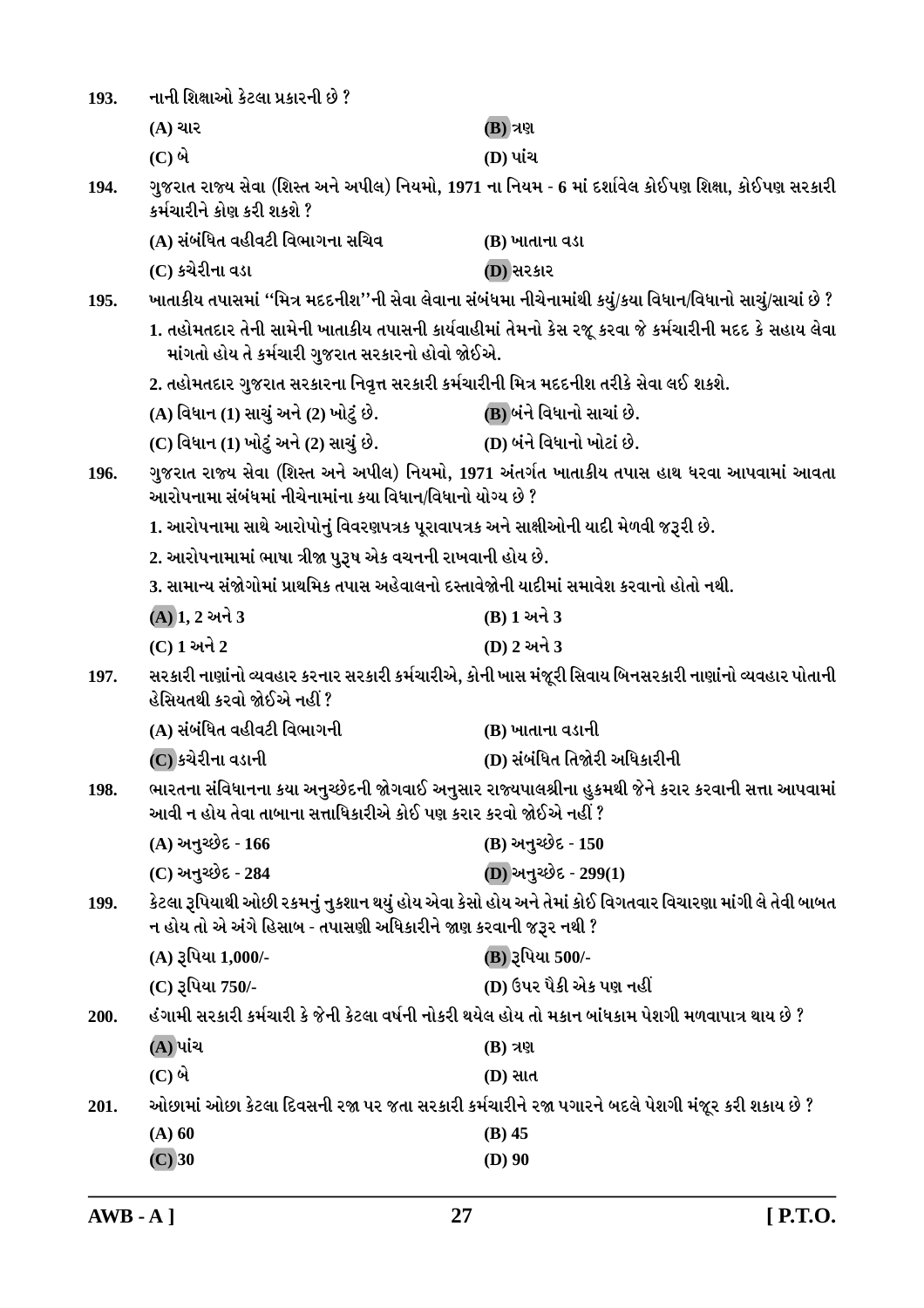| 202. | વર્ગ-3 કે વર્ગ-4ની સેવામાં ફરજ બજાવતા સરકારી કર્મચારીએ કેટલા વર્ષની સળંગ નોકરી કરેલ હોય અને નોકરી દરમ્યાન<br>અવસાન પામે તો તેના કુટુંબને તાત્કાલિક રાહત માટેની પેશગી મંજૂર કરી શકાય ?                                                                                                                     |                                                                                                           |
|------|-----------------------------------------------------------------------------------------------------------------------------------------------------------------------------------------------------------------------------------------------------------------------------------------------------------|-----------------------------------------------------------------------------------------------------------|
|      | (A) પાંચ                                                                                                                                                                                                                                                                                                  | <b>(B)</b> ત્રણ                                                                                           |
|      | $(C)$ બે                                                                                                                                                                                                                                                                                                  | <b>(D)</b> ચાર                                                                                            |
| 203. | માસિક સરખા હપ્તામાં વસૂલ કરવાની હોય છે ?                                                                                                                                                                                                                                                                  | સરકારી કર્મચારીને બદલીના પ્રસંગે સરકારી કર્મચારીને પગાર અને પ્રવાસ-ભથ્થાની મંજૂર કરવામાં આવેલ પેશગી કેટલા |
|      | $(A)$ ત્રણ                                                                                                                                                                                                                                                                                                | (B) પાંચ                                                                                                  |
|      | $(C)$ આઠ                                                                                                                                                                                                                                                                                                  | <b>(D) દસ</b>                                                                                             |
| 204. | કરાર કેટલા વર્ષથી વધુ મુદતનો હોય ત્યારે કરારના જુદા-જુદા તબક્કા પુરા કરવા માટે ચોક્કસ સમયપત્રક ઠરાવાયું હોય<br>ત્યારે કરાર છ માસથી વધુ નહીં તેટલા સમયની નોટીસ આપી સરકારની વિવેકબુદ્ધિથી રદ કે ફોક કરવાની જોગવાઈનો<br>કરારમાં સમાવેશ થતો હોવો જોઈએ ?                                                       |                                                                                                           |
|      | $(A)$ 2                                                                                                                                                                                                                                                                                                   | $(B)$ 3                                                                                                   |
|      | $(C)$ 5                                                                                                                                                                                                                                                                                                   | $(D)$ 4                                                                                                   |
| 205. | કોની છે ?                                                                                                                                                                                                                                                                                                 | સરકારી લેણાંની આકારણી ઝડપી અને સાચી થાય, તેમજ તેની વસુલાત થાય અને તિજોરીમાં ભરાઈ જાય તે જોવાની ફરજ        |
|      | (A) નાણા વિભાગ                                                                                                                                                                                                                                                                                            | (B) મહેસૂલ વિભાગ                                                                                          |
|      | (C) પંચાયત અને ગ્રામગૃહનિર્માણ વિભાગ                                                                                                                                                                                                                                                                      | (D) સંબંધિત વહીવટી વિભાગ                                                                                  |
| 206. | સિવાય) કેટલા રૂપિયા સુધીની માંડવાળ કરવાની સત્તા છે ?                                                                                                                                                                                                                                                      | ખાતાના વડાને ચઢેલા વ્યાજ સહિત બિનવસુલાતપાત્ર લોન અને પેશગીની (સરકારી કર્મચારીઓની લોન અને પેશગી            |
|      | (A) રૂપિયા 15,000/-                                                                                                                                                                                                                                                                                       | (B) રૂપિયા 10,000/-                                                                                       |
|      | (C) રૂપિયા 20,000/-                                                                                                                                                                                                                                                                                       | (D) ઉપર પૈકી એક પણ નહીં                                                                                   |
| 207. | નાણાકીય સત્તા (સોંપણી) નિયમો, 1998 નિયમો હેઠળ સંબંધિત વહીવટી વિભાગ કે જેને સત્તા સોંપવામાં આવી હોય ત્યાં<br>આંતરિક નાણાકીય સલાહકારની નિમણૂંક થયેલ હોય તો તેના પરામર્શમાં સત્તાનો ઉપયોગ કરી શકે છે. આમ છતાં<br>વ્યક્તિગત કેસમાં નાણાકીય સલાહકારની સલાહથી વિરૂદ્ધ નિર્ણય લેવાની સત્તા નીચેનામાંથી કોને છે ? |                                                                                                           |
|      | (A) સચિવ                                                                                                                                                                                                                                                                                                  | (B) સંયુક્ત સચિવ                                                                                          |
|      | (C) નાયબ સચિવ                                                                                                                                                                                                                                                                                             | (D) સંબંધિત વિભાગના મંત્રી                                                                                |
| 208. | વહીવટી વિભાગ દ્વારા ''ખાતાના વડા'' જાહેર કરવા અંગે નીચેનામાંથી કયું/કયા વિધાન યોગ્ય છે ?                                                                                                                                                                                                                  |                                                                                                           |
|      | 1. અધિકારી કોઈ માન્યતાપાત્ર તંત્રના વડા હોવા જોઈએ.                                                                                                                                                                                                                                                        |                                                                                                           |
|      | 2. અધિકારીનું પગાર ધોરણ ગુજરાત સરકારના ઉપસચિવ કરતાં ઓછું હોવું જોઈએ નહીં.                                                                                                                                                                                                                                 |                                                                                                           |
|      | 3. માત્ર વહીવટી વિભાગના સચિવ જ આ સત્તાનો અમલ કરી શકે છે.                                                                                                                                                                                                                                                  |                                                                                                           |
|      | $(A)$ માત્ર 1                                                                                                                                                                                                                                                                                             | $(B)$ માત્ર 2                                                                                             |
|      | $(C)$ 1, 2 અને 3                                                                                                                                                                                                                                                                                          | (D) 1 અને 3                                                                                               |
| 209. | નીચેના વિધાનો ચકાસો.                                                                                                                                                                                                                                                                                      |                                                                                                           |
|      | 1. ખાતાના વડા તેના તાબાના કોઈપણ રાજ્યપત્રિત અધિકારીને કચેરીના વડા તરીકે જાહેર કરી શકે છે.                                                                                                                                                                                                                 |                                                                                                           |
|      | 2. એકજ કચેરીમાં એક કરતા વધુ રાજ્ય-પત્રિત અધિકારીને કચેરીના વડા જાહેર કરી શકાય છે.                                                                                                                                                                                                                         |                                                                                                           |
|      |                                                                                                                                                                                                                                                                                                           |                                                                                                           |
|      | (A) વિધાન (1) ખોટું અને (2) સાચું છે.                                                                                                                                                                                                                                                                     | (B) વિધાન (1) સાચું અને (2) ખોટું છે.                                                                     |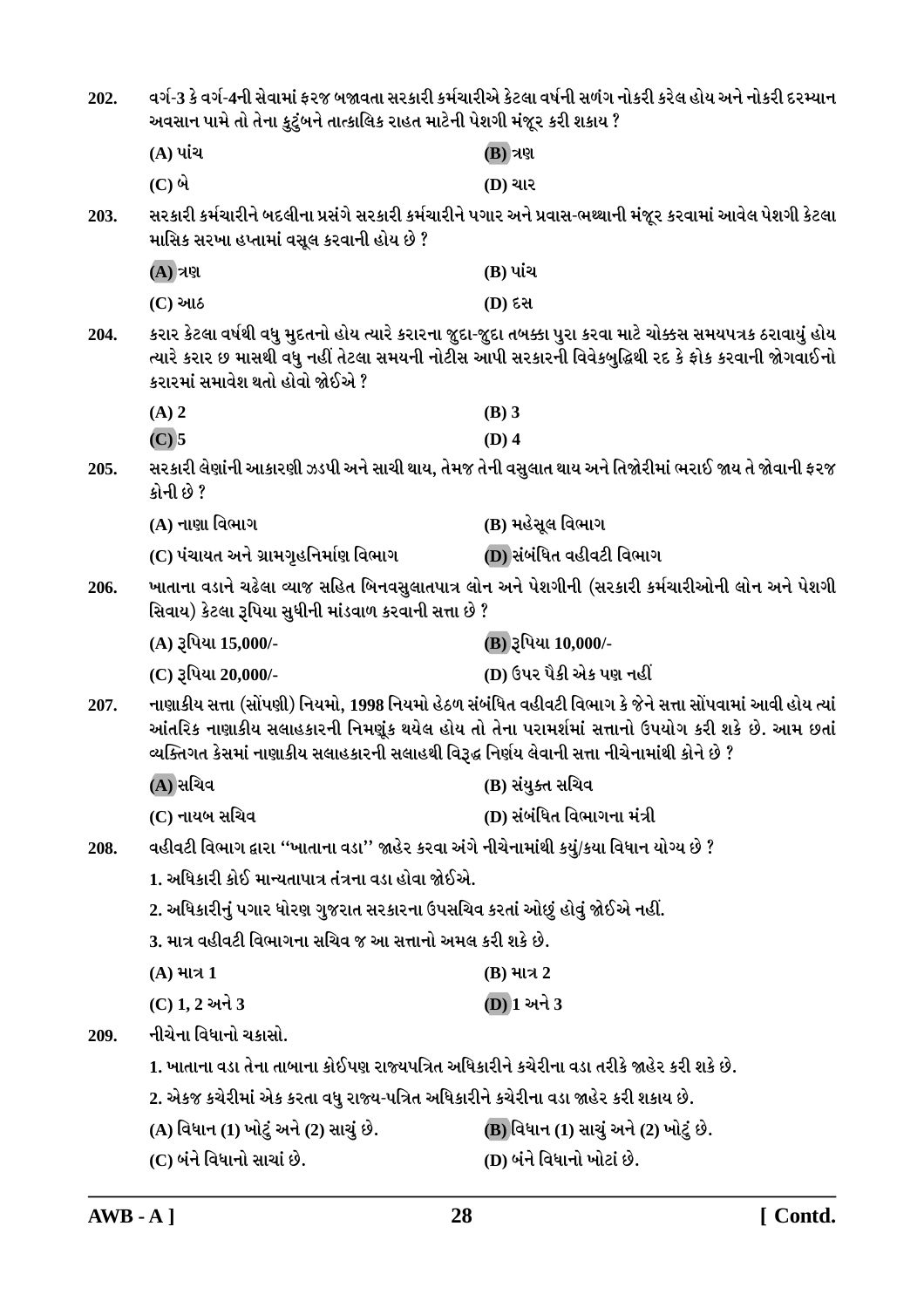| 210. | તાબાના સત્તાધિકારીઓને સોંપાયેલ પુનર્વિનિયોગ સત્તા બાબતમાં, ગુજરાત અંદાજપત્ર નિયમસંગ્રહના કયા ફકરામાં                                                                            |                                                                                                             |
|------|---------------------------------------------------------------------------------------------------------------------------------------------------------------------------------|-------------------------------------------------------------------------------------------------------------|
|      | મૂકવામાં આવેલા નિયંત્રણો લાગુ પડે છે ?                                                                                                                                          |                                                                                                             |
|      | $(A)$ 104                                                                                                                                                                       | $(B)$ 105                                                                                                   |
|      | $(C)$ 103                                                                                                                                                                       | $(D)$ 102                                                                                                   |
| 211. | શકે છે ?                                                                                                                                                                        | ખાતાના વડા તેઓને એનાયત થયેલ ટેન્ડરની કિંમતની સત્તામર્યાદામાં રહીને ટેન્ડરના દરમાં કેટલા ટકા સુધી ફેરફાર કરી |
|      | $(A)$ 5 ટકા                                                                                                                                                                     | $(B)$ 3 2 st                                                                                                |
|      | $\overline{(C)}$ 10 251                                                                                                                                                         | (D) $15$ ટકા                                                                                                |
| 212. | જગ્યાઓ ઉભી નહીં કરવાની બાબતમાં નીચેનામાંથી કયું/કયા વિધાન/વિધાનો સાચાં છે ?                                                                                                     |                                                                                                             |
|      | 1. કર્મચારીઓ નિયુક્ત કરવાની પદ્ધતિનું ઉલ્લંઘન કરીને                                                                                                                             |                                                                                                             |
|      | પુનર્વિનિયોગ દ્વારા મળી શકે તેમ ન હોય તે.                                                                                                                                       | 2. જગ્યાના ખર્ચને પહોંચી વળવાના નાણાં, સંબંધિત તંત્રને હસ્તક મુકાયેલ જોગવાઈઓમાંથી કાયદેસર વિનિયોગ કે        |
|      |                                                                                                                                                                                 | 3. કોઈ વહીવટી વિભાગના મહેકમ પર સિવાય કે તે વિભાગમાં, સરકારે મંજૂર કરેલ દર કે પગાર ધોરણમાં જ આ પ્રકારની      |
|      | જગ્યા પ્રવર્તતી હોય.                                                                                                                                                            |                                                                                                             |
|      | $(A)$ માત્ર 1                                                                                                                                                                   | $(B)$ માત્ર 2                                                                                               |
|      | (C) 1 અને 2                                                                                                                                                                     | (D) 1, 2 અને 3                                                                                              |
| 213. | આકસ્મિક ખર્ચના કેટલા પ્રકારો છે ?                                                                                                                                               |                                                                                                             |
|      | $(A)$ ત્રણ                                                                                                                                                                      | $(B)$ બે                                                                                                    |
|      | $(C)$ ચાર                                                                                                                                                                       | (D) પાંચ                                                                                                    |
| 214. | જંગલી જાનવરોને મારવાનો ખર્ચ એ કયા પ્રકારનો આકસ્મિક ખર્ચ છે ?                                                                                                                    |                                                                                                             |
|      | (A) સામી સહી જરૂરી હોય તેવો આકસ્મિક ખર્ચ                                                                                                                                        | (B) સામી સહી જરૂરી ન હોય તેવો આકસ્મિક ખર્ચ                                                                  |
|      | (C) ખાસ આકસ્મિક ખર્ચ                                                                                                                                                            | (D) મુકરર દરવાળા આકસ્મિક ખર્ચ                                                                               |
| 215. | સામી સહી જરૂરી હોય એવા આકસ્મિક ખર્ચમાં ઉપાડ અધિકારીએ કેટલા રૂપિયાથી ઉપરના પેટા વાઉચરો બીલની સાથે<br>સામેલ કરવાના હોય છે ?                                                       |                                                                                                             |
|      | (A) રૂપિયા 500/-                                                                                                                                                                | (B) રૂપિયા 1000/-                                                                                           |
|      | (C) રૂપિયા 1200/-                                                                                                                                                               | (D) ઉપર પૈકી એક પણ નહીં                                                                                     |
| 216. | વિવેકાધીન અનુદાનમાંથી કરાતા ખર્ચ માટે નીચેનામાંના કયા સિદ્ધાંતો લાગુ પડે છે ?                                                                                                   |                                                                                                             |
|      | 1. અનુદાન જાહેર હેતુઓ માટે હોવું જોઈએ.                                                                                                                                          |                                                                                                             |
|      | 2. કોઈપણ અનુદાન આવર્તક નિર્ધારિત ખર્ચના રૂપમાં દર્શાવવું જોઈએ નહીં.                                                                                                             |                                                                                                             |
|      | 3. અનુદાનના કોઈ ભાગને નિયત આકસ્મિક ખર્ચના વિનિયોગોના પૂર્તિ તરીકે ખર્ચવો નહીં.                                                                                                  |                                                                                                             |
|      | (A) 1 અને 2                                                                                                                                                                     | $(B)$ 2 અને 3                                                                                               |
|      | (C) 1, 2 અને 3                                                                                                                                                                  | (D) 1 અને 3                                                                                                 |
| 217. | ઉપાડ અધિકારીએ નીચે દર્શાવેલ કયા મહિનાના પગાર બીલ સાથે ત્રણ માસથી જુનું ઉચ્ચક બીલનું કોઈ વિગતવાર બીલ<br>બાકી નથી તે મુજબનું નિયત્રણ અધિકારીનું પ્રમાણપત્ર સામેલ કરવાનું રહે છે ? |                                                                                                             |
|      | (A) એપ્રિલ                                                                                                                                                                      | $(B)$ જુન                                                                                                   |
|      | (C) સપ્ટેમ્બર                                                                                                                                                                   | $(D)$ નવેમ્બર                                                                                               |
| 218. | કેટલા વર્ષના સમયગાળો વીત્યા સિવાય કોઈ પેટા-વાઉચરોનો નાશ કરી શકાતો નથી ?                                                                                                         |                                                                                                             |
|      | (A) એક                                                                                                                                                                          | $(B)$ બે                                                                                                    |
|      | $(C)$ ત્રણ                                                                                                                                                                      | (D) પાંચ                                                                                                    |
|      |                                                                                                                                                                                 |                                                                                                             |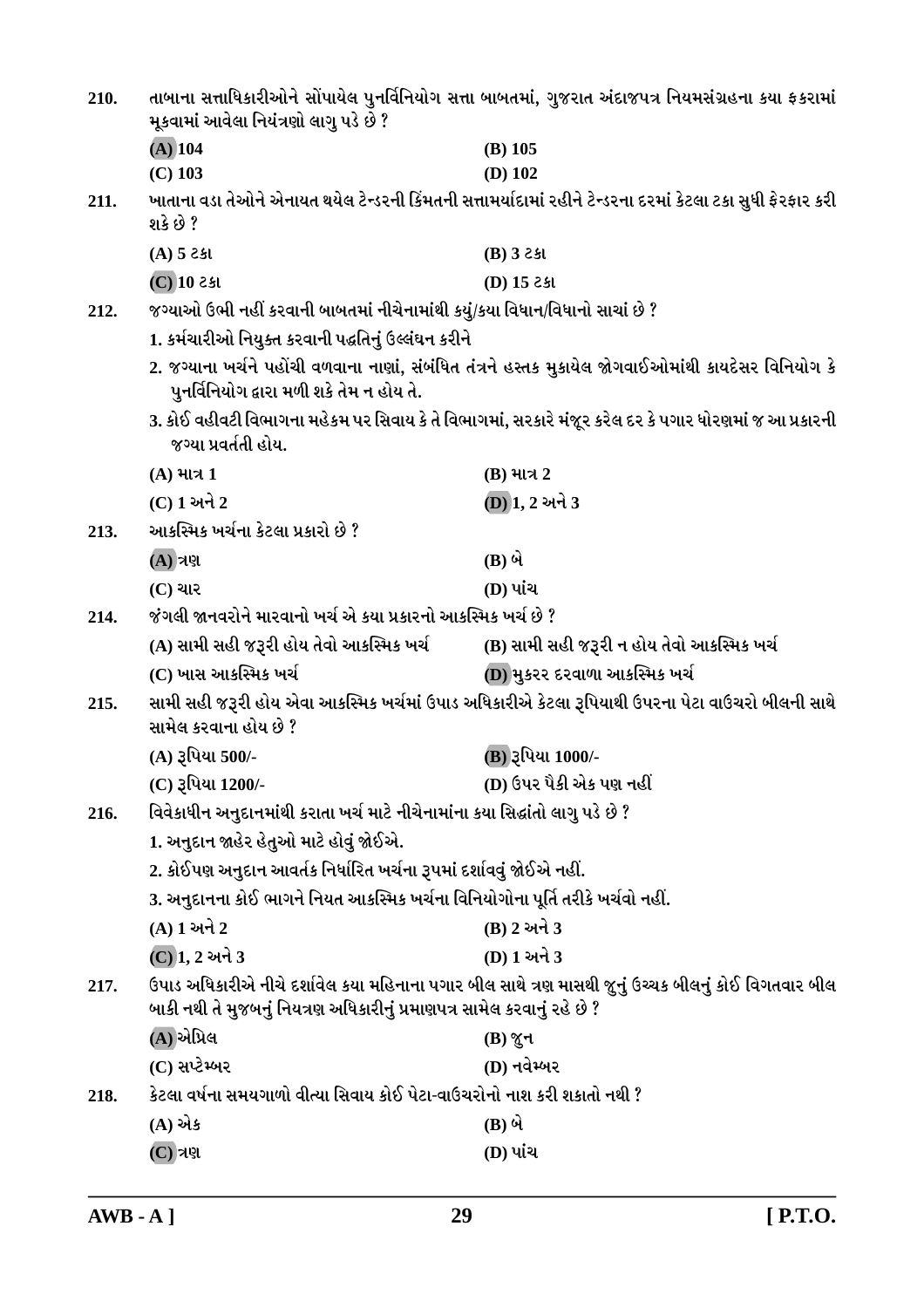| 219. | દર વર્ષે કયા માસમાં કચેરીના વડાએ ડેડસ્ટોકની ચીજવસ્તુઓની પોતે ચકાસણી કરેલ છે તે મતલબનું પ્રમાણપત્ર ખાતાના<br>વડાને મોકલવાનું હોય છે ?                                                                |                                                                                                   |
|------|-----------------------------------------------------------------------------------------------------------------------------------------------------------------------------------------------------|---------------------------------------------------------------------------------------------------|
|      | $(A)$ મે                                                                                                                                                                                            | (B) ઓગષ્ટ                                                                                         |
|      | $(C)$ જુલાઈ                                                                                                                                                                                         | <b>(D) જુન</b>                                                                                    |
| 220. | કાયમી પેશગીની રકમ કોણ નક્કી કરે છે ?                                                                                                                                                                |                                                                                                   |
|      | (A) સચિવાલયનો સંબંધિત વહીવટી વિભાગ                                                                                                                                                                  | (B) નાણા વિભાગ                                                                                    |
|      | (C) ખાતાના વડા                                                                                                                                                                                      | (D) કચેરીના વડા                                                                                   |
| 221. | તાત્કાલિક જરૂરી હોય પણ મૂળ માંગ યાદી પ્રમાણે સામગ્રી મોકલતી વખતે નિયામક, સરકારી મુદ્રણ અને લેખનસામગ્રી<br>પાસે ન હોય તેવી લેખન સામગ્રીની વસ્તુઓ જરૂરિયાતોના કેટલા ટકા સુધી સ્થાનિક ખરીદી કરી શકાય ? |                                                                                                   |
|      | (A) 50%                                                                                                                                                                                             | $(B)$ 25%                                                                                         |
|      | $(C)$ 40%                                                                                                                                                                                           | (D) $60\%$                                                                                        |
| 222. | એકત્રિત ફંડના ''દેવા હિસાબ'' અંતર્ગત નીચેનામાંથી શાનો સમાવેશ થાય છે ?                                                                                                                               |                                                                                                   |
|      | 1. સરકારી દેવું                                                                                                                                                                                     |                                                                                                   |
|      | 2. લોન અને પેશગીઓ                                                                                                                                                                                   |                                                                                                   |
|      | 3. દંડ અને શિક્ષાત્મક દંડ                                                                                                                                                                           |                                                                                                   |
|      | 4. વ્યાજની અને પ્રાસંગિક આવક                                                                                                                                                                        |                                                                                                   |
|      | 5. રાજ્ય - રાજ્ય વચ્ચે પતાવટ હિસાબ                                                                                                                                                                  |                                                                                                   |
|      | $(A) 1, 2 $ અને 4                                                                                                                                                                                   | $(B) 1, 2 $ અને 3                                                                                 |
|      | (C) 1, 2 અને 5                                                                                                                                                                                      | (D) 1, 2, 3 અને 5                                                                                 |
| 223. | જાહેર હિસાબ અંગે નીચેનામાંથી કયું/કયા વિધાન/વિધાનો સાચાં છે ?                                                                                                                                       |                                                                                                   |
|      | 1. જાહેર હિસાબમાં એવી લેવડ દેવડનો સમાવેશ થાય છે, જેમાં સરકાર શરાફ તરીકે કામગીરી બજાવે છે.                                                                                                           |                                                                                                   |
|      | નથી.                                                                                                                                                                                                | 2. લેવડ દેવડ એકત્રિત ફંડને લગતી નહીં હોવાથી જાહેર હિસાબમાંની ચૂકવણીઓ માટે વિધાનસભાની અધિકૃત જરૂરી |
|      | (A) વિધાન (1) સાચું અને (2) ખોટું છે.                                                                                                                                                               | (B) વિધાન (1) ખોટું અને (2) સાચું છે.                                                             |
|      | (C) બંને વિધાનો ખોટાં છે.                                                                                                                                                                           | (D) બંને વિધાનો સાચાં છે.                                                                         |
| 224. | અંદાજપત્રમાં આવકના મુખ્ય સદરોનું કેટલા સેક્ટર હેઠળ વર્ગીકૃત કરવામાં આવે છે ?                                                                                                                        |                                                                                                   |
|      | $(A)$ બે                                                                                                                                                                                            | <b>(B)</b> ત્રણ                                                                                   |
|      | $(C)$ ચાર                                                                                                                                                                                           | $(D)$ $\vartheta$                                                                                 |
| 225. | અંદાજપત્રના પ્રકારોને અંતર્ગત ''વાર્ષિક નાણાકીય પત્રક''માં શાનો સમાવેશ થાય છે ?                                                                                                                     |                                                                                                   |
|      | (A) મહેસૂલી આવક અને મહેસૂલી ખર્ચ                                                                                                                                                                    |                                                                                                   |
|      | (B) એકત્રિત ફંડ, આકસ્મિક ફંડ અને જાહેર હિસાબને લગતી બીજી આવક અને ચૂકવણીઓ                                                                                                                            |                                                                                                   |
|      | (C) માત્ર એકત્રિત ફંડની વિગતો                                                                                                                                                                       |                                                                                                   |
|      | (D) (A) તથા (B) બંને                                                                                                                                                                                |                                                                                                   |
| 226. | સચિવાલયના વિભાગોએ તેમજ નિયંત્રણ અધિકારીઓએ નાણાકીય વર્ષ દરમિયાનના ખર્ચ માટે તાબાના અધિકારીઓને<br>એમના હસ્તક મુકાયેલી ગ્રાન્ટની રકમની જાણ ક્યારે કરવાની હોય છે ?                                      |                                                                                                   |
|      | (A) એપ્રિલના પહેલા અઠવાડિયામાં                                                                                                                                                                      | (B) એપ્રિલના બીજા અઠવાડિયામાં                                                                     |
|      | (C) 10 એપ્રિલ સુધીમાં                                                                                                                                                                               | (D) 20 એપ્રિલ સુધીમાં                                                                             |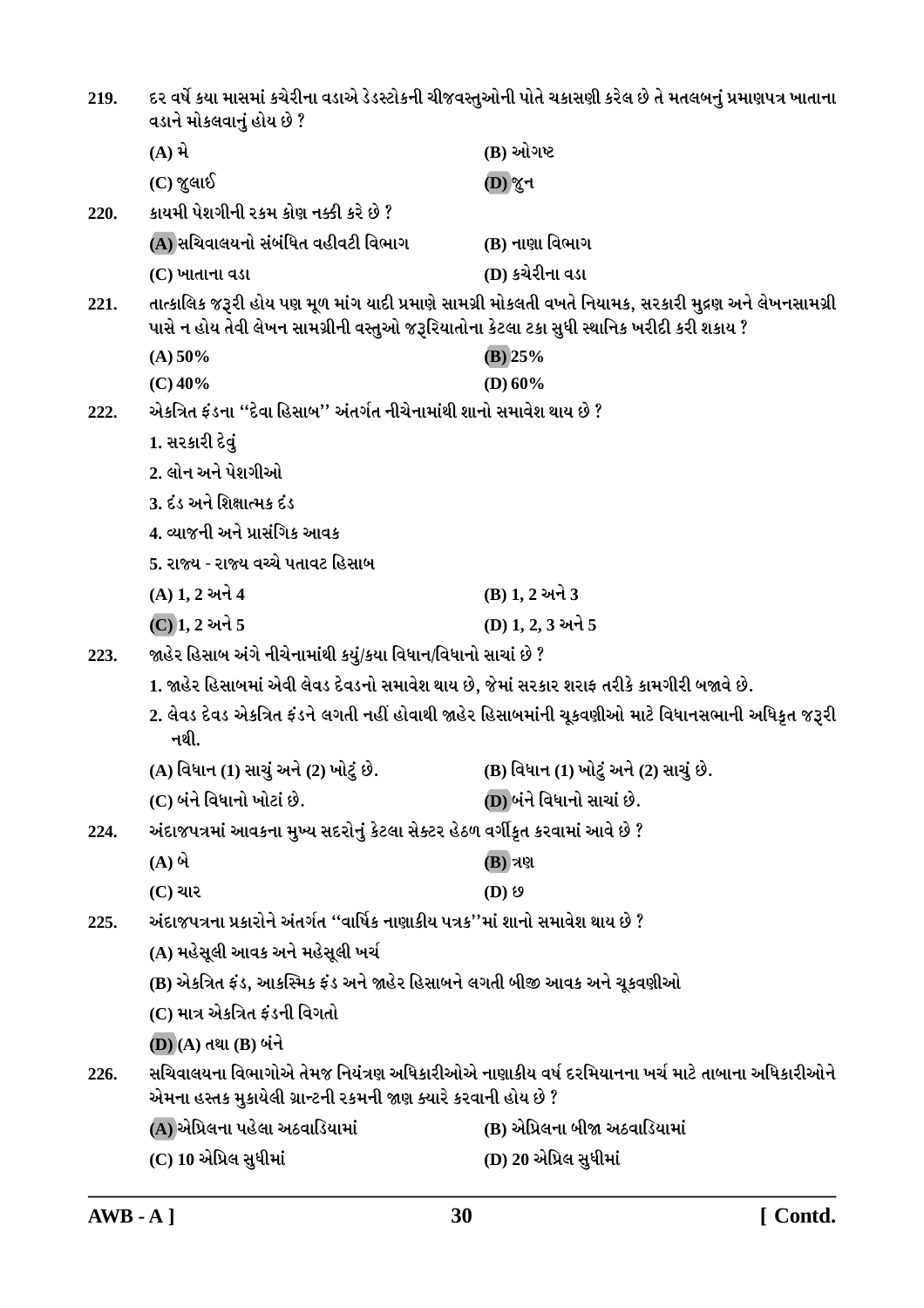| 227. | જાહેર હિસાબ સમિતિના સંબંધમાં નીચેનામાંથી કયા વિધાન યોગ્ય છે ?                                                                                                                                                                                                              |                                                                                                     |
|------|----------------------------------------------------------------------------------------------------------------------------------------------------------------------------------------------------------------------------------------------------------------------------|-----------------------------------------------------------------------------------------------------|
|      | 1. દર વર્ષે વિધાનસભાના પ્રથમ અધિવેશનની શરૂઆત પછી તેની રચના કરવામાં આવે છે.                                                                                                                                                                                                 |                                                                                                     |
|      | 2. કોઈપણ મંત્રી આ સમિતિના સભ્ય હોવા જોઈએ નહીં.                                                                                                                                                                                                                             |                                                                                                     |
|      | 3. સમિતિના સભ્યો ફરી ચુંટી કાઢવા માટે લાયક ગણાતા નથી.                                                                                                                                                                                                                      |                                                                                                     |
|      | $(A)$ માત્ર 1                                                                                                                                                                                                                                                              | $(B)$ 1 અને 3                                                                                       |
|      | (C) 1 અને 2                                                                                                                                                                                                                                                                | (D) માત્ર 3                                                                                         |
| 228. | નીચેના વિધાનો ચકાસો.                                                                                                                                                                                                                                                       |                                                                                                     |
|      | 1. ગુજરાત રાજ્યનું એકત્રિત ફંડ ભારતના સંવિધાનના અનુચ્છેદ 266(1) હેઠળ રચાયેલું ફંડ છે.                                                                                                                                                                                      |                                                                                                     |
|      | 2. ગુજરાત રાજ્યનું આકસ્મિક ફંડ એટલે ભારતના સંવિધાનના અનુચ્છેદ 267(2) જોગવાઈ અન્વયે રાજ્યની વિધાનસભાએ<br>સ્થાપેલું ફંડ.                                                                                                                                                     |                                                                                                     |
|      | (A) વિધાન (1) સાચું અને (2) ખોટું છે.                                                                                                                                                                                                                                      | (B) વિધાન (1) ખોટું અને (2) સાચું છે.                                                               |
|      | (C) બંને વિધાનો ખોટાં છે.                                                                                                                                                                                                                                                  | (D) બંને વિધાનો સાચાં છે.                                                                           |
| 229. | તારીખ કઈ છે ?                                                                                                                                                                                                                                                              | અંદાજપત્રના કેલેન્ડરની જોગવાઈ અનુસાર નિયંત્રણ અધિકારીઓએ વહીવટી વિભાગોને બચત સુપરત કરવાની છેલ્લી     |
|      | (A) જાન્યુઆરીનું ચોથું સપ્તાહ                                                                                                                                                                                                                                              | (B) 15મી ફેબ્રુઆરી                                                                                  |
|      | $(C)$ 20મી ફેબ્રુઆરી                                                                                                                                                                                                                                                       | (D) 5મી માર્ચ                                                                                       |
| 230. | નીચેનામાંથી કયા વિધાન યોગ્ય છે ?                                                                                                                                                                                                                                           |                                                                                                     |
|      |                                                                                                                                                                                                                                                                            | 1. આકસ્મિક ફંડનો વહીવટ રાજ્યપાલ વતી અને એમના નામે ગુજરાત સરકારના નાણા વિભાગના સચિવ કરે છે.          |
|      | 2. એકત્રિત ફંડમાંથી કરવામાં આવેલ કોઈપણ ખર્ચને આવરી લેવા માટે આકસ્મિક ફંડમાંથી પેશગી મંજૂર થઈ શકતી નથી.                                                                                                                                                                     |                                                                                                     |
|      | (A) બંને વિધાનો યોગ્ય છે.                                                                                                                                                                                                                                                  | $(B)$ માત્ર 1                                                                                       |
|      | $(C)$ માત્ર 2                                                                                                                                                                                                                                                              | (D) બંનેમાંથી એકપણ વિધાન યોગ્ય નથી.                                                                 |
| 231. | આંકડા ધ્યાનમાં રાખવાના હોય છે ?                                                                                                                                                                                                                                            | નાણાકીય વર્ષ દરમિયાન સુધારેલા અંદાજ તૈયાર કરતી વખતે ચાલુ વર્ષના પ્રથમ કેટલા મહિનાના નોંધાયેલા ખરેખર |
|      | $(A)$ છ                                                                                                                                                                                                                                                                    | $(B)$ સાત                                                                                           |
|      | $(C)$ नव                                                                                                                                                                                                                                                                   | <b>(D)</b> આઠ                                                                                       |
| 232. | જે ચીજવસ્તુઓ ભારતમાં ઉત્પાદિત થતી ના હોય અને વિદેશથી ખરીદ કરવી જરૂરી હોય તો તેવા ખાસ કિસ્સામાં કોનું<br>પ્રમાણપત્ર મેળવવાનું રહેશે ?                                                                                                                                       |                                                                                                     |
|      | (A) સંબંધિત વિભાગના સચિવશ્રી                                                                                                                                                                                                                                               | (B) ઉદ્યોગ અને ખાણ વિભાગના સચિવશ્રી                                                                 |
|      | (C) નાણા વિભાગના સચિવશ્રી                                                                                                                                                                                                                                                  | (D) ઉપરના (B) તથા (C) બંનેનું                                                                       |
| 233. | રાજ્યના અતિ નાના (સૂક્ષ્મ), કુટિર તેમજ લઘુ ઔદ્યોગિક એકમો કે જે ટેન્ડર પ્રક્રિયામાં સીધેસીધા જ ભાગ લે તો પ્રાઈસ<br>ટેન્ડર ફોર્મની કિંમત ચૂકવવામાંથી તથા અર્નેસ્ટ મની ડીપોઝીટ ભરવામાંથી મુક્તિ મળવાપાત્ર થાય છે, જો આવા એકમો<br>નીચેના પૈકી કોનો નોંધણી નંબર ધરાવતા હોય તો ? |                                                                                                     |
|      | 1. ખરીદી હેઠળની ચીજ વસ્તુઓના ઉત્પાદન માટેનો નોંધણી નંબર                                                                                                                                                                                                                    |                                                                                                     |
|      | 2. સી.એસ.પી.ઓ. અથવા રાષ્ટ્રીય લઘુ ઉદ્યોગ નિગમ અથવા ડાયરેક્ટર જનરલ ઓફ સપ્લાઈઝ એન્ડ ડીસ્પોઝલ્સનો<br>નોંધણી નંબર                                                                                                                                                              |                                                                                                     |
|      | $(A)$ માત્ર 1                                                                                                                                                                                                                                                              | $(B)$ માત્ર 2                                                                                       |
|      | $(C)$ $1$ અથવા $2$ નો                                                                                                                                                                                                                                                      | (D) ઉપરના પૈકી એક પણ નહિં                                                                           |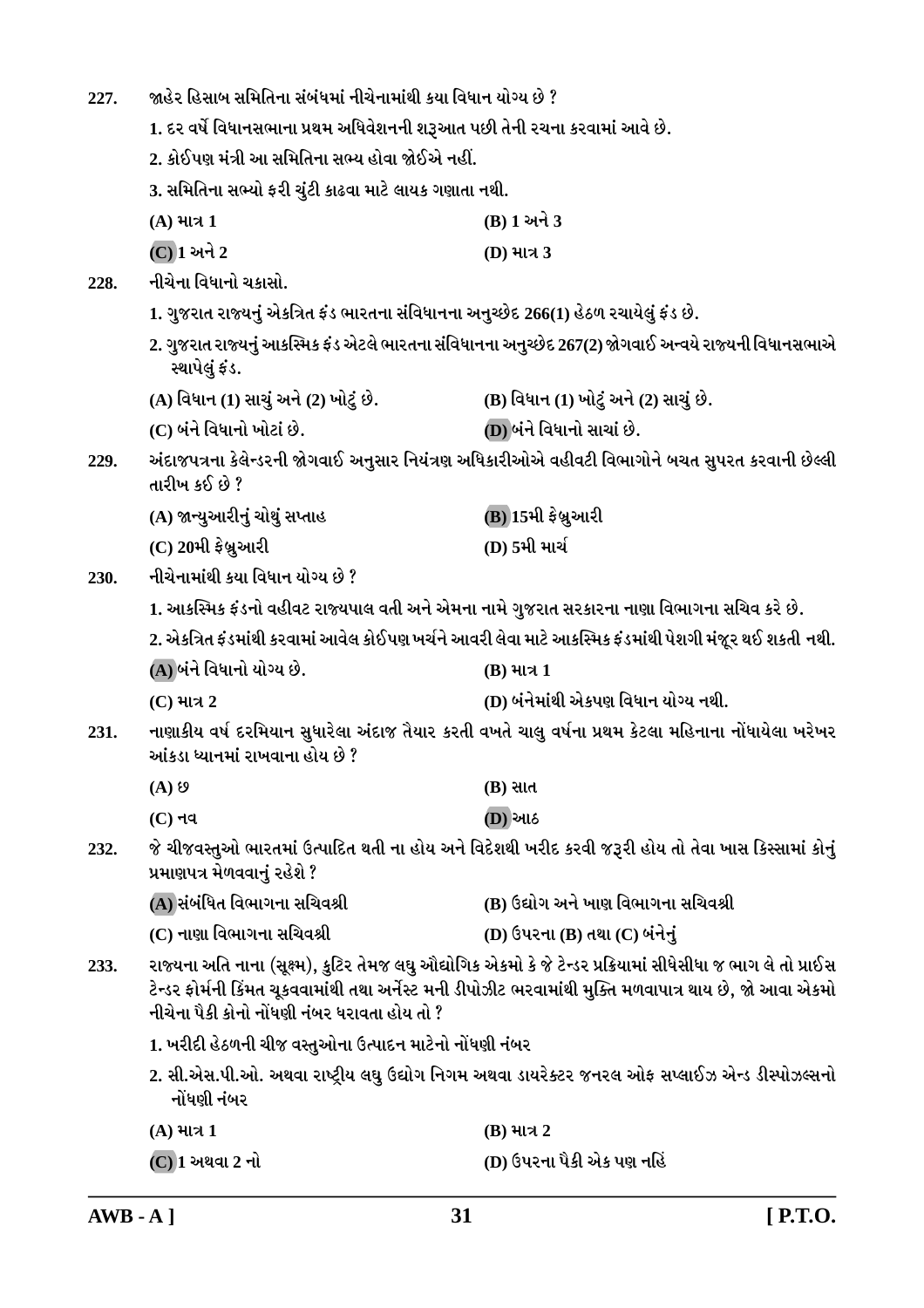| 234. | રાજ્યના અતિ નાના (સૂક્ષ્મ), કુટિર અને લઘુ ઔદ્યોગિક એકમો નિયત જોગવાઈ સંતોષતા હોય તો રૂપિયા પાંચ લાખથી<br>વધુની ખરીદી હોય તેવા કિસ્સામાં સીક્યોરીટી ડિપોઝીટ કેટલા ટકા લેખે ભરવાની જોગવાઈ છે ?          |                                                                                                               |
|------|------------------------------------------------------------------------------------------------------------------------------------------------------------------------------------------------------|---------------------------------------------------------------------------------------------------------------|
|      |                                                                                                                                                                                                      |                                                                                                               |
|      | (A) 2%                                                                                                                                                                                               | (B) 3%                                                                                                        |
|      | (C) 5%                                                                                                                                                                                               | (D) $4%$                                                                                                      |
| 235. | મળવાપાત્ર થશે ?                                                                                                                                                                                      | રાજ્યના સુક્ષ્મ, કુટિર અને લઘુ એકમોને રાજ્યના મધ્યમ તથા મોટા એકમો સામે કેટલા ટકા ભાવ પસંદગીનો લાભ             |
|      | $(A)$ 3                                                                                                                                                                                              | $(B)$ 5                                                                                                       |
|      | $(C)$ 7                                                                                                                                                                                              | $(D)$ 10                                                                                                      |
| 236. | શકાશે.                                                                                                                                                                                               | જેલ દ્વારા ઉત્પાદિત ચીજવસ્તુઓની ખરીદી રૂપિયા  ની મર્યાદામાં ભાવપત્રક (ક્વોટેશન) મેળવ્યા સિવાય કરી             |
|      | (A) રૂપિયા એક લાખ                                                                                                                                                                                    | (B) રૂપિયા પાંચ લાખ                                                                                           |
|      | (C) રૂપિયા બે લાખ                                                                                                                                                                                    | (D) ઉપર પૈકી એક પણ નહિં                                                                                       |
| 237. | મર્યાદા કેટલા રૂપિયા રાખવાની રહેશે ?                                                                                                                                                                 | સી.એસ.પી.ઓ.ના ભાવ કરાર અંગેની ટેન્ડર પ્રક્રિયામાં સ્પર્ધાત્મકતા થાય તેવા હેતુને ધ્યાને લઈને ઈ.એમ.ડી.ની મહત્તમ |
|      | $(A)$ રૂપિયા ત્રણ લાખ                                                                                                                                                                                | (B) રૂપિયા પાંચ લાખ                                                                                           |
|      | (C) રૂપિયા દસ લાખ                                                                                                                                                                                    | (D) રૂપિયા વીસ લાખ                                                                                            |
| 238. | સુધીની ખરીદી કરી શકે છે ?                                                                                                                                                                            | સી.એસ.પી.ઓ.ના ભાવ કરાર હેઠળ અંદાજપત્રની જોગવાઈઓને આધીન ખાતાના વડાની કચેરીઓ સીધી કેટલા રૂપિયા                  |
|      | (A) એક કરોડ સુધીની                                                                                                                                                                                   | (B) બે કરોડ સુધીની                                                                                            |
|      | (C) દોઢ કરોડ સુધીની                                                                                                                                                                                  | (D) ત્રણ કરોડ સુધીની                                                                                          |
| 239. | તારીખથી ………. માસની અંદર એક જ વખત રીપીટ ઓર્ડર આપી શકાશે.                                                                                                                                              | ટેન્ડર પ્રક્રિયા અનુસર્યા સિવાય મૂળ ઓર્ડરની સામે બીડર પેઢીને નાણાકીય વર્ષ પુરૂ થાય તે પહેલાં અથવા મુળ ઓર્ડરની |
|      | $(A)$ ત્રણ                                                                                                                                                                                           | $(B)$ ચાર                                                                                                     |
|      | $(C)$ બે                                                                                                                                                                                             | $\overline{(\mathbf{D})}$ છ                                                                                   |
| 240. | જાહેર સત્તામંડળે, ગુજરાત (જાહેર સેવાઓ અંગેનો નાગરિકોનો અધિકાર) અધિનિયમ, 2013ની કલમ 4 હેઠળ બહાર<br>પાડેલા જાહેરનામાની તારીખથી કેટલા સમયમાં જવાબદાર મુકરર અધિકારીઓના નામ અને સરનામા જાહેર કરવા જોઈશે ? |                                                                                                               |
|      | (A)બે માસમાં                                                                                                                                                                                         | (B) ત્રણ માસમાં                                                                                               |
|      | $(C)$ એક માસમાં                                                                                                                                                                                      | (D) છ માસમાં                                                                                                  |
| 241. | અધિકારી મુકરર અધિકારી કરતાં ઓછામાં ઓછા કેટલા સ્તર ઉપરના હોવા જોઈએ ?                                                                                                                                  | ગુજરાત (જાહેર સેવાઓ અંગેનો નાગરિકોનો અધિકાર) અધિનિયમ, 2013ની જોગવાઈ અનુસાર ફરિયાદ નિવારણ                      |
|      | $(A)$ ત્રણ                                                                                                                                                                                           | (B) એક                                                                                                        |
|      | (C) બે                                                                                                                                                                                               | (D) (B) અથવા (C) બંનેમાંથી કોઈ પણ એક સ્તરના                                                                   |
| 242. | લેખિત સંદેશા મારફતે ફરિયાદની પહોંચ આપીને તેની સ્વીકૃતિની જાણ કરવી જોઈશે ?                                                                                                                            | ફરિયાદ કરવામાં આવે તે તારીખથી કામકાજના કેટલા દિવસની અંદર લેખિતમાં અથવા ઈલેક્ટ્રોનિક માધ્યમથી અથવા             |
|      | $(A)$ સાત                                                                                                                                                                                            | <b>(B)</b> ત્રણ                                                                                               |
|      | $(C)$ પાંચ                                                                                                                                                                                           | (D) દસ                                                                                                        |
| 243. | જાહેર સત્તામંડળ, કેટલી સંખ્યામાં મુકરર સત્તાધિકારીની નિયુક્તિ કરી શકે છે ?                                                                                                                           |                                                                                                               |
|      | $(A)$ બે                                                                                                                                                                                             | (B) એક                                                                                                        |
|      | $(C)$ ત્રણ                                                                                                                                                                                           | (D) જરૂરી હોય તેટલા                                                                                           |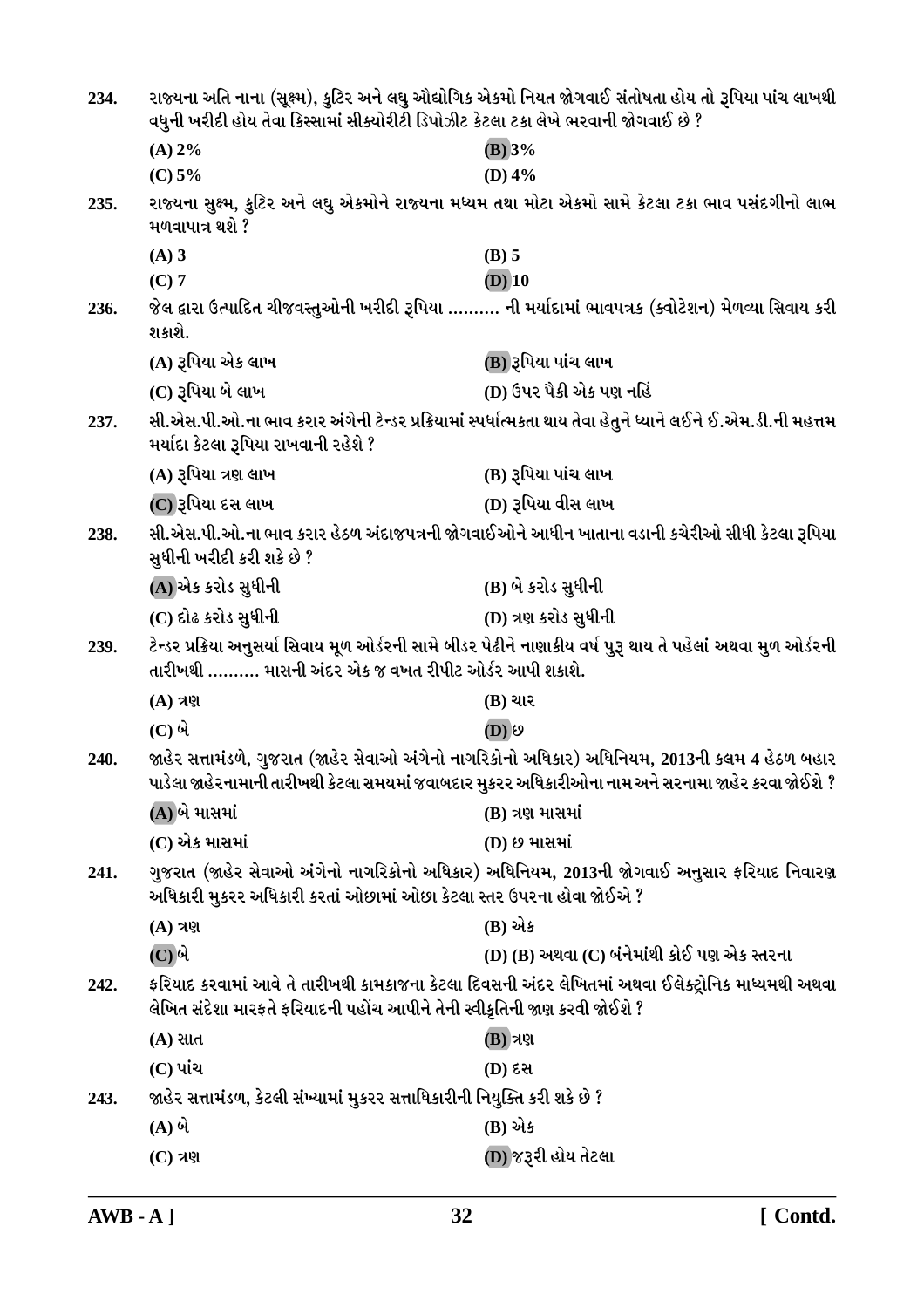| 244. | ગુજરાત (જાહેર સેવાઓ અંગેનો નાગરિકોનો અધિકાર) અધિનિયમ, 2013 અંતર્ગત રચાયેલ રાજ્ય અપીલ સત્તામંડળ<br>અંગે નીચેનામાંથી કયા વિધાન યોગ્ય છે ?                                |                                       |
|------|------------------------------------------------------------------------------------------------------------------------------------------------------------------------|---------------------------------------|
|      | 1. સત્તામંડળને દીવાની કાર્યરીતિ અધિનિયમ, 1908 હેઠળ દીવાની કોર્ટમાં નિહિત થયેલ હોય તેવી સત્તા રહેશે.                                                                    |                                       |
|      | 2. સત્તામંડળને દીવાની કાર્યરીતિ અધિનિયમ, 1908માં નિયત કરેલી કાર્યરીતિ બંધનકર્તા રહેશે નહીં.                                                                            |                                       |
|      | (A) બંને વિધાનો ખોટાં છે.                                                                                                                                              | (B) બંને વિધાનો સાચાં છે.             |
|      | (C) વિધાન (1) સાચું અને (2) ખોટું છે.                                                                                                                                  | (D) વિધાન (1) ખોટું અને (2) સાચું છે. |
| 245. | ગુજરાત (જાહેર સેવાઓ અંગેનો નાગરિકોનો અધિકાર) અધિનિયમ, 2013 હેઠળ રચાયેલ રાજ્ય સત્તામંડળ વધુમાં વધુ<br>કેટલી રકમનો દંડ જવાબદાર અધિકારીને કરી શકે છે ?                    |                                       |
|      | (A) રૂપિયા 20,000/-                                                                                                                                                    | (B) રૂપિયા 25,000/-                   |
|      | (C) રૂપિયા 10,000/-                                                                                                                                                    | (D) રૂપિયા 15,000/-                   |
| 246. | ગુજરાત (જાહેર સેવાઓ અંગેનો નાગરિકોનો અધિકાર) અધિનિયમ, 2013 હેઠળના રાજ્ય સત્તામંડળના સભ્યોની મુદત<br>કેટલી હોય છે ?                                                     |                                       |
|      | (A) 3 વર્ષની મુદત કે સભ્યની વય 65 વર્ષની થાય તે બે પૈકી જે વહેલું હોય ત્યાં સુધી                                                                                       |                                       |
|      | (B) 3 વર્ષની મુદત કે સભ્યની વય 62 વર્ષની થાય તે બે પૈકી જે વહેલું હોય ત્યાં સુધી                                                                                       |                                       |
|      | (C) 4 વર્ષની મુદત કે સભ્યની વય 62 વર્ષની થાય તે બે પૈકી જે વહેલું હોય ત્યાં સુધી                                                                                       |                                       |
|      | (D) 5 વર્ષની મુદત કે સભ્યની વય 65 વર્ષની થાય તે બે પૈકી જે વહેલું હોય ત્યાં સુધી                                                                                       |                                       |
| 247. | રાજ્ય અપીલ સત્તામંડળ કેટલાથી વધુ ન હોય તેટલા સભ્યોનું બનેલું રહેશે ?                                                                                                   |                                       |
|      | $(A)$ ચાર                                                                                                                                                              | (B) પાંચ                              |
|      | $(C)$ બે                                                                                                                                                               | (D) ત્રણ                              |
| 248. | કોઈ નાગરિકે માંગેલ માહિતી કોઈ વ્યક્તિની જિંદગી અથવા સ્વતંત્રતા સાથે સંબંધિત હોય ત્યારે જાહેર માહિતી અધિકારીએ<br>આવી અરજી મળ્યાથી કેટલા સમયમાં માહિતી પૂરી પાડવી જોઈએ ? |                                       |
|      | $(A)$ 24 કલાકમાં                                                                                                                                                       | (B) 72 કલાકમાં                        |
|      | $(C)$ 96 કલાકમાં                                                                                                                                                       | $\overline{(D)}$ 48 કલાકમાં           |
| 249. | માહિતી અધિકાર અધિનિયમ, 2005 કયા સંગઠનોને લાગુ પડાયો નથી ?                                                                                                              |                                       |
|      | 1. બોર્ડર રોડ ડેવલોપમેન્ટ બોર્ડ                                                                                                                                        |                                       |
|      | 2. રાજ્ય અનામત પોલીસ                                                                                                                                                   |                                       |
|      | 3. આસામ રાઈફલ્સ                                                                                                                                                        |                                       |
|      | 4. રાજ્ય સરકાર હસ્તક ફોરેન્સીક સાયન્સ લેબોરેટરીને                                                                                                                      |                                       |
|      | $(A)$ 1 અને 2                                                                                                                                                          | (B) 1 અને 4                           |
|      | $(C)$ 1, 2, 3 અને 4                                                                                                                                                    | (D) 2 અને 3                           |
| 250. | માહિતી અધિકાર અધિનિયમ, 2005 મુજબ ''ત્રાહિત પક્ષકાર'' એટલે –                                                                                                            |                                       |
|      | (A) માહિતી માટે વિનંતી કરનાર નાગરિક સિવાયની કોઈ વ્યક્તિ અને તેમાં જાહેર સત્તામંડળનો સમાવેશ થાય છે.                                                                     |                                       |
|      | (B) માહિતી માટે વિનંતી કરનાર નાગરિક સિવાયની કોઈ વ્યક્તિ                                                                                                                |                                       |
|      | (C) જવાબદાર નથી તે વ્યક્તિ                                                                                                                                             |                                       |
|      | (D) સરકાર સિવાયની વ્યક્તિ                                                                                                                                              |                                       |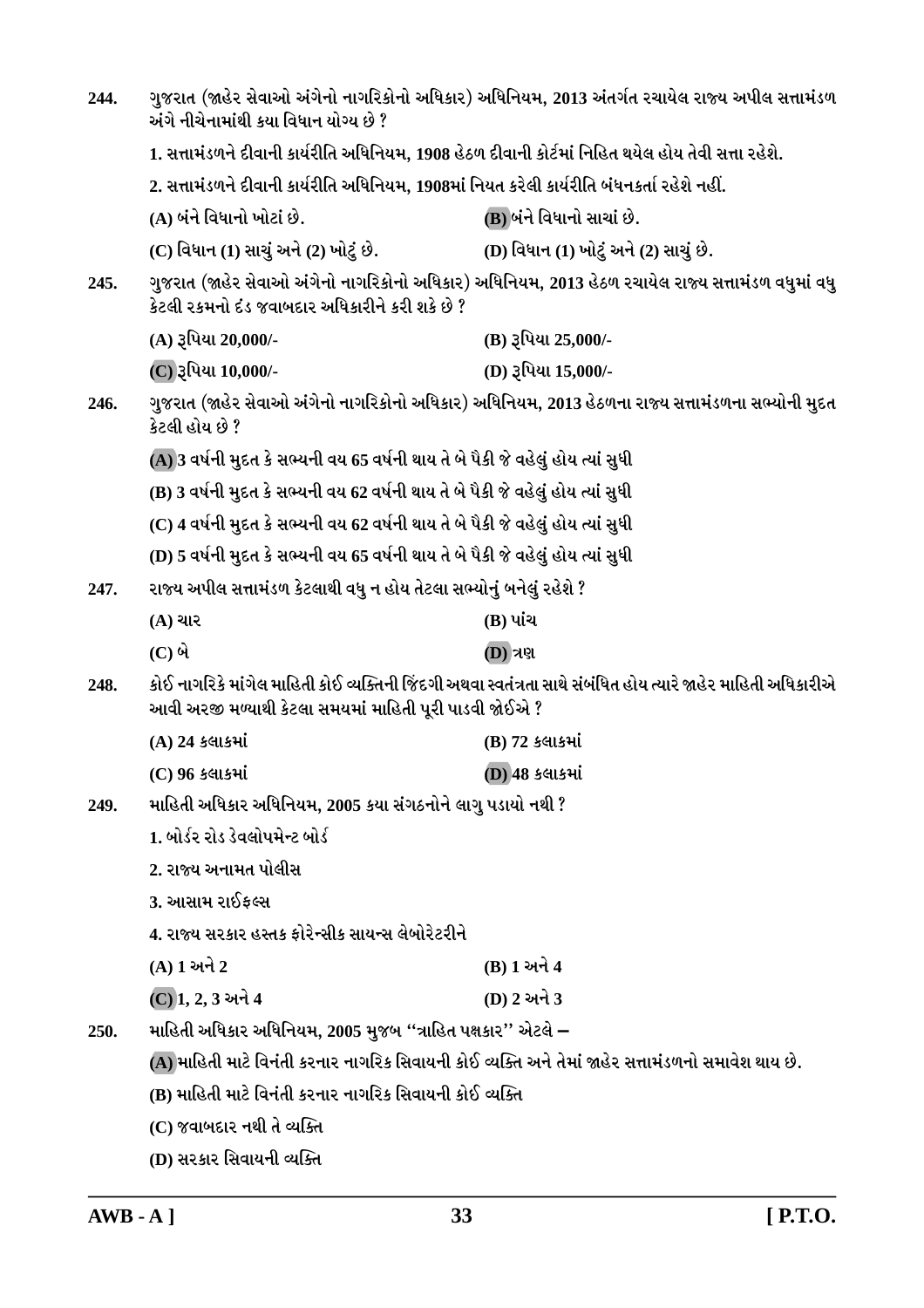| 251. | માહિતી અધિકાર અધિનિયમ, 2005 હેઠળ અરજી કેવી રીતે થાય ?                                                                                                                                         |                                                                                                         |
|------|-----------------------------------------------------------------------------------------------------------------------------------------------------------------------------------------------|---------------------------------------------------------------------------------------------------------|
|      | 1. રૂબરૂ અરજી આપીને                                                                                                                                                                           |                                                                                                         |
|      | 2. સ્વચ્છ રીતે ટાઈપ કરીને અથવા હસ્તલિખિત ટપાલમાં મોકલીને                                                                                                                                      |                                                                                                         |
|      | 3. ઈ-મેઈલ દ્વારા                                                                                                                                                                              |                                                                                                         |
|      | 4. નક્કી કરેલી ફી સાથે અરજી કરવાની                                                                                                                                                            |                                                                                                         |
|      | $(A) 1 $ અને 2                                                                                                                                                                                | (B) 1, 2 અને 3                                                                                          |
|      | (C) 1, 2 અને 4                                                                                                                                                                                | (D) 1, 2, 3 અને 4                                                                                       |
| 252. |                                                                                                                                                                                               | માહિતી અધિકાર અધિનિયમ, 2005 અમલમાં આવ્યા પછી સરકારી માહિતીનું વર્ગીકરણ નીચેનામાંથી કયા પ્રકારે થાય છે ? |
|      | 1. કલમ - 4 હેઠળ સ્વયંભૂ જાહેર કરાયેલી માહિતી.                                                                                                                                                 |                                                                                                         |
|      | 2. અન્ય પ્રકારની માહિતી કે જે નાગરીકના માંગવાથી જાહેર સત્તામંડળે નિયત સમય મર્યાદામાં આપવાની થાય છે.                                                                                           |                                                                                                         |
|      | 3. કલમ - 8 અને 9 હેઠળ માહિતી જાહેર કરવામાંથી મુક્તિ અપાયેલ બાબતે.                                                                                                                             |                                                                                                         |
|      | (A) 1 અને 3                                                                                                                                                                                   | (B) 1, 2 અને 3                                                                                          |
|      | (C) 2 અને 3                                                                                                                                                                                   | (D) 1 અને 4                                                                                             |
| 253. | માહિતી અધિકાર અધિનિયમ, 2005 હેઠળ કોમ્પ્યુટર ડિસ્ક કે ફ્લોપી માટે અરજદારે કેટલા રૂપિયા ફી ભરવાની હોય છે ?                                                                                      |                                                                                                         |
|      | (A) રૂપિયા 20/-                                                                                                                                                                               | (B) રૂપિયા 30/-                                                                                         |
|      | (C) રૂપિયા 50/-                                                                                                                                                                               | (D) રૂપિયા 100/-                                                                                        |
| 254. | જોઈએ ?                                                                                                                                                                                        | મદદનીશ જાહેર માહિતી અધિકારીએ સ્વીકારેલ અરજી, તેણે જાહેર માહિતી અધિકારીને કેટલા દિવસમાં મોકલી આપવી       |
|      | (A) પાંચ                                                                                                                                                                                      | $(B)$ સાત                                                                                               |
|      | $(C)$ ત્રણ                                                                                                                                                                                    | (D) દસ                                                                                                  |
| 255. | માહિતી અધિકાર અધિનિયમ, 2005 ની કલમ - 4 હેઠળ આપેલા તમામ 17 મુદ્દાઓની માહિતી દરેક જાહેર સત્તામંડળે કઈ<br>તારીખથી તૈયાર રાખવાની હોય છે ?                                                         |                                                                                                         |
|      | $(A)$ dl. 1-10-2005                                                                                                                                                                           | (B) તા. 1-12-2005                                                                                       |
|      | (C) dl. 15-10-2005                                                                                                                                                                            | $(D)$ dl. $12-10-2005$                                                                                  |
| 256. | જાહેર વહીવટમાં નીચેનામાંથી શાનો સમાવેશ થાય છે ?                                                                                                                                               |                                                                                                         |
|      | 1. કાયદાનો વ્યવસ્થિત અને વિગતવાર અમલ.                                                                                                                                                         |                                                                                                         |
|      | 2. રાજ્યની નીતિ અને ધ્યેયનો અમલ કરવાનો ઉદ્દેશ.                                                                                                                                                |                                                                                                         |
|      | 3. વૈજ્ઞાનિક ધોરણે અને વ્યવસ્થિત રીતે સભાનતાપૂર્વક હાથ ધરવામાં આવતી સામૂહિક પ્રવૃત્તિઓ.                                                                                                       |                                                                                                         |
|      | $(A)$ માત્ર 1                                                                                                                                                                                 | $(B)$ માત્ર 2                                                                                           |
|      | (C) 1, 2 અને 3                                                                                                                                                                                | (D) 1 અને 2                                                                                             |
| 257. | 1. જાહેર વહીવટમાં જાહેર હિત સંકળાયેલ હોય તેવી સરકારની સ્થાનિક સ્વરાજની સંસ્થાઓ અને નિગમોની પ્રવૃત્તિઓ<br>સંકળાયેલ છે.                                                                         |                                                                                                         |
|      | 2. સરકારની વહીવટી ધારાકીય અને ન્યાયવિષયક પાંખોની પ્રવૃત્તિઓનો જાહેર વહીવટમાં સમાવેશ થઈ શકે છે.                                                                                                |                                                                                                         |
|      | (A) બંને વિધાનો સાચાં છે.                                                                                                                                                                     | (B) બંને વિધાનો ખોટાં છે.                                                                               |
|      | (C) વિધાન (1) સાચું અને (2) ખોટું છે.                                                                                                                                                         | (D) વિધાન (1) ખોટું અને (2) સાચું છે.                                                                   |
| 258. | જે જાહેર વહીવટમાં નીચલા સ્તર સુધી સરકારની નીતિઓના કામગીરીને લક્ષમા લેવામાં આવે છે તેમજ ન્યાતંત્ર અને<br>ધારાકીય શાખાઓની કામગીરીને આવરી લેવામાં આવે છે તેવા જાહેર વહીવટના અભિગમને શું કહે છે ? |                                                                                                         |
|      | (A) સંકુચિત અભગમ                                                                                                                                                                              | (B) સંચાલકીય અભિગમ                                                                                      |
|      | (C) વાસ્તવલક્ષી વ્યવહારિક અભિગમ                                                                                                                                                               | (D) વિશાળ અભિગમ                                                                                         |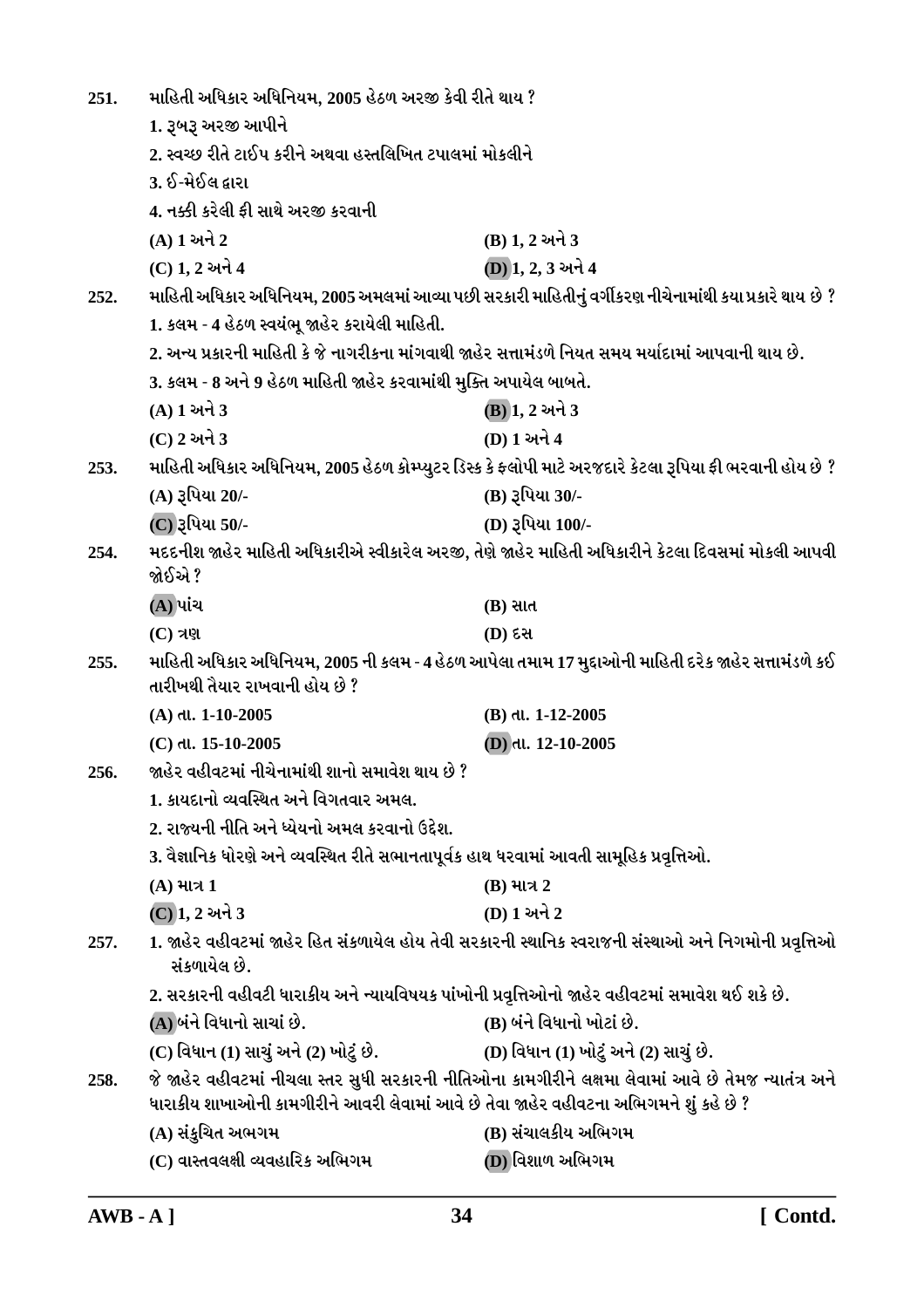| 259.                                                                                                                    | જાહેર વહીવટના સંબંધમાં નીચેનામાંથી કયું વિધાન યોગ્ય છે ?                       |                   |  |
|-------------------------------------------------------------------------------------------------------------------------|--------------------------------------------------------------------------------|-------------------|--|
|                                                                                                                         | 1. જાહેર વહીવટ સામાજિક શાસ્ત્ર છે.                                             |                   |  |
|                                                                                                                         | 2. જાહેર વહીવટનું સંગઠન નોકરશાહી સ્વરૂપ છે.                                    |                   |  |
|                                                                                                                         | 3. જાહેર વહીવટમાં સાતત્ય જળવાય છે.                                             |                   |  |
|                                                                                                                         | (A) 1 અને 3                                                                    | (B) 1, 2 અને 3    |  |
|                                                                                                                         | (C) 2 અને 3                                                                    | (D) 1 અને 2       |  |
| 260.                                                                                                                    | જાહેર વહીવટમાં પારદર્શિતા અને ઉત્તરદાયિત્વ માટે નીચેનામાંથી મહત્વનું કયું છે ? |                   |  |
|                                                                                                                         | 1. ભ્રષ્ટાચારમાં ઘટાડો                                                         |                   |  |
|                                                                                                                         | 2. નાગરિકોનું સશક્તિકરણ                                                        |                   |  |
|                                                                                                                         | 3. લોકોની શાસનમાં સહભાગીદારી                                                   |                   |  |
|                                                                                                                         | 4. લોકશાહીનું સંવર્ધન                                                          |                   |  |
|                                                                                                                         | (A) ઉપરના બધાં જ                                                               | (B) 1 અને 2       |  |
|                                                                                                                         | (C) 1, 2 અને 4                                                                 | (D) 1, 2 અને 3    |  |
| 261.                                                                                                                    | નીચેના પૈકી કયા વિધાનો સાચાં છે ?                                              |                   |  |
|                                                                                                                         | જાહેર વહીવટમાં પારદર્શિતા હોવાથી –                                             |                   |  |
|                                                                                                                         | 1. સરકારના કાર્યોની વ્યવસ્થિત જાણકારી મળે છે.                                  |                   |  |
|                                                                                                                         | 2. જુદા - જુદા કાર્યો પર થયેલ ખર્ચની વિગતો ઉપલબ્ધ થાય છે.                      |                   |  |
|                                                                                                                         | 3. સરકારની ગતિવિધિની જાણકારી મળે છે, જે વહીવટને ઉત્તરદાયિત્વ બનાવે છે.         |                   |  |
|                                                                                                                         | 4. ભ્રષ્ટાચાર પર અંકુશ આવી શકે છે.                                             |                   |  |
|                                                                                                                         | 5. વહીવટમાં નૈતિકતાનો વધારો કરે છે.                                            |                   |  |
|                                                                                                                         | ઉપર પૈકી કયું સાચું/સાચાં છે ?                                                 |                   |  |
|                                                                                                                         | (A) 1, 2 અને 3                                                                 | (B) 1, 2, 3 અને 4 |  |
|                                                                                                                         | (C) 1 થી 5 બધાં                                                                | (D) 1, 3, 4 અને 5 |  |
| કાર્યસ્થળે પારદર્શિતા વધારવા માટે નીચેનામાંથી શું જરૂરી છે ?<br>262.<br>1. નેતૃત્ત્વધારકોમાં એકબીજાનો વિરોધાભાસ ન હોવો. |                                                                                |                   |  |
|                                                                                                                         |                                                                                |                   |  |
|                                                                                                                         | 2. સંગઠનાત્મક લક્ષ્યો સુનિશ્ચિત હોવા.                                          |                   |  |
|                                                                                                                         | 3. નિર્ણય - પ્રક્રિયામાં કર્મચારીઓની સહભાગિતા.                                 |                   |  |
|                                                                                                                         | 4. યોગ્ય વ્યક્તિની યોગ્ય કામ માટે પસંદગી.                                      |                   |  |
|                                                                                                                         | 5. કાયદાથી કોઈ પર નથી તેમ માનીને નિર્ણય પ્રક્રિયાને અનુસરવી.                   |                   |  |
|                                                                                                                         | (A) 1, 2 અને 3                                                                 | (B) 1, 2, 3 અને 4 |  |
|                                                                                                                         | (C) 1, 3 અને 5                                                                 | (D) 1 થી 5 બધાંજ  |  |
| 263.                                                                                                                    | જાહેર વહીવટમાં તાલીમ એટલે, કર્મચારીઓ માટે –                                    |                   |  |
|                                                                                                                         | (A) કુશળતા અને શક્તિઓ વિકસાવવી                                                 |                   |  |
|                                                                                                                         | (B) ઈચ્છિત દિશામાં તેના વલણને વિકસાવવાના સભાનપૂર્વકના પ્રયત્નો                 |                   |  |
|                                                                                                                         | (C) મૂલ્ય-પ્રણાલિને વિકસાવવા માટે આયોજિત પ્રયત્નો                              |                   |  |
|                                                                                                                         | (D) ઉપર દર્શાવેલ તમામ                                                          |                   |  |
| 264.                                                                                                                    | એડમીનીસ્ટ્રેટીવ સ્ટાફ કોલેજ નીચેનામાંથી કયા સ્થળે આવેલ છે ?                    |                   |  |
|                                                                                                                         | (A) નાગપુર                                                                     | (B) હૈદરાબાદ      |  |
|                                                                                                                         | (C) મુંબઈ                                                                      | (D) વડોદરા        |  |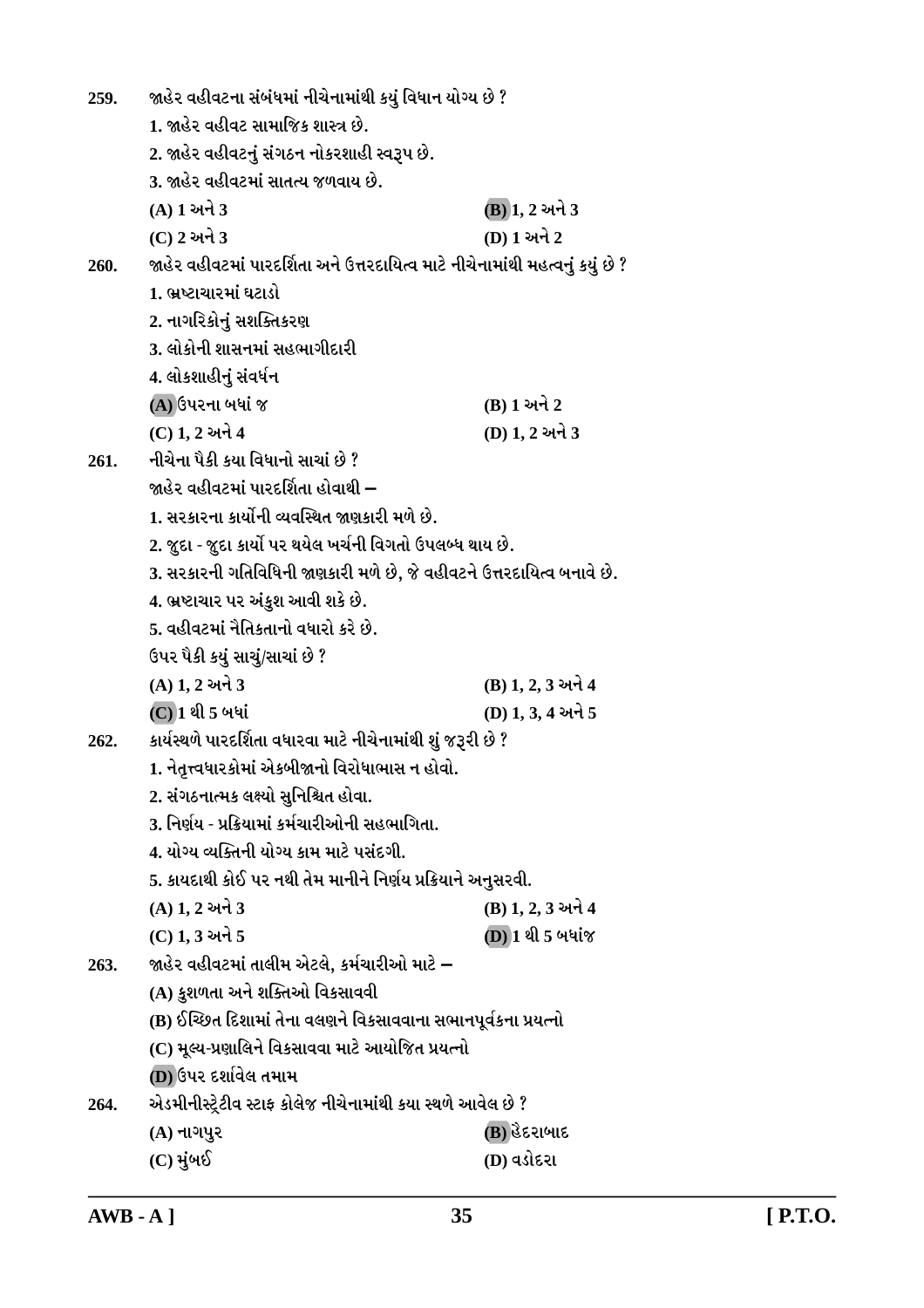| 265. | રાજ્ય સરકારના તમામ વર્ગ-1 અને વર્ગ-2 ના સરકારી અધિકારીઓએ દર બે વર્ષે ઓછામાં ઓછી કેટલા દિવસની<br>તાલીમ ફરજિયાત મેળવવાની રહે છે ? |                                                                                                                                                                                                    |
|------|---------------------------------------------------------------------------------------------------------------------------------|----------------------------------------------------------------------------------------------------------------------------------------------------------------------------------------------------|
|      | $(A)$ 2                                                                                                                         | $(B)$ 5                                                                                                                                                                                            |
|      | $(C)$ 3                                                                                                                         | $(D)$ 7                                                                                                                                                                                            |
| 266. | અનામત રાખવાની જોગવાઈ છે ?                                                                                                       | સચિવાલયના વહીવટી વિભાગો તથા ખાતાના વડાઓની તેમની કચેરી ખર્ચના કેટલા ટકાની રકમ વહીવટી નિયંત્રણ<br>હેઠળના અધિકારી/કર્મચારીઓને સરકારી કે અન્ય તાલીમ સંસ્થાઓમાં આપવામાં આવતી તાલીમના ખર્ચને પહોંચી વળવા |
|      | $(A)$ 0.2                                                                                                                       | $(B)$ 0.3                                                                                                                                                                                          |
|      | $(C)$ 0.5                                                                                                                       | $(D)$ 1.0                                                                                                                                                                                          |
| 267. | વહીવટી સુધારા માટે નીચેનામાંથી શું જરૂરી છે ?                                                                                   |                                                                                                                                                                                                    |
|      | 1. રાજકીય તેમજ વહીવટી સ્તરે સમર્થ નેતૃત્વ                                                                                       |                                                                                                                                                                                                    |
|      | 2. વહીવટના કર્મચારીઓમાં સુધારો સ્વીકારવાની તૈયારી                                                                               |                                                                                                                                                                                                    |
|      | 3. સ્થાયી વરિષ્ઠ અધિકારીઓની અગત્યની ભૂમિકા                                                                                      |                                                                                                                                                                                                    |
|      | 4. ભરતીની પદ્ધતિમાં ફેરફાર                                                                                                      |                                                                                                                                                                                                    |
|      | $(A)$ 1 થી 4                                                                                                                    | (B) 1, 2 અને 4                                                                                                                                                                                     |
|      | (C) 1, 3 અને 4                                                                                                                  | (D) 2 અને 3                                                                                                                                                                                        |
| 268. | ભારત સરકાર દ્વારા પ્રથમ વહીવટી સુધારણાપંચની રચના 1966માં કરવામાં આવી હતી અને પંચે કયા વર્ષમાં સર્વગ્રાહી<br>ભલામણો કરી હતી ?    |                                                                                                                                                                                                    |
|      | $(A)$ 1968                                                                                                                      | $(B)$ 1969                                                                                                                                                                                         |
|      | $(C)$ 1970                                                                                                                      | $(D)$ 1971                                                                                                                                                                                         |
| 269. | ગુજરાત સરકાર દ્વારા IWDMS પદ્ધતિ સચિવાલયમાં અમલમાં મૂકેલ છે. IWDMS માં ''M'' એટલે…                                              |                                                                                                                                                                                                    |
|      | (A) Management                                                                                                                  | (B) Manage                                                                                                                                                                                         |
|      | (C) Monitor                                                                                                                     | (D) Mark                                                                                                                                                                                           |
| 270. | નીચેના પૈકી કયું/કયા વિધાન/વિધાનો સાચું/સાચાં છે ?                                                                              |                                                                                                                                                                                                    |
|      | 1. વૈધાનિક સંસ્થાઓ બિનબંધારણીય હોય છે, જે સંસદ અથવા રાજ્ય વિધાનસભા દ્વારા સ્થાપિત થાય છે.                                       |                                                                                                                                                                                                    |
|      | 2. આવી સંસ્થાઓ સંસદ કે રાજ્ય વતી નિર્ણયો લઈ શકે છે, કાર્યપદ્ધતિ બનાવી શકે છે.                                                   |                                                                                                                                                                                                    |
|      | $(A)$ માત્ર 1                                                                                                                   | $(B)$ માત્ર 2                                                                                                                                                                                      |
|      | (C) 1 અને 2                                                                                                                     | (D) બંનેમાંથી એક પણ નહીં                                                                                                                                                                           |
| 271. | નીચેના વિધાનો ચકાસો.                                                                                                            |                                                                                                                                                                                                    |
|      | 1. વૈધાનિક સંસ્થાઓની રચના સંવિધાનમાં સુધારો કર્યા સિવાય થઈ શકે છે.                                                              |                                                                                                                                                                                                    |
|      | 2. નિયંત્રક અને મહાલેખા પરીક્ષક તથા ચૂંટણી પંચ સંવિધાનીક સંસ્થાઓ છે.                                                            |                                                                                                                                                                                                    |
|      | (A) વિધાન (1) ખોટું અને (2) સાચું છે.                                                                                           | (B) વિધાન (1) સાચું અને (2) ખોટું છે.                                                                                                                                                              |
|      | (C) બંને વિધાનો ખોટાં છે.                                                                                                       | (D) બંને વિધાનો સાચાં છે.                                                                                                                                                                          |
| 272. | નીતિ આયોગ એ ………. પ્રકારની સંસ્થા છે.                                                                                            |                                                                                                                                                                                                    |
|      | (A) બિનબંધારણીય                                                                                                                 | (B) બંધારણીય                                                                                                                                                                                       |
|      | (C) વૈધાનિક                                                                                                                     | (D) ઉપર પૈકી એક પણ નહીં                                                                                                                                                                            |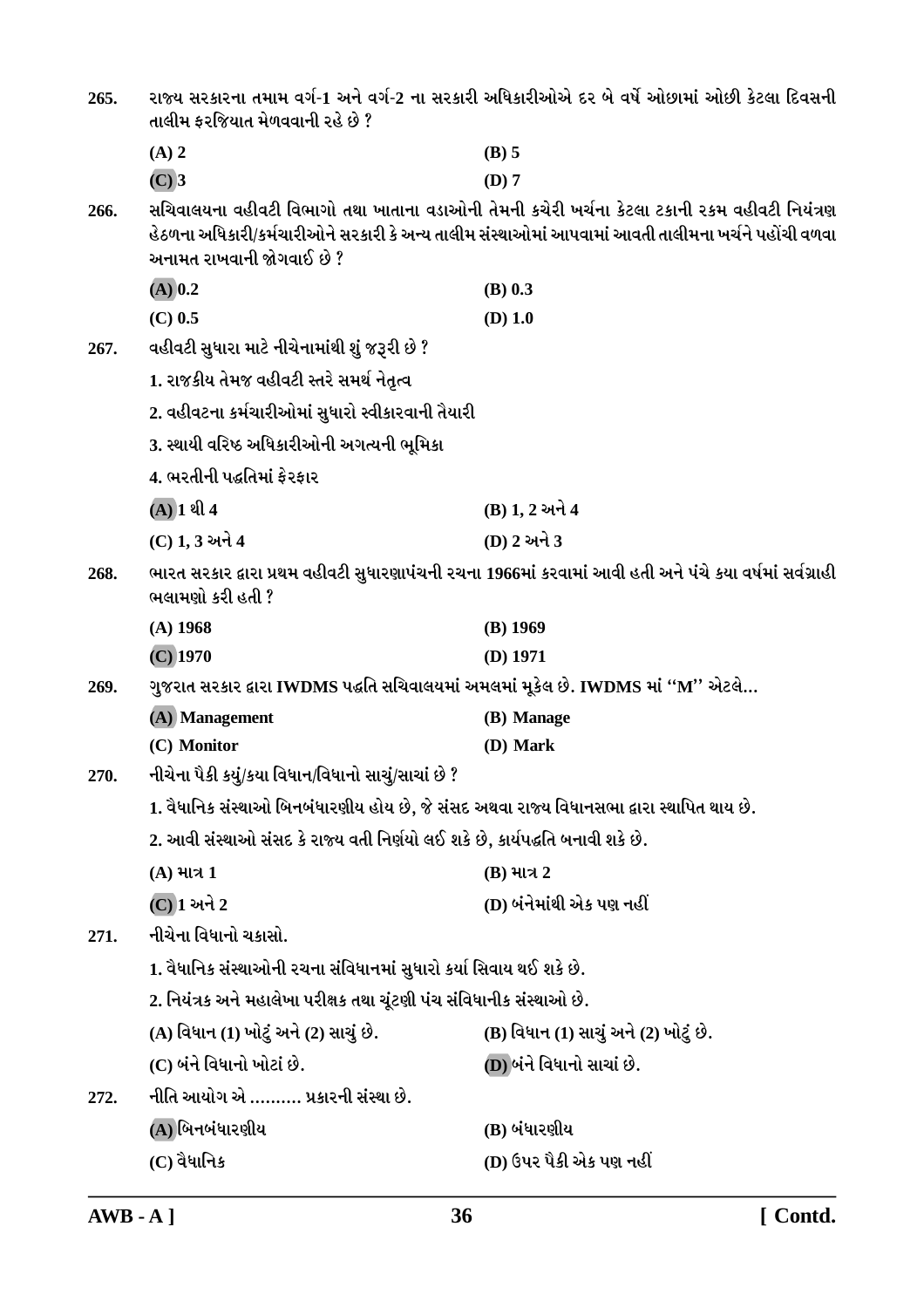- 273. **નીચેના વિધાનો ચકા**સો. 1. વૈધાનિક સંસ્થાઓ તેઓની સત્તા, સેવાવિષયક બાબતોના નિયમો, સંસદ કે વિધાન મંડળે પસાર કરેલ કાયદા અંતર્ગત *<u>મેળવે છે.</u>* 2. સરકારના વિભાગો કરતાં અમુક ચોક્કસ કાર્યો વિશેષ અસરકારક હાથ ધરાય તે હેતુથી વૈધાનિક સંસ્થાઓની રચના **કરવામાં આવે છે. (A) rðÄkLk (1) Mkk[wt yLku (2) ¾kuxwt Au. (B) rðÄkLk (1) ¾kuxwt yLku (2) Mkk[wt Au. (C) çktLku rðÄkLkku Mkk[kt Au. (D) çktLku rðÄkLkku ¾kuxkt Au.** 274. **નીચેના વિધાનો ચકાસો.** 1. નિયમનકારી સંસ્થાઓ વૈધાનિક કાયદાથી બનાવવામાં આવેલી સ્વતંત્ર સંસ્થાઓ છે. <u>2. ચોક્કસ ક્ષેત્રની કાર્યવાહીના અમલીકરણ માટે તે બનાવવામાં આવે છે.</u> **(A) çktLku rðÄkLkku Mkk[kt Au. (B) çktLku rðÄkLkku ¾kuxkt Au. (C) rðÄkLk (1) ¾kuxwt yLku (2) Mkk[wt Au. (D) rðÄkLk (1) Mkk[wt yLku (2) ¾kuxwt Au.** 275. **Halk**ull કઈ નિયમનકારી સંસ્થાઓ છે ? **(A) ònuh ÷k¼ rLkøk{ (Public Benefit Corporation) (B) જાહેર સત્તા / અધિકારક્ષેત્રની સંસ્થા** (C) સરકારી એજન્સી  $(D)$  ઉપરના ત્રણેય 276. **નીચેનામાંથી કઈ નિયમનકારી સંસ્થા** નથી ? (A) પેટ્રોલિયમ એન્ડ એક્સપ્લોઝીવ સેફ્ટી ઓર્ગેનાઈઝેશન (B) ફૂડ સેફ્ટી એન્ડ સ્ટાન્ડર્ડ ઓથોરીટી ઓફ ઈન્ડિયા (C) સેન્ટ્રલ ઈન્સેક્ટીસાઈડ્ઝ બોર્ડ એન્ડ રજીસ્ટ્રેશન કમિટી  $(D)$  ડાયરેક્ટર ઓફ લીગલ મેટોલોજી 277. અર્ધ-<del>ન્</del>યાયિક સંસ્થાઓના નીચેના પૈકી કયા કાયદાઓ છે ? <u>1. ત્યાય પાલિકાઓનો કાર્યબોજ ઘટાડે છે.</u> <u>2. નિષ્ણાંતના જ્ઞાનનો લાભ ઉપલબ્ધ થાય છે.</u>  $3.$  પ્રમાણમાં ઓછું ખર્ચાળ 4. અરજી કરવામાં કે પુરાવાઓ બાબતે સરળ પ્રક્રિયા અનુસરાય છે.  $(A) 1 21 4$  **(B)**  $1 34 2$ **(C) 1 yLku 3 (D) 1, 3 yLku 4** 278. **નીચેના વિધાનો ચકા**સો. 1. અર્ધ ન્યાયિક સંસ્થાઓ વૈધાનિક, નિયમનકારી કે બંધારણીય હોઈ શકે છે. 2. આ સંસ્થાના ચુકાદાઓ કાયદાની અદાલતમાં પડકારી શકાય છે. **(A) çktLku rðÄkLkku Mkk[kt Au. (B) çktLku rðÄkLkku ¾kuxkt Au. (C) rðÄkLk (1) ¾kuxwt yLku (2) Mkk[wt Au. (D) rðÄkLk (1) Mkk[wt yLku (2) ¾kuxwt Au. 279. Lke[uLkk{ktÚke fE MktMÚkk yÄo-LÞkrÞf MktMÚkk Au ? (A) LkuþLk÷ Ìkw{Lk hkExTMk fr{þLk (B) ELf{xuûk yuÃku÷ux rxÙçÞwLk÷**
	- **(C) ELxu÷uõåÞwy÷ «kuÃkxeo yuÃku÷ux rxÙçÞwLk÷ (D) WÃkhLke ºkýuÞ**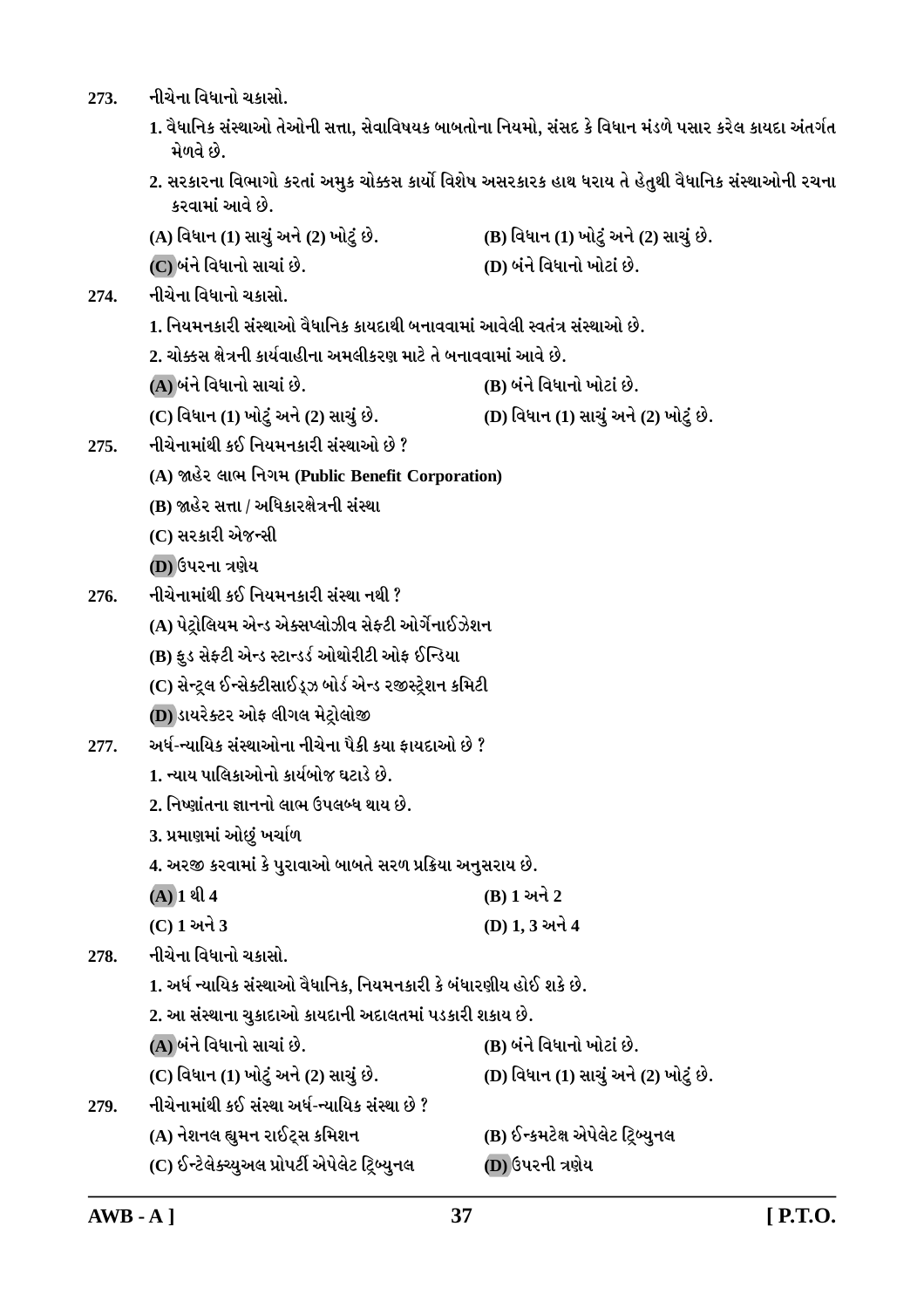| 280. | ગુજરાત સરકાર દ્વારા ઈન્ટીગ્રેટેડ ફાયનાન્સીયલ મેનેજમેન્ટ સીસ્ટમ (IFMS) નો પ્રારંભ કયા વર્ષમાં કરવામાં આવેલ હતો ?                |                                                                                                     |
|------|--------------------------------------------------------------------------------------------------------------------------------|-----------------------------------------------------------------------------------------------------|
|      | $(A)$ 2008                                                                                                                     | $(B)$ 2007                                                                                          |
|      | $(C)$ 2009                                                                                                                     | $(D)$ 2010                                                                                          |
| 281. |                                                                                                                                | ભારત સરકારનો E-CITY માટેનો નેશનલ ગોલ્ડ એવોર્ડ્ઝ ફોર ઈ-ગવર્નન્સ 2008-09નો નીચેનામાંથી કોને મળેલ છે ? |
|      | (A) વડોદરા મ્યુનિસિપલ કોર્પોરેશન                                                                                               | (B) અમદાવાદ મ્યુનિસિપલ કોર્પોરેશન                                                                   |
|      | (C) સુરત મ્યુનિસિપલ કોર્પોરેશન                                                                                                 | (D) રાજકોટ મ્યુનિસિપલ કોર્પોરેશન                                                                    |
| 282. | નીચેના વિધાનો પૈકી કયું વિધાન/વિધાનો સાચું/સાચાં છે ?                                                                          |                                                                                                     |
|      | 1. ગુજરાત સરકાર દ્વારા ઈ-કૃષી કિરણ (e-Krishi Kiran) વર્ષ 2004 માં શરૂ કરવામાં આવેલ છે.                                         |                                                                                                     |
|      | 2. એ ભારતમાં માહિતીની પહેલી પહેલ છે, જેમાં પાયાના સ્તરે ખેડૂતોના લાભ માટે શરૂ કરવામાં આવેલ હોય.                                |                                                                                                     |
|      | 3. એ વેબ બેઈઝ્ડ ઈન્ફોર્મેશન સીસ્ટમ છે જેમાં જમીનને અનુરૂપ રાસાયણિક ખાતરની ભલામણ કરવામાં આવે છે.                                |                                                                                                     |
|      | 4. પાક ક્યારે, કેવી રીતે અને કયો લેવી તેની જાણકારી મળે છે.                                                                     |                                                                                                     |
|      | (A) 1 અને 3                                                                                                                    | (B) 1, 3 અને 4                                                                                      |
|      | (C) 2, 3 અને 4                                                                                                                 | (D) 1 થી 4 બધાં                                                                                     |
| 283. | બીજા વહીવટી સુધારણા પંચે ભ્રષ્ટાચાર બાબતે કરેલ ભલામણ સંબંધમાં નીચેના વિધાનો વિચારણામાં લો :                                    |                                                                                                     |
|      | 1. પંચે બે પ્રકારના ભ્રષ્ટારચાર - 1. સામૂહિક અને 2. જબરદસ્ત (coercive) પ્રકારનો ભેદ બતાવેલ છે.                                 |                                                                                                     |
|      | 2. સામૂહિક ભ્રષ્ટાચારના કિસ્સામાં સાબિતીનો બોજ આરોપીના શિરે રાખવાની ભલામણ કરેલ છે.                                             |                                                                                                     |
|      | (A) બંને વિધાનો ખોટાં છે.                                                                                                      | (B) વિધાન (1) સાચું અને (2) ખોટું છે.                                                               |
|      | (C)બંને વિધાનો સાચાં છે.                                                                                                       | (D) વિધાન (1) ખોટું અને (2) સાચું છે.                                                               |
| 284. | નીચેના વિધાનો ચકાસો.                                                                                                           |                                                                                                     |
|      | 1. ભાવનાત્મક બુદ્ધિમતા સ્વયં તથા બીજાની ભાવનાઓને ઓળખવાની ક્ષમતા છે.                                                            |                                                                                                     |
|      | 2. વહીવટની જટિલતામાં સંતુલન સ્થાપવામાં ભાવનાત્મક બુદ્ધિમતા સહાયભૂત થાય છે.                                                     |                                                                                                     |
|      | (A) વિધાન (1) સાચું અને (2) ખોટું છે.                                                                                          | (B) વિધાન (1) ખોટું અને (2) સાચું છે.                                                               |
|      | (C) બંને વિધાનો સાચાં છે.                                                                                                      | (D) બંને વિધાનો ખોટાં છે.                                                                           |
| 285. | કયા લેખકનું પુસ્તક "ભાવનાત્મક બુદ્ધિ" (Emotional Intelligence) ને સારા વિશ્વમાં "ભાવનાત્મક બુદ્ધિ" શબ્દને<br>પ્રચલિત કરેલ છે ? |                                                                                                     |
|      | (A) વેન પેન                                                                                                                    | (B) હવર્ડ ગાર્ડનર                                                                                   |
|      | (C) સ્ટેન્લી ગ્રીનસ્પેન                                                                                                        | (D) ડેનિયલ ગોલમૈન                                                                                   |
| 286. | ભ્રષ્ટાચાર નિવારણ અધિનિયમ કયા વર્ષનો છે ?                                                                                      |                                                                                                     |
|      | $(A)$ 1988                                                                                                                     | $(B)$ 1992                                                                                          |
|      | $(C)$ 1990                                                                                                                     | $(D)$ 1994                                                                                          |
| 287. | કેન્દ્રિય તકેદારી આયોગની રચના કઈ સમિતિની ભલામણના આધારે થઈ હતી ?                                                                |                                                                                                     |
|      | $(A)$ શ્રી કે. ક્રિશ્નન                                                                                                        | (B) શ્રી. કે. સંથાનમ્                                                                               |
|      | (C) શ્રી એ. કે. ચન્દા                                                                                                          | (D) પ્રથમ વહીવટી સુધારણા પંચ                                                                        |
| 288. | ભારતમાં લોકપાલમાં અધ્યક્ષ ઉપરાંત કેટલા સભ્યોની જોગવાઈ છે ?                                                                     |                                                                                                     |
|      | $(A)$ પાંચ                                                                                                                     | $(B)$ $\Omega$                                                                                      |
|      | $(C)$ સાત                                                                                                                      | <b>(D)</b> આઠ                                                                                       |
| 289. |                                                                                                                                | પ્રથમ જન લોકપાલ બીલ કયા વર્ષમાં લોકસભા દ્વારા પારિત કરવામાં આવેલ અને રાજ્યસભામાં પસાર થયેલ ન હતું ? |
|      | $(A)$ 1970                                                                                                                     | $(B)$ 1968                                                                                          |
|      | $(C)$ 1972                                                                                                                     | $(D)$ 1976                                                                                          |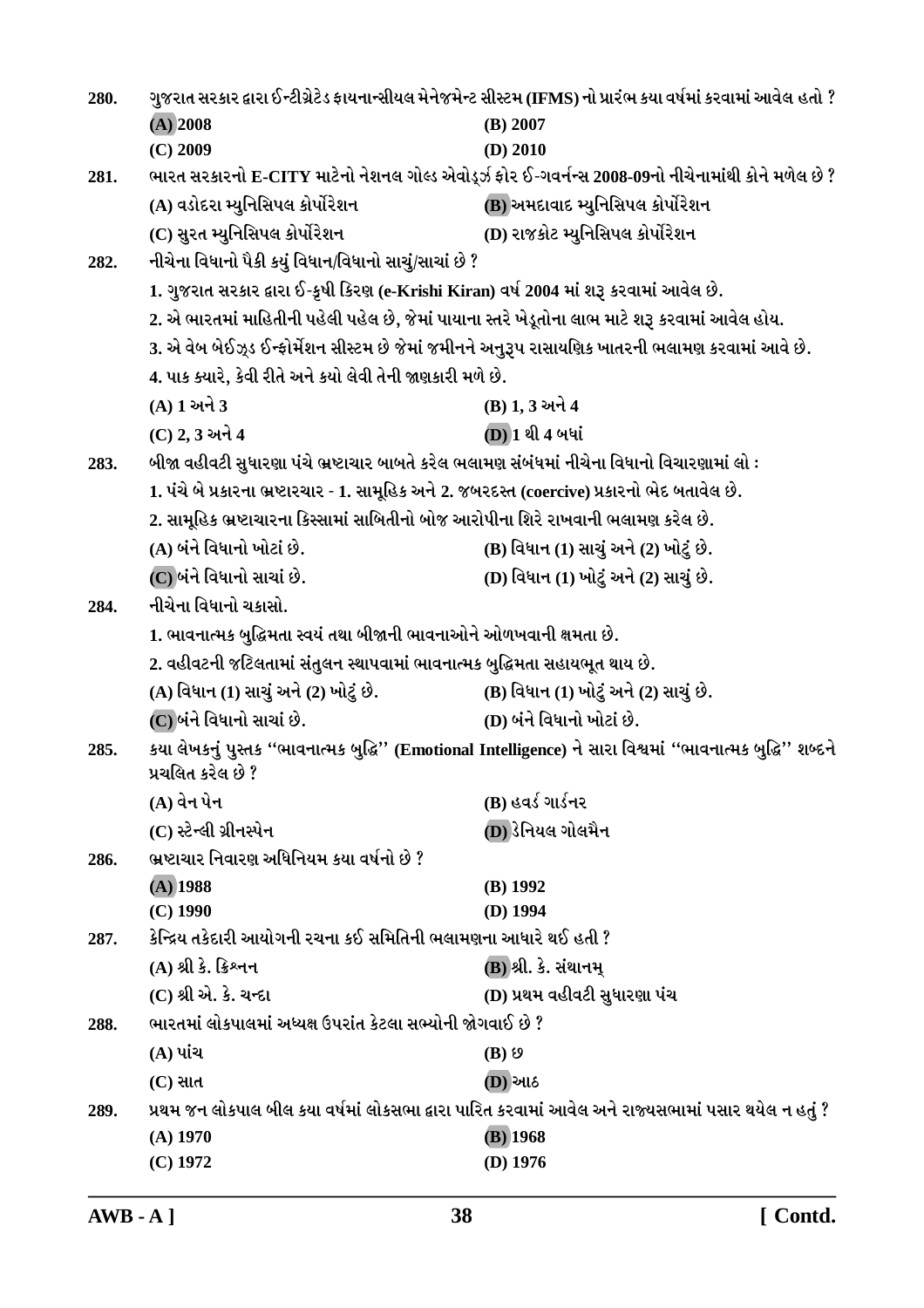| 290.                                                                                          | ગુજરાત લોકાયુક્ત આયોગમાં ઉપ-લોકાયુક્તની સંખ્યા કેટલી હોય છે ?                                                                                                                                                                             |                              |
|-----------------------------------------------------------------------------------------------|-------------------------------------------------------------------------------------------------------------------------------------------------------------------------------------------------------------------------------------------|------------------------------|
|                                                                                               | $(A)$ બે                                                                                                                                                                                                                                  | $(B)$ ત્રણ                   |
|                                                                                               | (C) ચાર                                                                                                                                                                                                                                   | $(D)$ છ                      |
| 291.                                                                                          | ગુજરાત લોકાયુક્ત આયોગમાં નિમાયેલ લોકાયુક્તને નિયત પ્રક્રિયા અનુસર્યા બાદ સાબિત થયેલ ગેર વર્તણૂંક અથવા<br>અસમર્થતાના કારણસર તેમને હોદા ઉપરથી કોણ દૂર કરી શકે છે ?                                                                          |                              |
|                                                                                               | (A) મુખ્યમંત્રી                                                                                                                                                                                                                           | (B) કાયદા સચિવ               |
|                                                                                               | (C) મુખ્ય સચિવ                                                                                                                                                                                                                            | (D) રાજ્યપાલ                 |
| 292.                                                                                          | ગુજરાત લોકાયુક્ત આયોગ અધિનિયમ, 2013 હેઠળની ફરિયાદમાં જાણીજોઈને અથવા દ્વેષપૂર્વક કોઈ પણ ખોટા આક્ષેપ<br>કરનાર દરેક વ્યક્તિને, દોષિત ઠર્યે, કેટલા મહિના કરતા વધુ નહિં તેટલી મુદત સુધીની કેદની શિક્ષા અને કેટલા રૂપિયાના<br>દંડને પાત્ર થશે ? |                              |
|                                                                                               | (A) ત્રણ મહિના, રૂપિયા 10,000/-                                                                                                                                                                                                           | (B) છ મહિના, રૂપિયા 20,000/- |
|                                                                                               | (C) છ મહિના, રૂપિયા 25,000/-                                                                                                                                                                                                              | (D) છ મહિના, રૂપિયા 30,000/- |
| 293.                                                                                          | ગુજરાત લોકાયુક્ત આયોગ સમક્ષની કોઈપણ કાર્યવાહી, ભારતના ફોજદારી કાર્યરીતિ અધિનિયમની કઈ કલમોના અર્થ<br>મુજબ ન્યાયિક કાર્યવાહી છે એમ ગણાશે ?                                                                                                  |                              |
|                                                                                               | (A) 175 અને 178                                                                                                                                                                                                                           | (B) 178 અને 179              |
|                                                                                               | (C) 180 અને 346                                                                                                                                                                                                                           | (D) 193 અને 228              |
| 294.                                                                                          | ગુજરાત લોકાયુક્ત આયોગની કાર્યવાહીઓ અંગે નીચેનામાંથી કયા વિધાન/વિધાનો સાચું/સાચાં છે ?                                                                                                                                                     |                              |
|                                                                                               | 1. આ કાર્યવાહીને કોઈ કોર્ટમાં પડકારી શકાશે નહીં.                                                                                                                                                                                          |                              |
|                                                                                               | 2. તેની સમીક્ષા કરી શકાશે નહીં.                                                                                                                                                                                                           |                              |
|                                                                                               | 3. તે રદ કરી શકાશે નહીં.                                                                                                                                                                                                                  |                              |
|                                                                                               | 4. તેની સામે વાંધો ઉઠાવી શકાશે નહીં.                                                                                                                                                                                                      |                              |
|                                                                                               | (A) 2 અને 4                                                                                                                                                                                                                               | (B) 2 અને 3                  |
|                                                                                               | (C) 1 થી 4 બધાં                                                                                                                                                                                                                           | (D) 1, 2 અને 3               |
| લોકપાલમાં અધ્યક્ષના પગાર, ભથ્થાંઓ અને અન્ય શરતો અંગે નીચેનામાંના કયા વિધાન યોગ્ય છે ?<br>295. |                                                                                                                                                                                                                                           |                              |
|                                                                                               | 1. રાષ્ટ્રપતિ નક્કી કરે તે મુજબ રહેશે.                                                                                                                                                                                                    |                              |
|                                                                                               | 2. સંસદ નક્કી કરે તે મુજબ રહેશે.                                                                                                                                                                                                          |                              |
|                                                                                               | 3. ભારતના મુખ્ય ન્યાયમૂર્તિને મળવાપાત્ર હશે તે મળશે.                                                                                                                                                                                      |                              |
|                                                                                               | 4. વડાપ્રધાન નક્કી કરે તે મુજબ રહેશે.                                                                                                                                                                                                     |                              |
|                                                                                               | $(A)$ માત્ર 1                                                                                                                                                                                                                             | <b>(B)</b> માત્ર 3           |
|                                                                                               | $(C)$ માત્ર 2                                                                                                                                                                                                                             | <b>(D) માત્ર 4</b>           |
| 296.                                                                                          | ''જન સેવા કેન્દ્રો'' સંબંધમાં નીચેનામાંના કયું/કયા વિધાન/વિધાનો સાચું/સાચાં છે ?                                                                                                                                                          |                              |
|                                                                                               | 1. આ જન સેવા કેન્દ્રો નાગરિક અધિકારપત્ર કાર્યક્રમ હેઠળ ઉભા કરવામાં આવેલ છે.                                                                                                                                                               |                              |
|                                                                                               | 2. જન સેવા કેન્દ્રો આઉટ સોર્સથી, ઈનહાઉસ પદ્ધતિથી વિગેરે જેવી આલગ-અલગ પદ્ધતિથી ચલાવવામાં આવે છે.                                                                                                                                           |                              |
|                                                                                               | 3. રાજ્યના દરેક તાલુકામાં નવા જન સેવા કેન્દ્ર તા. 13-4-11 ના ઠરાવથી ઉભા કરવામાં આવેલ છે.                                                                                                                                                  |                              |
|                                                                                               | (A) 1 અને 3                                                                                                                                                                                                                               | (B) 1, 2 અને 3               |
|                                                                                               | (C) 1 અને 2                                                                                                                                                                                                                               | (D) 2 અને 3                  |